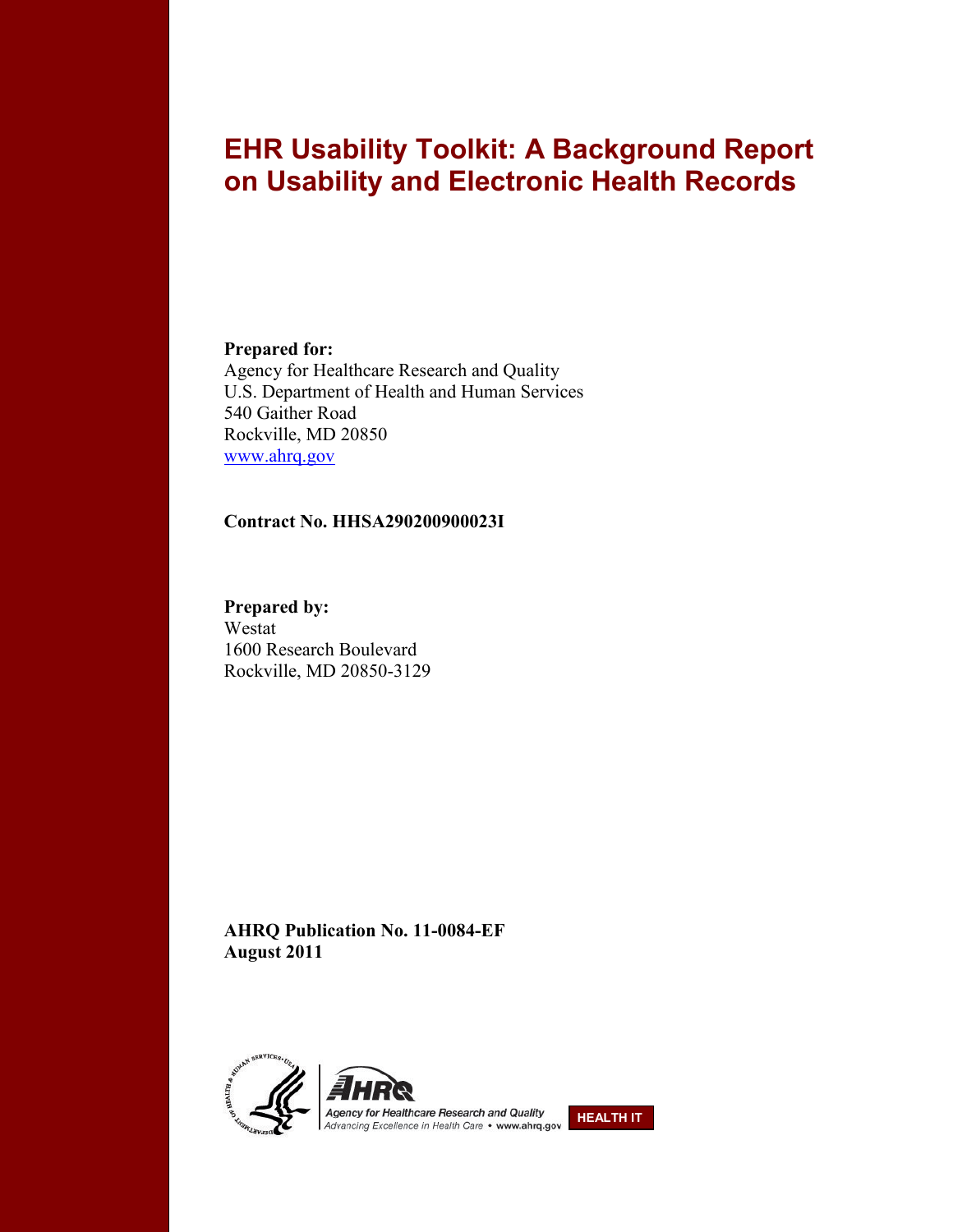# **EHR Usability Toolkit: A Background Report on Usability and Electronic Health Records**

**Prepared for:** Agency for Healthcare Research and Quality U.S. Department of Health and Human Services 540 Gaither Road Rockville, MD 20850 [www.ahrq.gov](http://www.ahrq.gov/)

#### **Contract No. HHSA290200900023I**

**Prepared by:** Westat 1600 Research Boulevard Rockville, MD 20850-3129

*Authors*: Constance M. Johnson, Ph.D. Douglas Johnston, MTS P. Kenyon Crowley, M.B.A., M.S., C.P.H.I.M.S. Helen Culbertson, M.B.A. Helga E. Rippen, M.D., Ph.D., M.P.H. David J. Damico, M.A., C.H.F.P. Catherine Plaisant, Ph.D.

*Task Order Officer:*

Teresa Zayas-Cabán, AHRQ

**AHRQ Publication No. 11-0084-EF August 2011**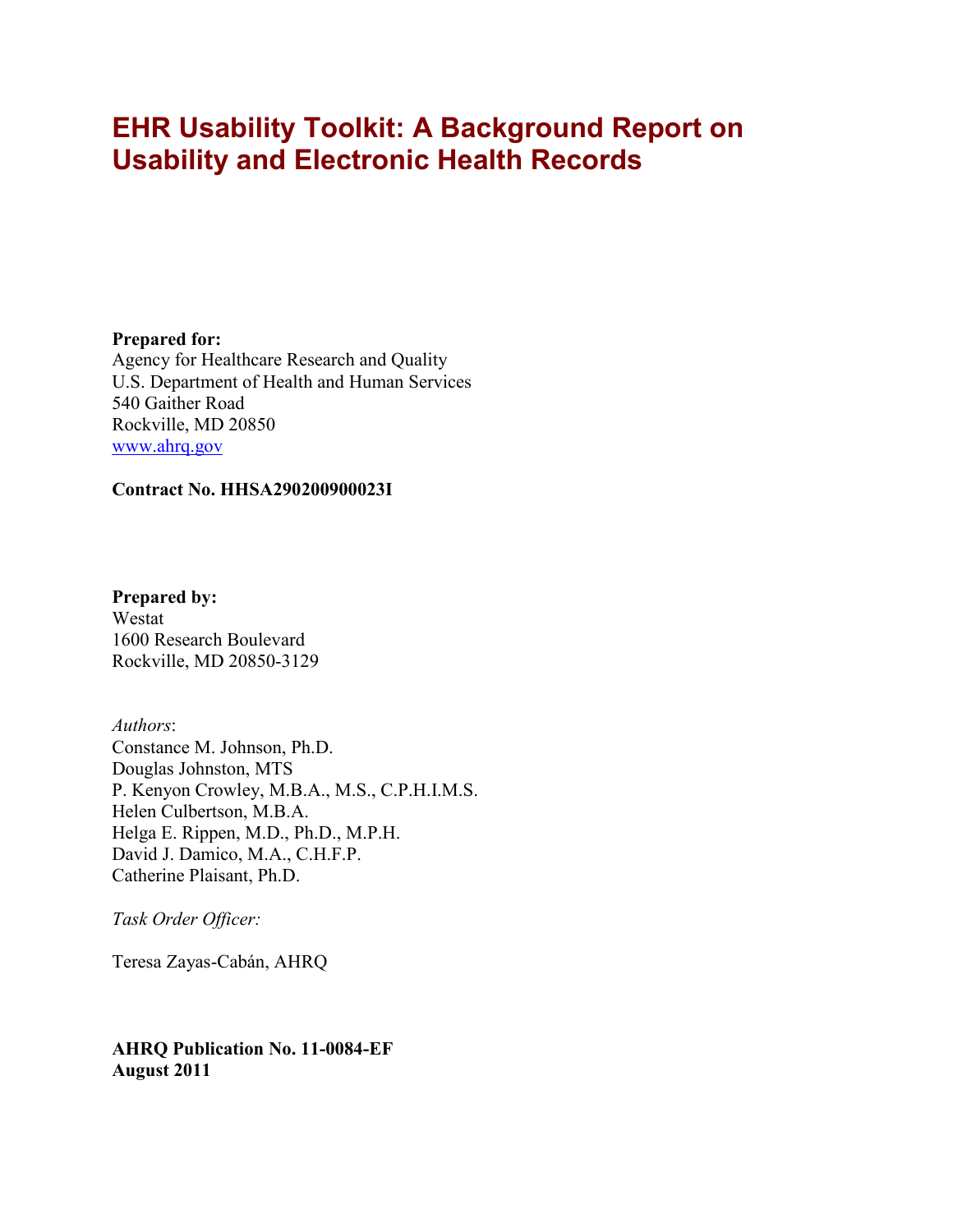Except where indicated otherwise, this document was prepared by Westat under Contract No. HHSA 290-2009-000231 and is therefore subject to the following license: The U.S. Government is granted for itself and others acting on its behalf a paid-up, nonexclusive, irrevocable, worldwide license in this work to reproduce, prepare derivative works, and distribute copies to the public, by or on behalf of the U.S. Government. Except where indicated by a copyright notice in Appendix D, members of the public may use and reprint this document. Further reproduction of Appendix D is prohibited without specific permission from the copyright holder.

#### **Suggested Citation:**

Johnson CM, Johnston D, Crowley PK, et al. EHR Usability Toolkit: A Background Report on Usability and Electronic Health Records (Prepared by Westat under Contract No. HHSA 290- 2009-00023I). AHRQ Publication No. 11-0084-EF. Rockville, MD: Agency for Healthcare Research and Quality. August 2011.

**None of the investigators has any affiliations or financial involvement that conflicts with the material presented in this report.**

This project was funded by the Agency for Healthcare Research and Quality (AHRQ), U.S. Department of Health and Human Services. The opinions expressed in this document are those of the authors and do not reflect the official position of AHRQ or the U.S. Department of Health and Human Services.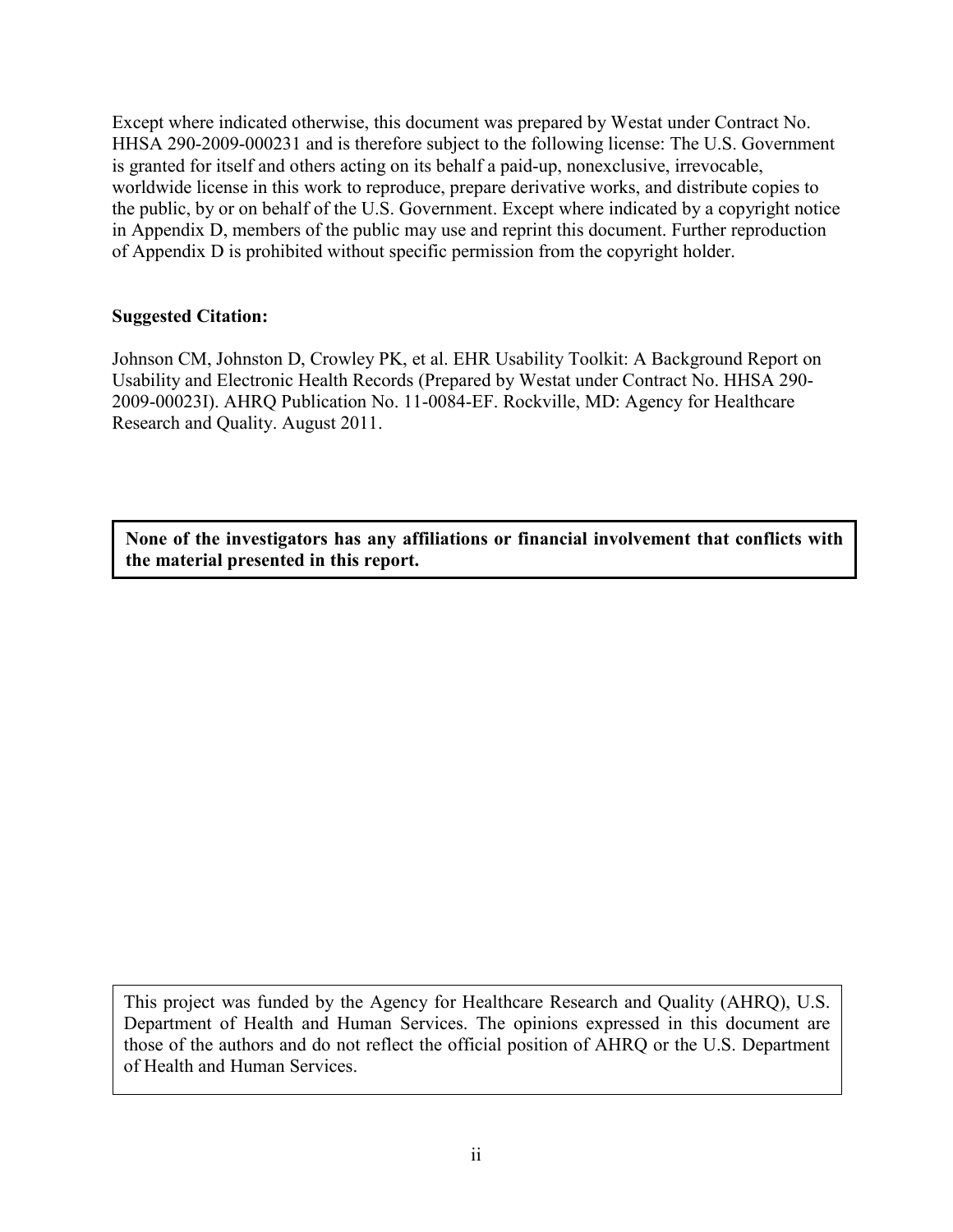# **Contents**

| Laboratory Testing                                                        |  |  |  |
|---------------------------------------------------------------------------|--|--|--|
|                                                                           |  |  |  |
|                                                                           |  |  |  |
|                                                                           |  |  |  |
| Predictive Modeling-Goals, Operators, Methods, and Selection Rules (GOMS) |  |  |  |
|                                                                           |  |  |  |
|                                                                           |  |  |  |
|                                                                           |  |  |  |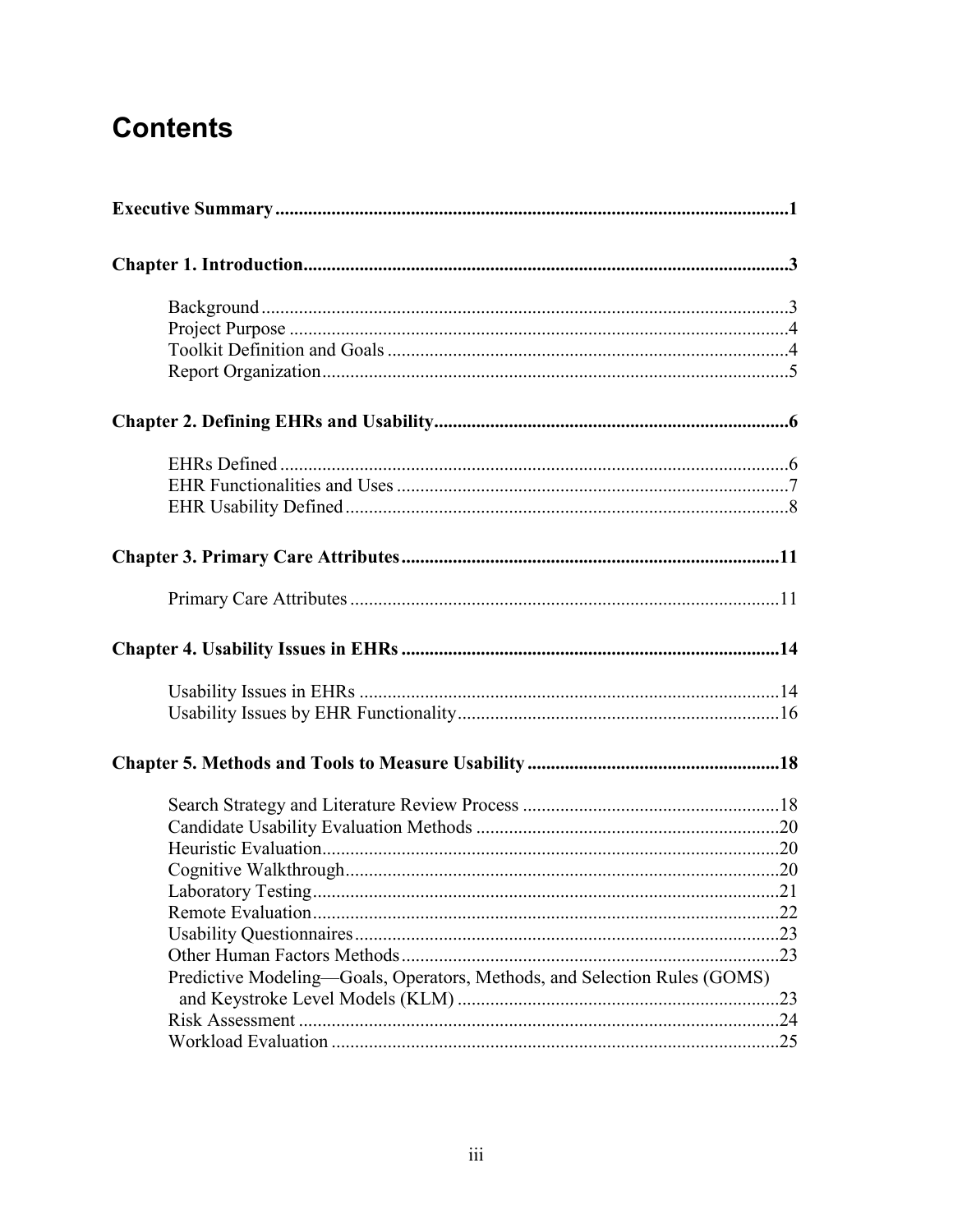| Usefulness, Satisfaction, and Ease of Use Questionnaire (USE)36 |    |
|-----------------------------------------------------------------|----|
|                                                                 |    |
|                                                                 |    |
|                                                                 |    |
|                                                                 |    |
|                                                                 | 42 |

### **Tables**

| Table 2. Advantages and disadvantages of usability and other human factors methods29 |  |
|--------------------------------------------------------------------------------------|--|
|                                                                                      |  |

# **Appendixes**

| Appendix D. Sections From the Questionnaire for User Interface |  |
|----------------------------------------------------------------|--|
|                                                                |  |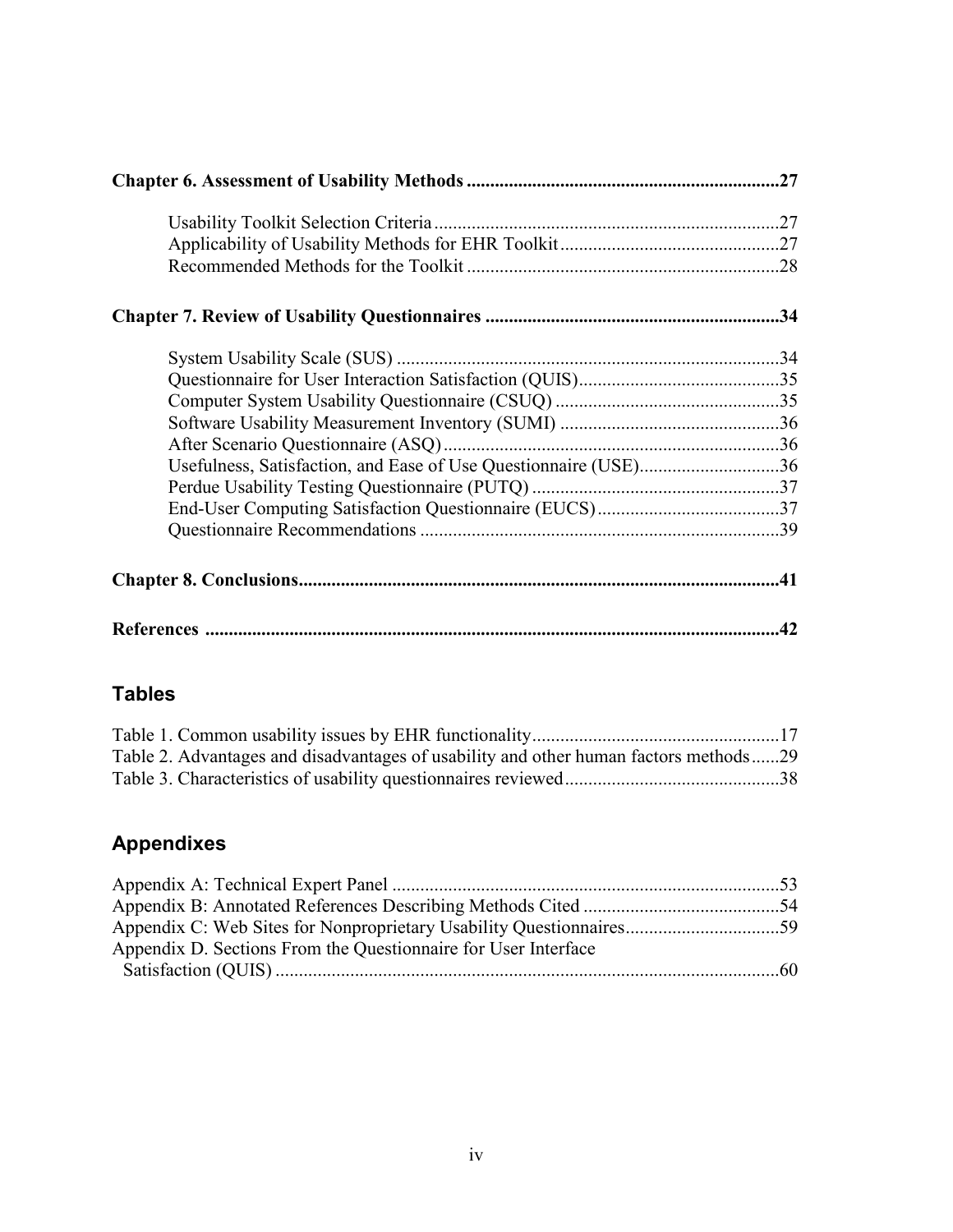# **Executive Summary**

The reports funded by the Agency for Healthcare Research and Quality (AHRQ) and developed under the "Use of Dense Display of Data and Principles in Primary Care Health Information Technology (IT) Systems" project identified key shortcomings in the usability of certified electronic health record (EHR) products and the ways that health care organizations implement them.<sup>1,2</sup> Notably, these shortcomings included a lack of standard practices, bestpractice sharing, and systematic processes. Key recommendations from these reports include establishment of usability as a core aspect of EHR certification and development of objective criteria that reflect best practices in EHR usability.

To begin exploration of improving EHR usability, AHRQ contracted with Westat to develop, test, refine, and disseminate a Web-based toolkit for primary care providers to assess how well the usability of health IT systems support them in delivering safe, effective, and efficient care. This toolkit would also provide objective yet practical means to assess whether the usability of EHRs support such primary care functions as proper diagnosis, identification of high-risk patients, tracking of health parameters over time, and population health management. Finally, the toolkit should assess how well EHRs adhere to critical "best practice" usability principles as well as help to identify flaws in usability that might adversely impact the quality of care. Thus, three important objectives of this project are the following:

- 1. Develop and refine a toolkit for primary care providers that supports rapid yet meaningful usability evaluations of EHRs.
- 2. Disseminate the toolkit as a means to increase attention on the importance of EHR usability, to promote use of evidence-based usability evaluation methods, and to stimulate collaboration among entities developing and implementing EHR systems.
- 3. Inform EHR accreditation efforts on usability, including those by the National Institute of Standards and Technology.

To support these objectives, the project identified and convened a panel of experts from the fields of usability testing and assessment, biomedical and clinical informatics, human factors, cognitive psychology, human-computer interaction, tool development, and end-users of EHRs. Members of the expert panel (listed in Appendix A of this report) were called upon for their experience with existing toolkits and resources in the area and with measures and metrics for measuring usability of EHR systems, and to provide feedback on the design, testing, and dissemination of the toolkit.

This report provides the basis for recommendations that will guide the development of an initial Web-based toolkit that supports primary care providers by identifying usability issues in their current EHRs. To ensure our recommendations are based on the most current evidence, we have reviewed and analyzed the literature on usability issues in health care information systems and on usability evaluation methods.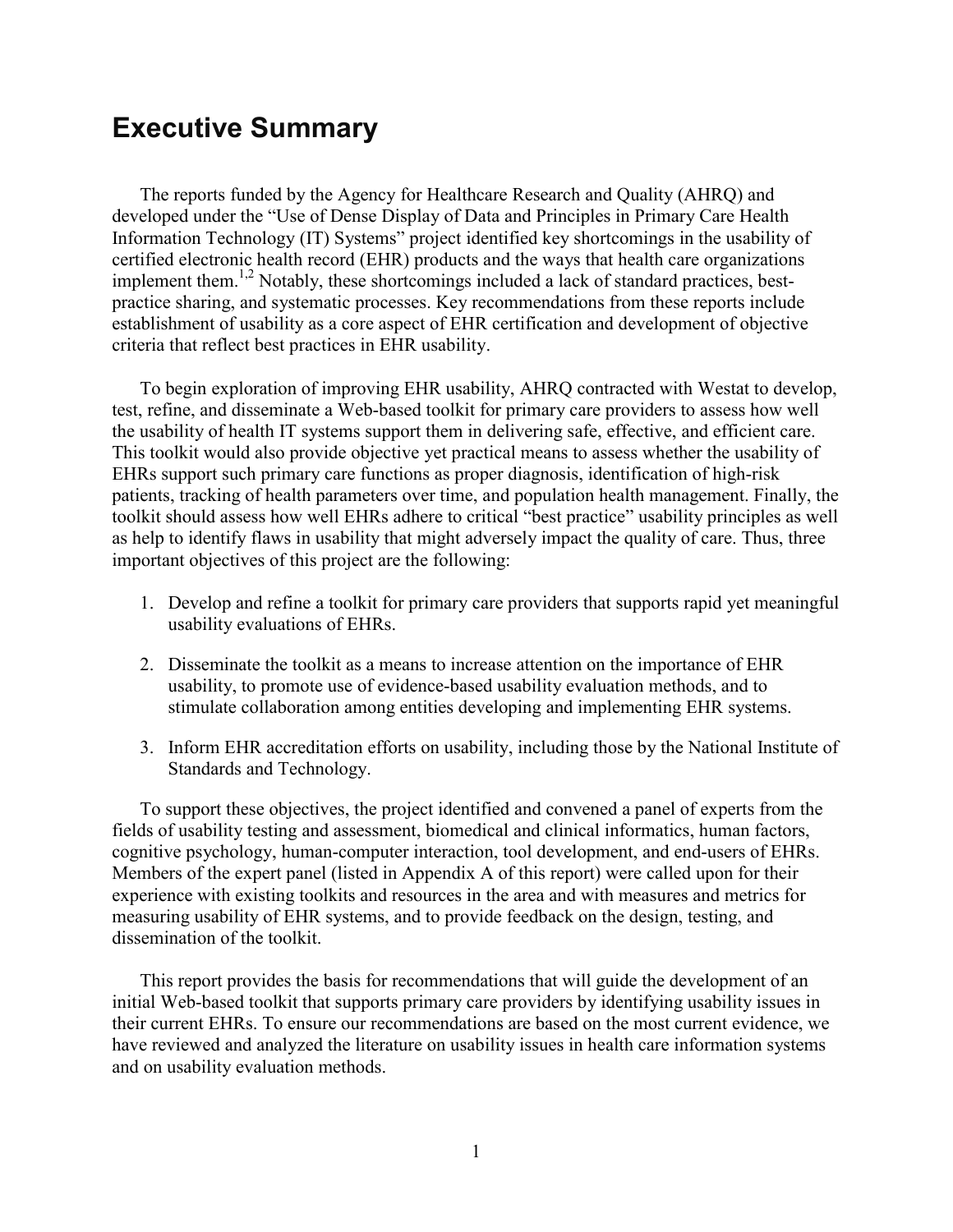The toolkit will reflect the complex attributes of primary care settings—such as diversity of EHR users, complexity of shared tasks, differences in clinical encounters, and the variety of patients and conditions. The toolkit will also need to address usability issues often encountered by primary care EHR users including challenges in information processing, workflow interruption, and increases in cognitive burden stemming from poorly designed interfaces and EHR functions. Central to our approach, then, is ensuring that the attributes of primary care settings and the evidence of usability issues in EHRs inform selection of usability evaluation methods for inclusion in the Web-based toolkit.

The authors searched the literature to identify the range of usability evaluation methods that could be used to identify problems in EHR systems. These methods include heuristic evaluation, cognitive walkthrough, remote evaluation, laboratory testing, and usability questionnaires. In addition, the authors reviewed other human factors methods that can be used to evaluate information systems. These are predictive modeling, risk assessment, and workload evaluation methods. These human factors methods are included because these methods can help to identify usability problems within a system. Based on the scope of the project, guidance from AHRQ and the Technical Expert Panel, and factors identified through consideration of EHR capabilities, usability problems, and attributes of primary care settings, high-level criteria for selecting methods for inclusion in the initial toolkit were developed. Two important criteria include the efficiency of a particular method (i.e., how easy it is to use and how quickly it can be applied) and the ability for primary care practices to administer a method independently from human factors experts. When assessing the advantages and disadvantages of existing usability evaluation methods with these and other criteria, it was determined that usability questionnaires would be the most practical, rapid, and useful methods for the initial toolkit.

To meet the goals of this project, the report recommends the development of a Web-based toolkit consisting of three main components: assessment, education, and tailoring. The assessment component will consist of core usability questions most relevant to EHRs. The educational component will provide a description of the usability problem and why it is relevant to an EHR. It may also include links to resources to help toolkit users understand usability and a summary sheet that could be shared with vendors. The tailoring component will provide a summary that providers can share with vendors and EHR certifying bodies to complement their user-centered design programs.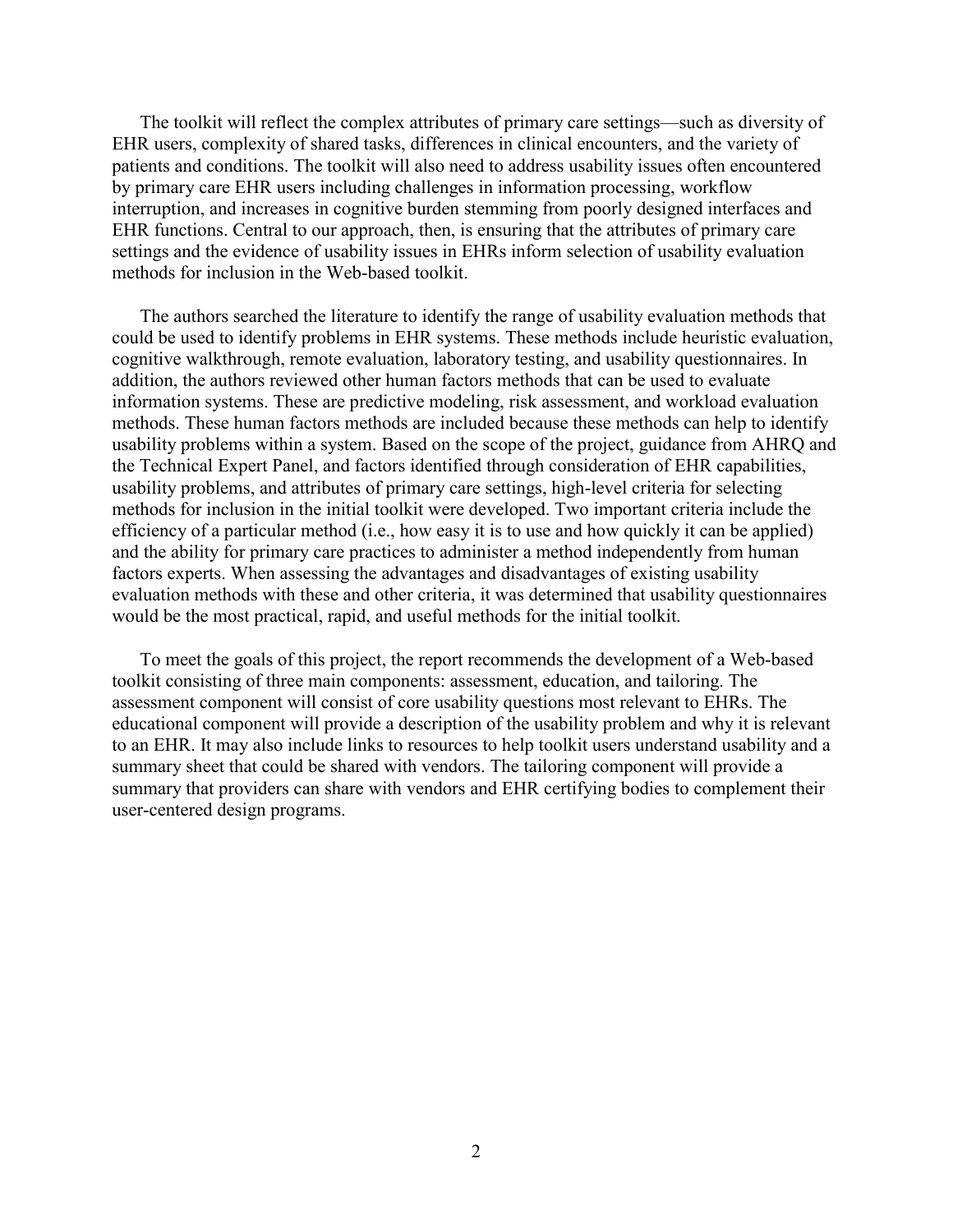# **Chapter 1. Introduction**

### **Background**

The current health care system in the United States delivers suboptimal quality<sup>3</sup> and lacks a robust health care information infrastructure. The Committee on Quality of Health Care in America concluded that information technology (IT), through the widespread automation of clinical records, must perform a pivotal role in the redesign of the U.S. health care system.<sup>3</sup> To move forward on providing this infrastructure, the Federal Government supported the national adoption of electronic health records (EHRs) because of the promise that the adoption and use of health IT can increase health system efficiency, improve care quality, and reduce medical errors. Most recently, the Health Information Technology for Economic and Clinical Health (HITECH) Act, enacted as part of the American Recovery and Reinvestment Act of 2009, provides financial incentives and technical assistance to support health care providers in implementing and using EHRs and beginning in 2015 will penalize those who do not—as a means to achieve widespread adoption of health IT. Although health IT offers the potential to change the way health care is structured and delivered, the success of universal implementation will depend heavily on how well these systems support clinicians and other stakeholders in performing their work. EHR usability and accessibility are crucial to effective health IT adoption and to realizing value from these systems.

Primary care practices are a key component of the U.S. health care system, providing acute, chronic, and preventive care services. Clinicians in these practices continually process complex data, information, and knowledge to support a range of activities across diagnosis, care planning, treatment, and health management. As such, primary care practices are an important area of focus for national EHR adoption efforts. Although EHRs offer the potential to provide complete, accurate, and timely data and decision support, these systems have not been adopted widely in primary care settings.<sup>4</sup> In addition to financial, organizational, and technological barriers,<sup>5</sup> poor user interfaces (UIs) have been cited as a major obstacle to the acceptance and use of health care information systems. $6-9$ 

Deficiencies in user interface design primarily stem from a lack of understanding of the cognitive needs of the clinicians, and from a failure to fully account for common problems in human-computer interaction.<sup>8</sup> Information displays that do not match the user's workflow or mental models, or do not appropriately represent data and information, can lead to inefficient care such as missing information important to diagnoses or ordering of unnecessary tests.<sup>8,10,11</sup> To assist with clinical reasoning, problem solving, and decisionmaking, primary care clinicians need a succinct representation of complex clinical data. Health IT applications—especially EHRs—must be designed, developed, and evaluated with serious consideration of the characteristics of the users, their tasks, and their environments. Yet, systems that discount important user characteristics, workflows, tasks, cognition, preferences, and usability issues continue to be designed and implemented, resulting in systems that are inefficient, ineffective, or unusable, $8,12,13$  and that may become independent sources of error.<sup>14-16</sup>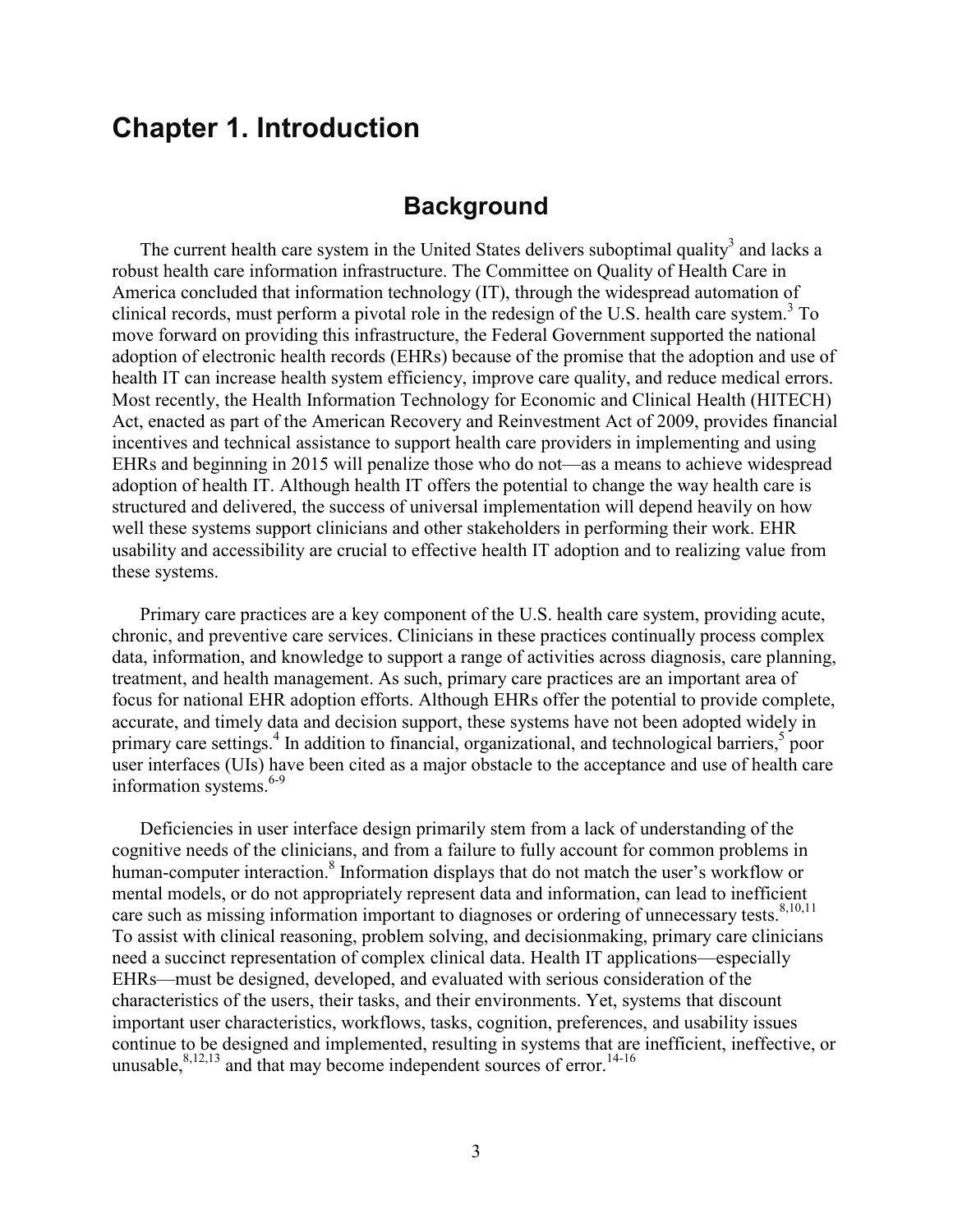The application of well-documented usability principles and guidelines to EHR interface design and evaluation will help create systems that clinicians can use easily, safely, accurately, and efficiently. While the importance of human factors issues such as usability is widely recognized,  $17\overline{21}$  the application of usability principles and guidelines remains limited. Recent public and private sector initiatives have produced resources to inform the design and assessment of usable EHR interfaces, but there are no universally accepted software tools that support usability problem reporting and analysis. $^{22}$ 

## **Project Purpose**

Funded by the Agency for Healthcare Research and Quality (AHRQ), the *EHR Usability Toolkit* project focuses on developing, testing, refining, and disseminating practical tools for assessing EHR usability. The goal of this toolkit is to provide a practical and useful way to assess whether the usability of EHRs supports such primary care functions as proper diagnosis, identification of high-risk patients, tracking of patient health parameters over time, and population health management. In addition, this toolkit seeks to assess how well system implementations adhere to critical "best practice" usability principles as well as to identify flaws in usability that might adversely impact the quality or safety of care. A panel of experts in cognitive science, health IT, primary care, and human factors engineering has been created to provide guidance throughout project phases, including the development of this report and toolkit design, testing, and dissemination. A list of the expert panelists who are serving on the Technical Expert Panel can be found in Appendix A.

Building on prior AHRQ work,<sup>1,2</sup> and referencing other public<sup>23</sup> and private<sup>24</sup> sector usability initiatives, this project will rely upon the best available evidence to produce an effective toolkit to support primary care providers in assessing the usability of their current EHRs. The intended users of this toolkit are primary care providers (including physicians, physician assistants, and nurse practitioners in the primary care setting taking care of patients, whose goals and tasks may vary depending on their role and responsibilities. Although nonclinicians may use the system, the focus is narrowed to ensure adequate attention to the main users of the EHR in the primary care setting, the providers. Moreover, the toolkit may also be valuable to vendors, health IT organizations, and EHR certification organizations to test systems and as a guideline for the types of tests they could potentially use to test their systems.

### **Toolkit Definition and Goals**

The EHR usability toolkit is being constructed with multiple objectives in mind. First it is envisioned to be a collection of evaluation tool(s), feedback mechanisms, and educational content developed to accomplish the following goals: (1) allow the toolkit user (clinician) to appraise how easily and effectively the EHR system supports key clinical tasks, (2) evaluate how well usability of the EHR system supports workflow, (3) assess how well the EHR system adheres to "best practice" usability principles, and (4) identify flaws in information and interface design that are likely to constrain use and/or adversely impact the quality or safety of care.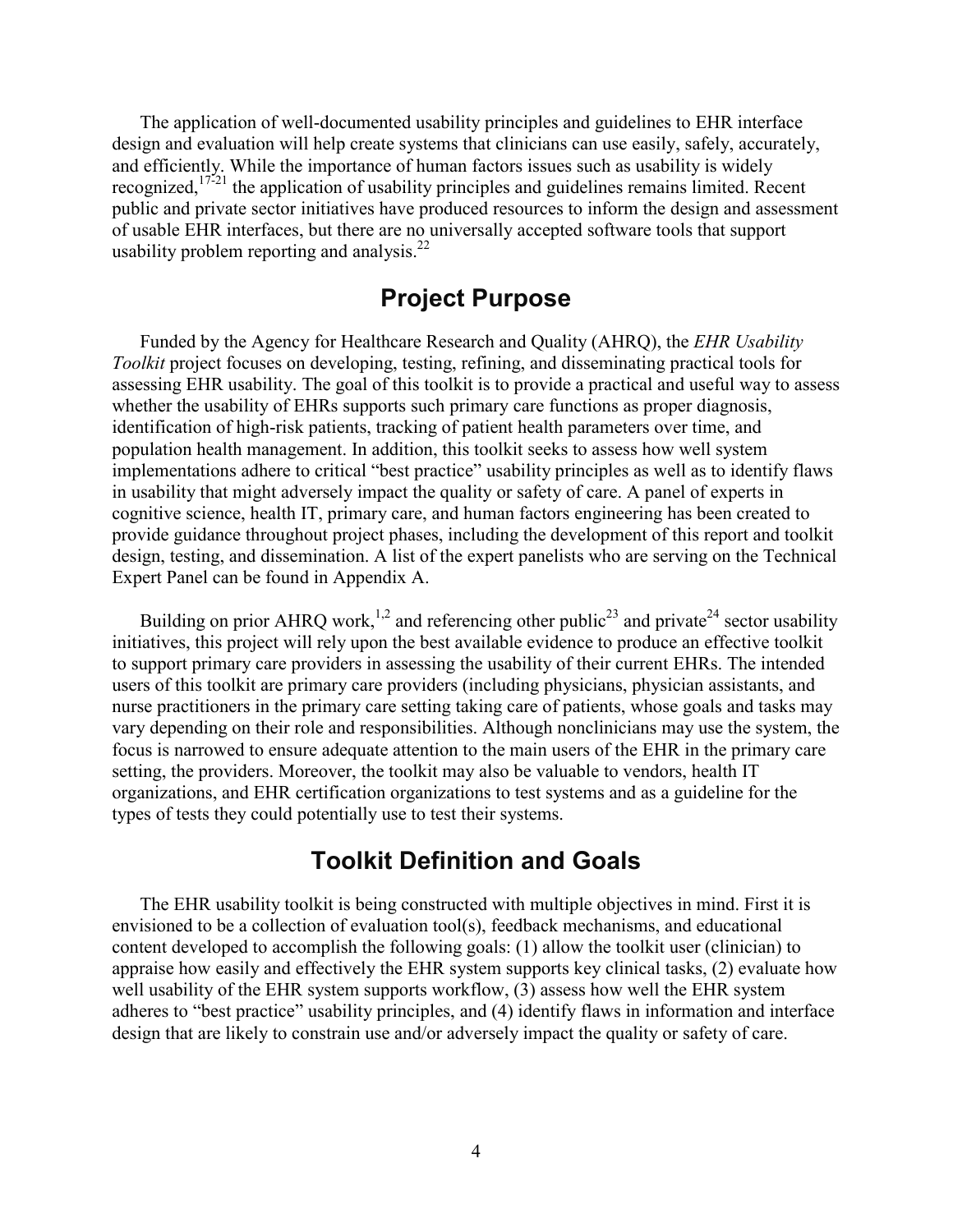A secondary goal of the toolkit is to provide usability evaluation methods for those developing ambulatory care EHRs. By assessing their systems with the methods provided in the toolkit, vendors can identify global usability issues within their EHRs.

Finally, the toolkit may inform a methodology and framework that will serve as a core component of National Institute of Standards and Technology's (NIST) program to accredit EHR system usability.

### **Report Organization**

This background report provides the basis for recommendations and requirements for developing an EHR usability toolkit. The report summarizes findings from a literature review on general usability issues in information systems, specific usability issues in EHRs, and usability evaluation methods. By comparing common usability issues against existing usability evaluation methods, this report provides recommendations for which methods should be included in the toolkit.

This report is organized as follows. Chapter 2 defines EHR systems, their core functions, and discusses usability factors important to effective use of information systems. Chapter 3 reviews primary care settings. Chapter 4 reviews usability issues in EHRs. Chapter 5 provides a review of the methods and tools to measure usability, while Chapter 6 discusses which of these methods are most appropriate for inclusion in the toolkit. Chapter 7 reviews and assesses specific instruments associated with the methods identified in Chapter 6, and conclusions are presented in Chapter 8.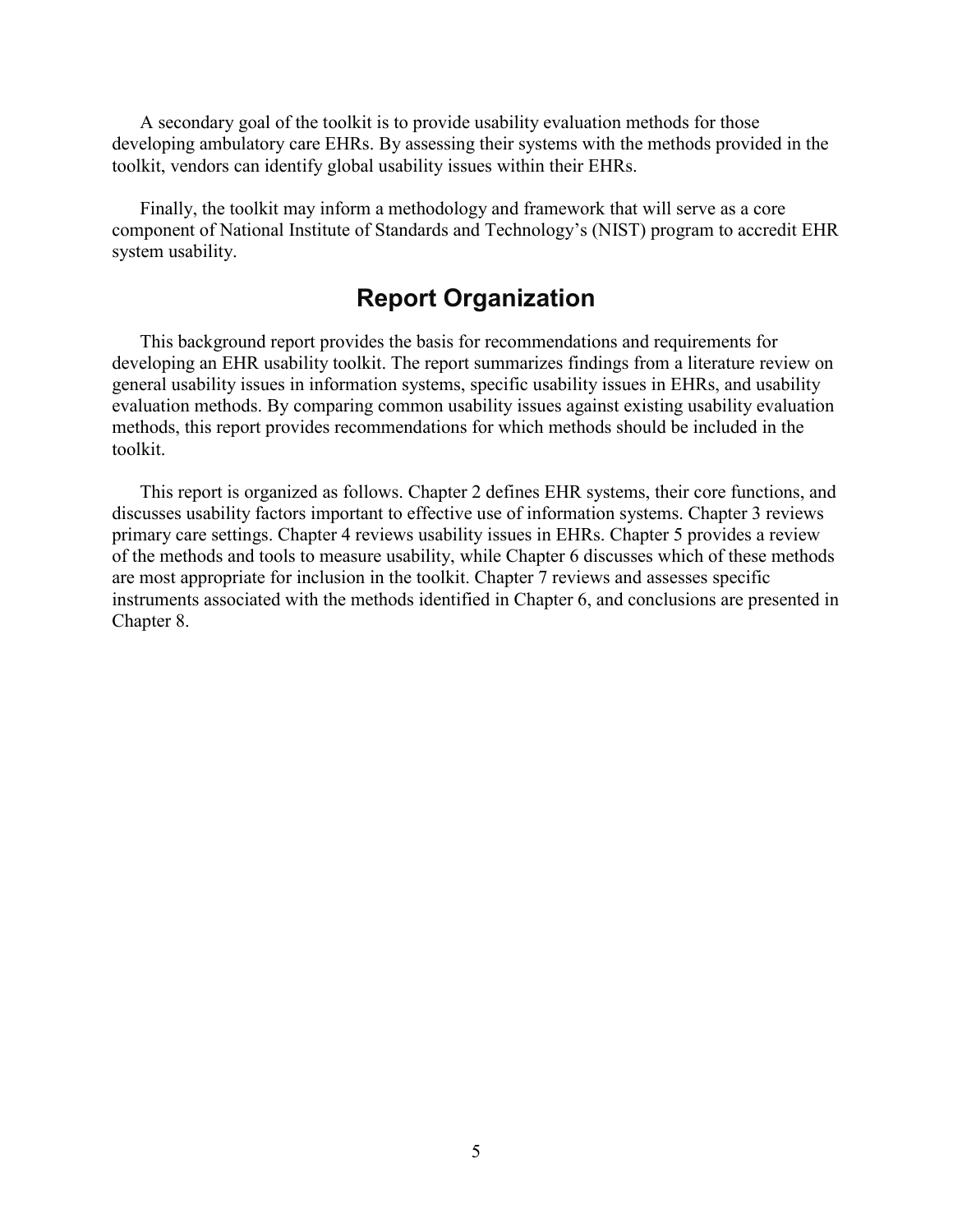# **Chapter 2. Defining EHRs and Usability**

To support the review of usability problems and evaluation methods, this chapter defines EHR systems, their core capabilities, and the roles these systems serve with clinicians. It also defines usability and how usability can be operationally measured through its core attributes: useful, usable, and satisfying.

### **EHRs Defined**

Computerized patient records have been characterized in many ways, most commonly as either electronic medical records (EMRs) or electronic health records (EHRs). The primary difference between the two is interoperability, or the ability for systems to share clinical data and functions electronically across organizations. EMRs are used within one organization whereas EHRs are used across more than one health care organization.<sup>25,26</sup> For the purposes of this report, we will use EHR to encompass all electronic patient records since the U.S. health care system is moving towards interoperability of all records.

The definition of the EHR has varied over time due to the complexity of summarizing all of the numerous and diverse components inclusively. For example, the International Organization for Standardization (ISO) definition of the EHR is "a repository of information regarding the health of a subject of care, in a computer processable form."<sup>27</sup> However, the Healthcare Information and Management Systems Society's (HIMSS) definition is more inclusive and comprehensive. It defines an EHR as "a longitudinal electronic record of patient health information generated by one or more encounters in any care delivery setting. Included in this information are patient demographics, progress notes, problems, medications, vital signs, past medical history, immunizations, laboratory data and radiology reports. The EHR automates and streamlines the clinician's workflow. The EHR has the ability to generate a complete record of a clinical patient encounter—as well as support other care-related activities directly or indirectly via interface—including evidence-based decision support, quality management, and outcomes reporting."  $^{28}$ 

Many health care professionals—physicians, nurses, radiologists, pharmacists, laboratory technicians, and radiographers—use various components of EHRs. Additionally, EHR data may also be used by patients through patient portals, or linked to their personal health record (PHR).<sup>2</sup> EHRs are used in numerous care settings such as hospitals, ambulatory care, nursing homes, community care, home health agencies, dental care, and pharmacies; however, for the purposes of this report, we are focusing on ambulatory care settings, specifically primary care.

EHRs are, in many ways, collections of applications and features that support different users across a range of clinical and administrative tasks. To help assess the range of usability issues associated with EHRs, it is important to understand these systems both in terms of their *capabilities*—the range and types of EHR features—as well as their *uses*—the role that EHRs serve in supporting clinical and administrative tasks. For this project, we define EHRs as discussed below.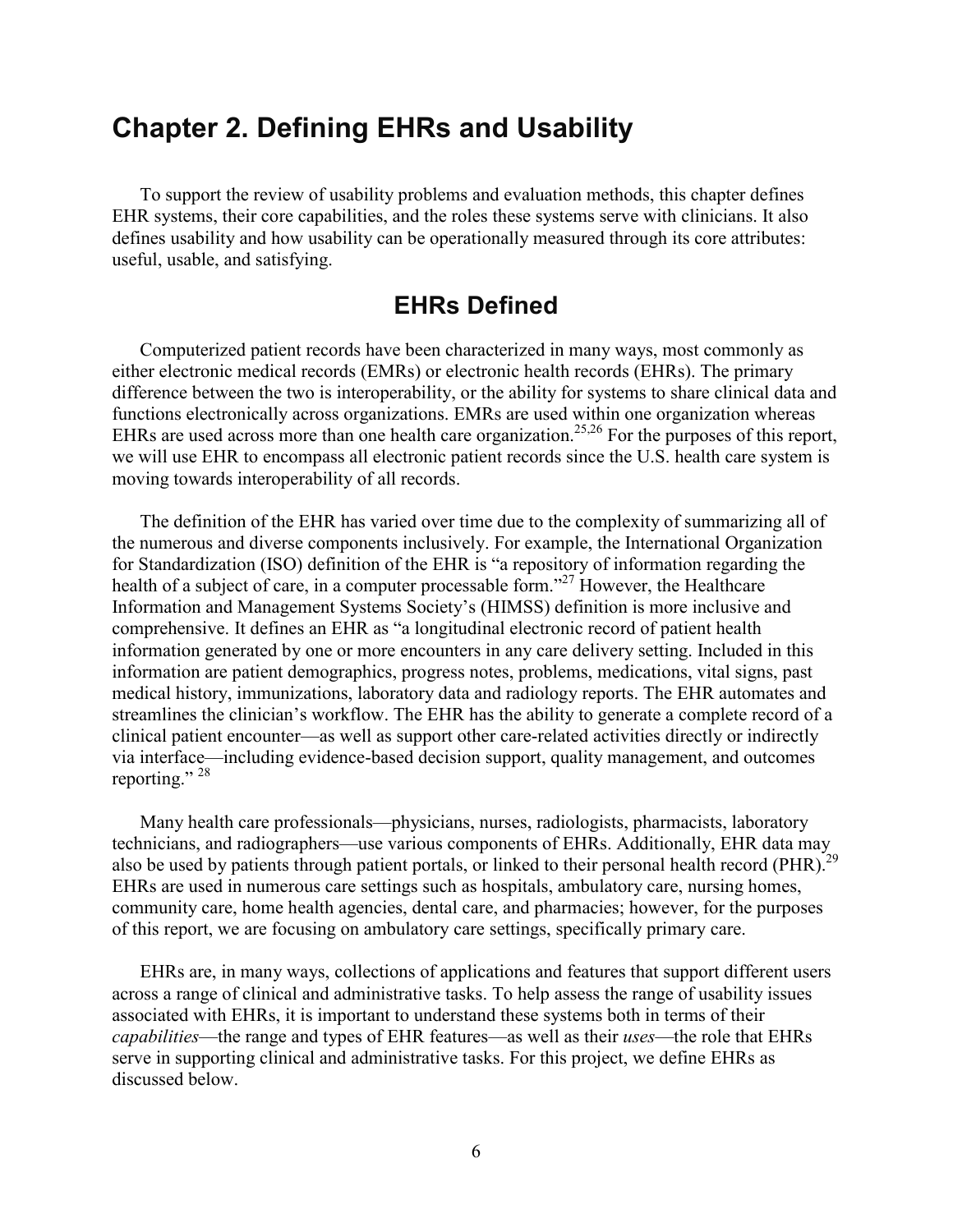# **EHR Functionalities and Uses**

The Institute of Medicine identified eight key functionalities of an EHR for the care and management of patients.<sup>30</sup>

- 1. **Health information and data management.** The EHR may record and display a wide variety of health data, which may be in structured (coded) or unstructured form. Key types of data include patient demographics, problems, medications, allergies, test results, lists of procedures, clinical notes, and treatment plans.
- 2. **Order entry management.** Computerized provider order entry (CPOE) enables care providers to order medications, laboratory and radiology tests, procedures, and other order types electronically.
- 3. **Results management.** When interfaced with ancillary systems, EHRs may enable electronic access to results of laboratory, radiology, microbiology, and pathology tests as well as findings from consults.
- 4. **Clinical decision support (CDS).** The report on *A Roadmap for National Action on Clinical Decision Support* defines CDS as providing "clinicians, staff, patients, or other individuals with knowledge and person-specific information, intelligently filtered or presented at appropriate times, to enhance health and health care. It encompasses a variety of tools and interventions such as computerized alerts and reminders, clinical guidelines, order sets, patient data reports and dashboards, documentation templates, diagnostic support, and clinical workflow tools."<sup>31</sup> The most common type of CDS tools are alerts and reminders, which include warnings of drug interactions, allergies, and contra-indications; warnings of out-of-range test results; and reminders for guidelinebased interventions or screenings. $32$
- 5. **Electronic communication and coordination.** EHRs may facilitate electronic information sharing through interfacing with other EHRs and health information exchanges. EHRs may support care coordination through data sharing, as well as through providing access to secure communication tools such as patient and clinical messaging.
- 6. **Patient support.** EHRs may provide clinicians with access to electronic patient education material, and connect to local and remote (home) monitoring systems. EHRs may also provide patients with access to their personal health information though a portal or extract data for use in PHR platforms.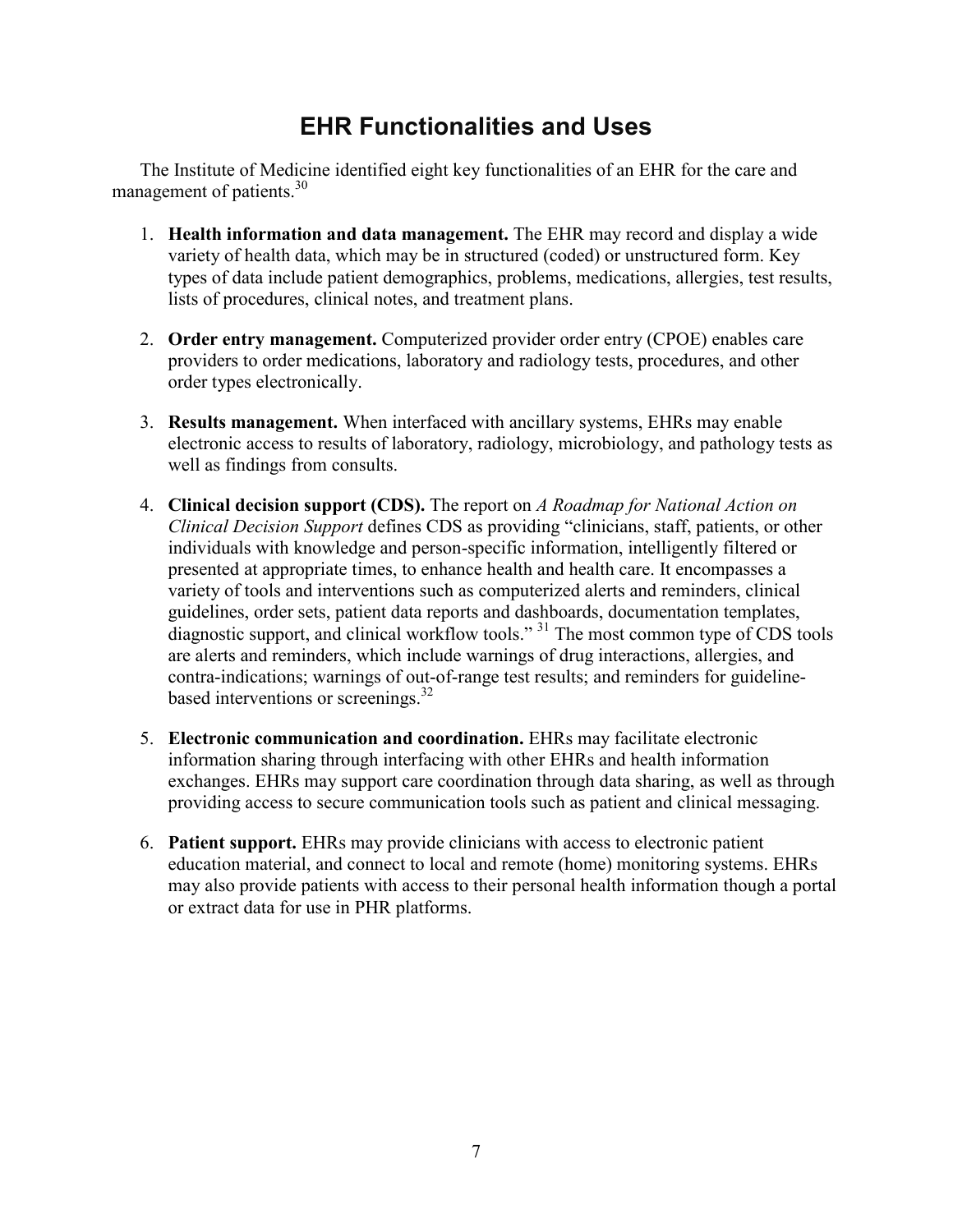- 7. **Reporting and population health management.** By interfacing with registries and public health systems, EHRs may be able to support reporting of communicable diseases and disease outbreaks to public health agencies. By supporting the aggregation, reporting, and analysis of data across patients, EHRs help to identify and manage populations of patients. This includes the ability to provide reporting of quality and meaningful use measures.
- 8. **Administrative processes.** EHR systems may be able to capture patient demographic data and support optimal coding of charges for services. EHR systems may link to billing systems to help streamline the claims submission process.

In real-world systems, these functionalities are represented in many different features and functions. For a comprehensive review of published studies on the functionality of the EHRs, see the AHRQ report *Incorporating Health Information Technology Into Workflow Redesign*.<sup>33</sup>

EHRs are *used* across a range of clinical and administrative processes, including patient care delivery, care management, financial and other administrative processes, and patient selfmanagement.<sup>30</sup> During clinical encounters, EHRs support such general tasks as "review patient" history, conduct patient assessment, determine clinical decision, develop treatment plan, order additional services, prescribe medications, and document visits."<sup>2(p3)</sup> Armijo and colleagues additionally define the use of EHRs as aiding four different cognitive processes involved in these general tasks. As a *memory aid*, EHRs reduce "the need to rely on memory alone for information required to complete a task." As a *computational aid*, these systems reduce "the need to mentally group, compare, or analyze information."2 As a *decision support aid*, EHRs enhance "the ability to integrate information from multiple sources to make evidence-based decisions."2 Finally, as a *collaboration aid*, these systems enhance "the ability to communicate information and findings to other providers and patients."<sup>2(p2)</sup>

EHRs are multifaceted applications that are usually integrated with other systems or modules; as such, EHRs are not static systems, but are typically updated, customized, and configured to support a range of users and tasks across clinical and administrative processes. In this regard, EHRs may offer a few core functionalities: what is termed "EHR-Lite," consisting of a few basic features such as health information and results reporting to more advanced systems integrating all of the functions described above. This level of design is amenable to mobile platforms, such as smartphones, and will not be considered in this toolkit as it does not represent a comprehensive EHR. Nonetheless, defining EHRs in terms of their *functionalities* and *uses* will help structure the identification and analysis of usability problems (according to a specific function) and the usability methods and instruments appropriate for use in the toolkit.

## **EHR Usability Defined**

Usability is important in promoting both the widespread adoption and "meaningful use" of EHRs as prescribed in the HITECH Act. While utility refers to the existence (or absence) of a system capability or feature necessary to carry out a task, usability describes how easy it is for users to accurately and efficiently accomplish a task while using a system. Missing critical functionalities, poor reliability of the software, or inadequate match between interface features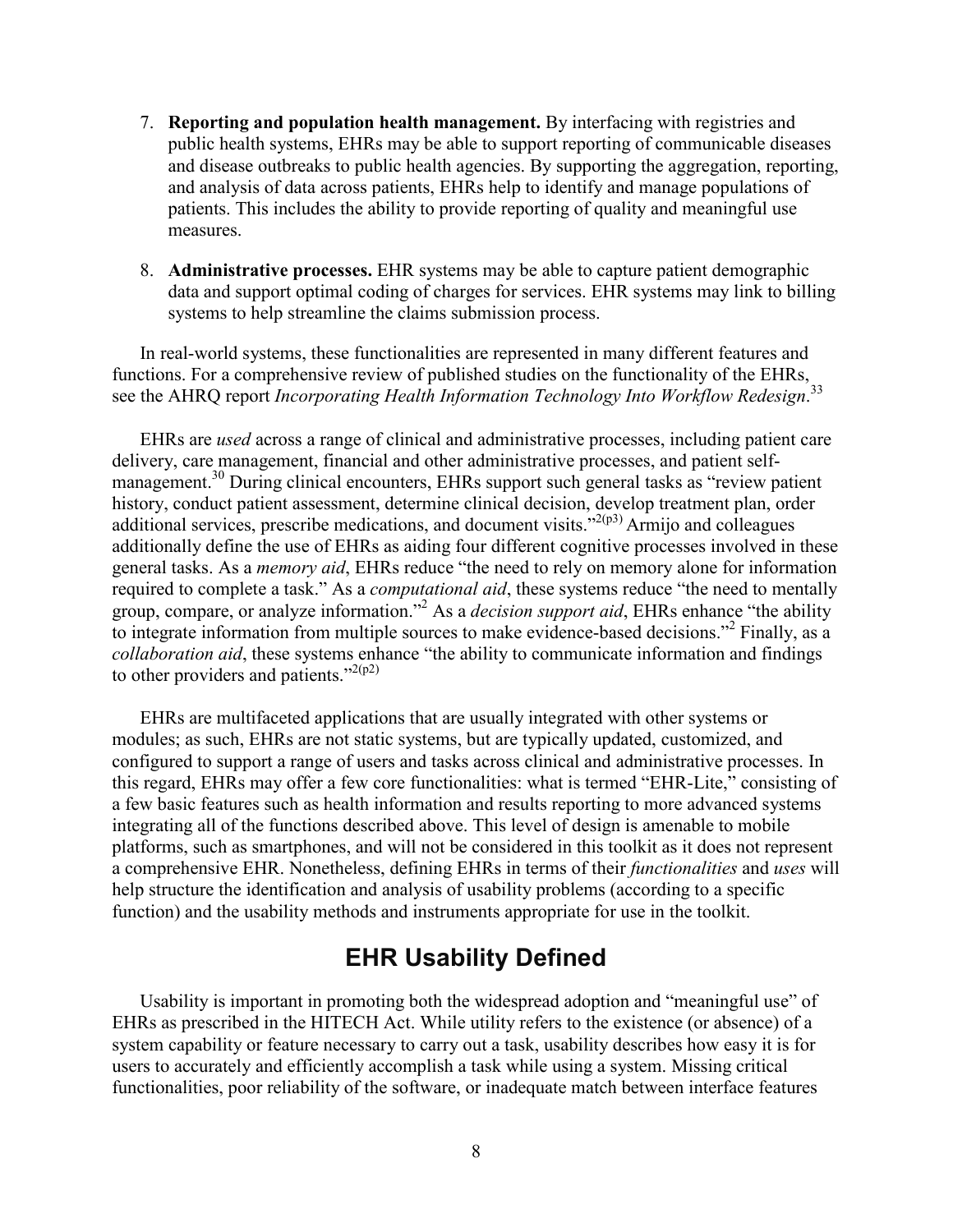and user tasks in general will have a strong impact on users' ability to conduct their work, independently from the usability of the available system features.

The National Center for Cognitive Informatics and Decision Making in Healthcare (NCCD) funded by the Office of the National Coordinator for Health IT under the Strategic Health IT Advanced Research Projects (SHARP) Program, defines usability based on its TURF (Task, User, Representation, and Function) framework as "how useful, usable, and satisfying a system is for the intended users to accomplish goals in the work domain by performing certain sequences of tasks."<sup>34(p3)</sup> This definition establishes a framework for setting usability goals and specific evaluation measures. Within the TURF framework there are three dimensions and measures of usability. These are the following:

- *Useful* refers to "how well the system supports the work domain where the users accomplish the goals for their work, independent of how the system is implemented."  $34(p4)$  A system is useful if it contains the domain functions necessary and only those functions that are essential for the work. Useful is measured by the "percentage of domain functions in the EHR vs. all domain functions in the work domain and percentage of domain functions over all functions (domain and nondomain) in the EHR. $^{334(p4)}$
- *Usable* refers to whether a system "is easy to learn, easy to use, and error-tolerant."<sup>34(p4)</sup> Usable may be measured by learnability, efficiency, and error tolerance.
	- *Learnability* is how quickly a new or novice user learns or relearns the user interface to conduct basic tasks. Learnability is dependent on the consistency of the interface and the ability of the interface to allow exploratory learning by including undo or cancel functions.<sup>24</sup> It can be measured by the time it takes to learn a new task.
	- *Efficiency* is defined as the speed with which a user can complete a task or accomplish a goal. It is typically measured by the length of time required to complete a task, task success, number of keystrokes, and number of screens visited.24,35 Efficiency may also be measured by objective measures of mental effort, such as the percentage of mental steps over all steps (mental and physical).
	- *Error tolerance* refers to the ability of the system to help users avoid and recover from error. Examples of error measurement include frequency of errors and recovery rate of errors.
- *Satisfying* consists of a set of subjective measures regarding a user's perception of a system's usefulness and impact and how likable a system is.<sup>24,35</sup> The main measures include instruments and interviews that may measure the users' perception of a system.<sup>34</sup>

One proposed advantage of using the TURF framework usability dimensions is that all three dimensions (useful, usable, satisfying) can be measured systematically, and in the case of the first two dimensions, there are objective and empirically proven measures available.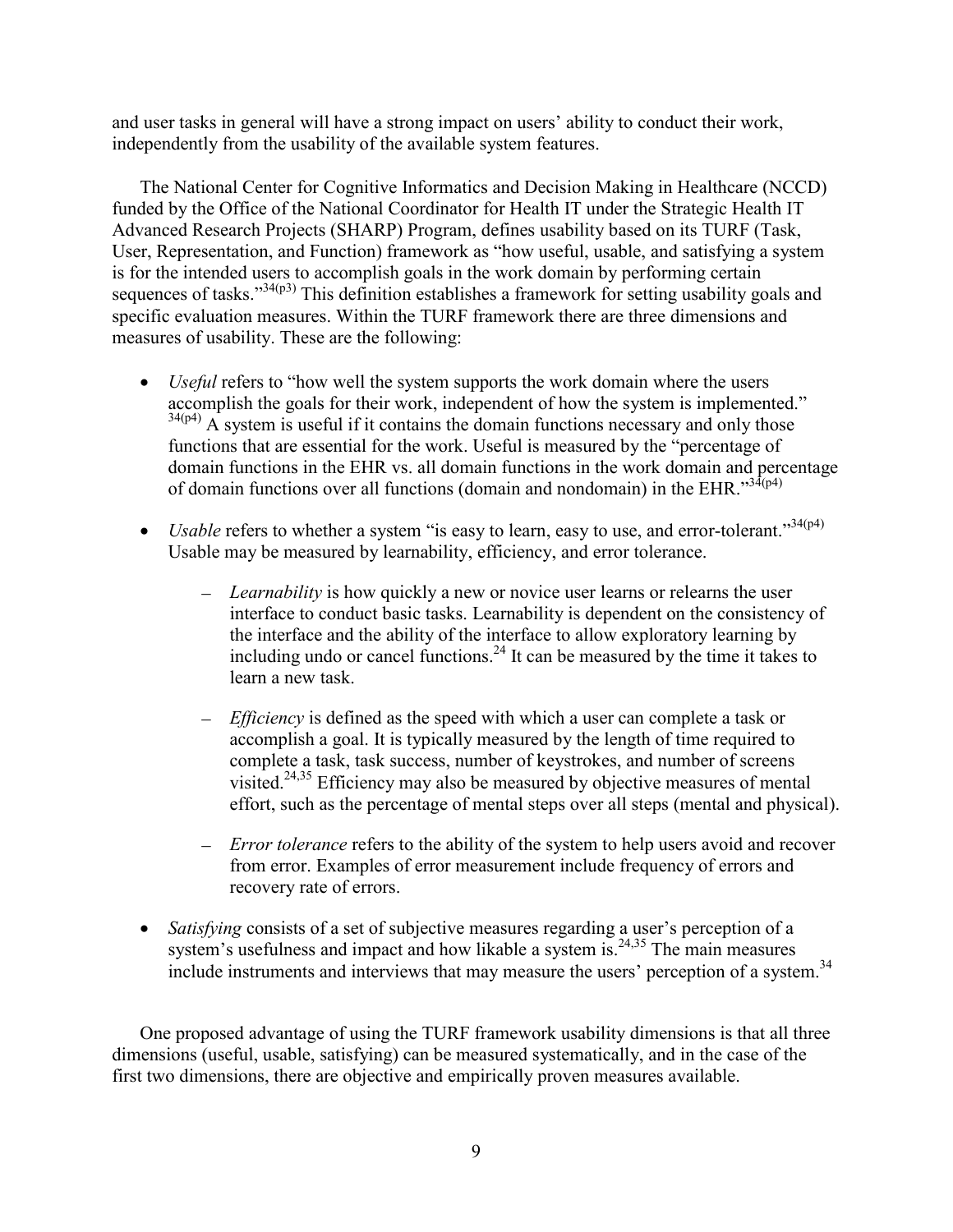There are a wide range of usability factors that may be extended or grouped under the usability factors above. For example, the degree of simplicity and degree of naturalness,<sup>\*</sup> respectively, may be viewed as extensions to the factor of learnability. Further, factors may be extensible and flexible depending on the system's use environment. For example, the concept of usable may be extended to a measurement of "interruptibility" in the primary care setting, which measures how well a user can operate the system in an environment beset by frequent task shifting and disruptions to the flow of activities. We consider that the usability factors outlined above are sufficient for identifying the majority of fundamental usability problems found in EHRs in primary care settings. Thus each of these factors should be identified and quantified within the methods offered in the toolkit.

**Summary.** There are eight core functionalities of EHRs that are relevant to the design of the toolkit. For the purposes of developing the toolkit, usability is defined in terms of three main attributes: useful, usable, and satisfaction, which have several subdomains and facilitate measurement. The main usability factors described above will help frame which general usability factors need to be assessed within a usability toolkit. Since the toolkit is focused on the use of EHRs in primary care settings, the next chapter discusses important attributes of primary care settings that should inform selection of methods and analyses for inclusion in the toolkit. Examples of current usability problems specific to EHR functions are also discussed in Chapter 4. These examples show how pervasive usability problems are in currently implemented EHRs.

 $\overline{a}$ 

<sup>\*</sup> Naturalness makes reference to how automatically "familiar" and easy to use the application feels to the user, and how consistent the design and screen flows correlate to the user's tasks and expectations.<sup>85</sup>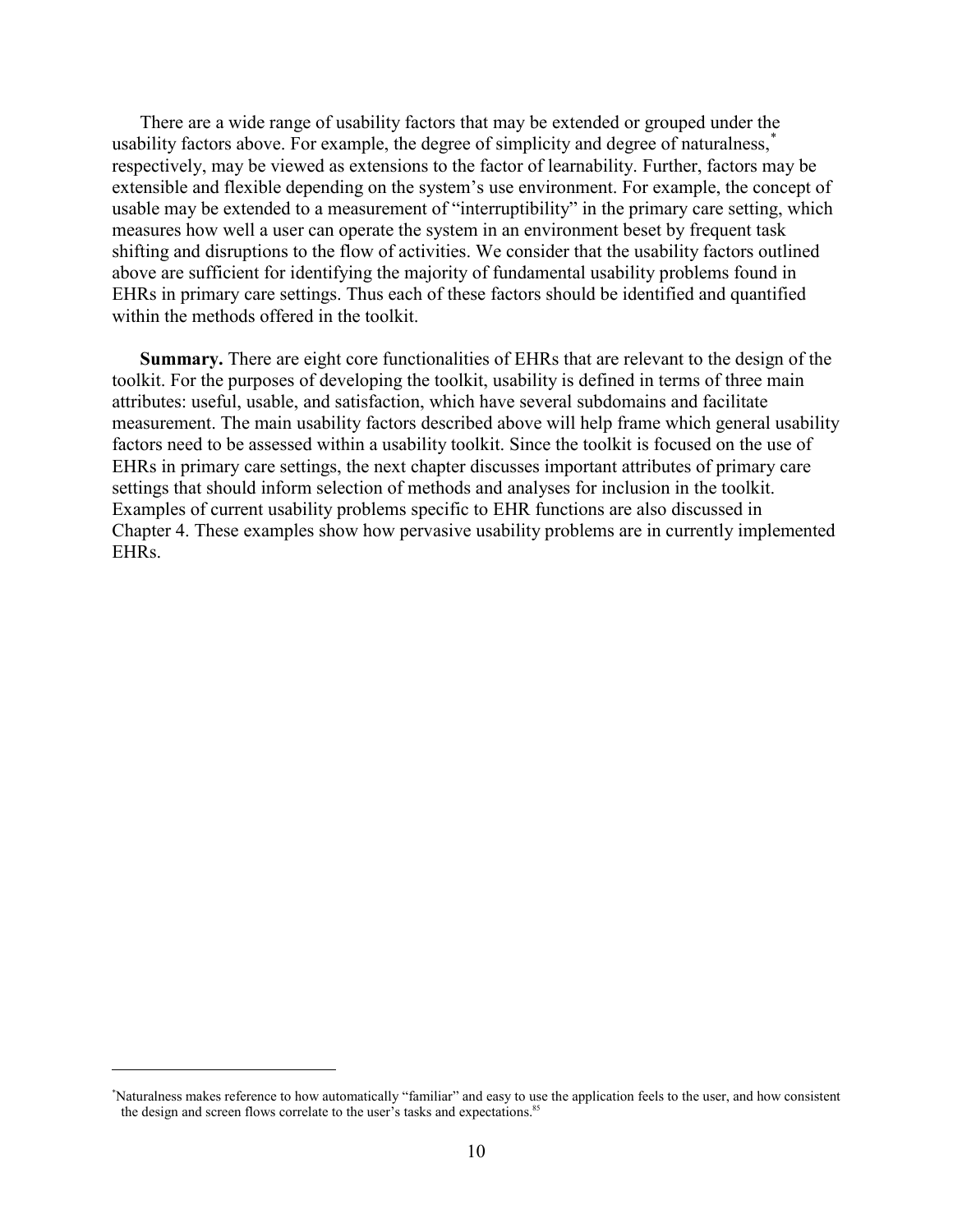# **Chapter 3. Primary Care Attributes**

This chapter reviews some of the important aspects of primary care practices that should inform selection of usability methods and toolkit development, including the types of users, their tasks, and their environments. We additionally provide examples from the literature regarding common usability issues with existing EHR systems.

# **Primary Care Attributes**

Prior work has noted that primary care settings and EHR users within these settings have attributes important to assessing EHR usability.<sup>20,24,35-38</sup> These include the following:

- **Diverse users.** In primary care settings, EHR users include a range of clinical and administrative staff, such as physicians, nurses, physician assistants, advanced nurse practitioners, medical assistants, and office staff. For all these users, the ability to quickly gather, select, and interpret information is critical to effective decisionmaking. These users also possess a range of skills, knowledge, experiences, and responsibilities; as such, they may have different mental models and methods for performing tasks. Well-designed EHRs and tests for assessing their usability must consider the range of users, their information needs, and corresponding mental models.
- **Varied encounters and patients.** Primary care practices treat a wide range of acute and chronic conditions and offer preventive care services. Further, within a given population, primary care providers treat patients at different levels of disease severity and with varying comorbidities (for example, type 2 diabetes and heart disease). From the simple to the complex, from the urgent to the longitudinal, from the preventive to the therapeutic, primary care practices and their information systems must support interventions for a wide range of clinical situations. Accordingly, a prior AHRQ report has suggested that the evaluation of EHR usability in primary care settings focus on four areas: acute care, chronic care, preventive care, and care of patients with undifferentiated symptoms. $2$
- **Complex tasks.** Common tasks in primary care are frequently complex. For example, in order to "refill a medication,"24 primary care providers need to consider the following:
	- 1. Past data points (e.g., medication history, last visit date, relevant lab values, last clinic note).
	- 2. Future data points (e.g., next lab or visit date).
	- 3. Medical evidence personalized for the patient (e.g., what is the cholesterol goal for this patient, how often do labs need to be checked on this medication).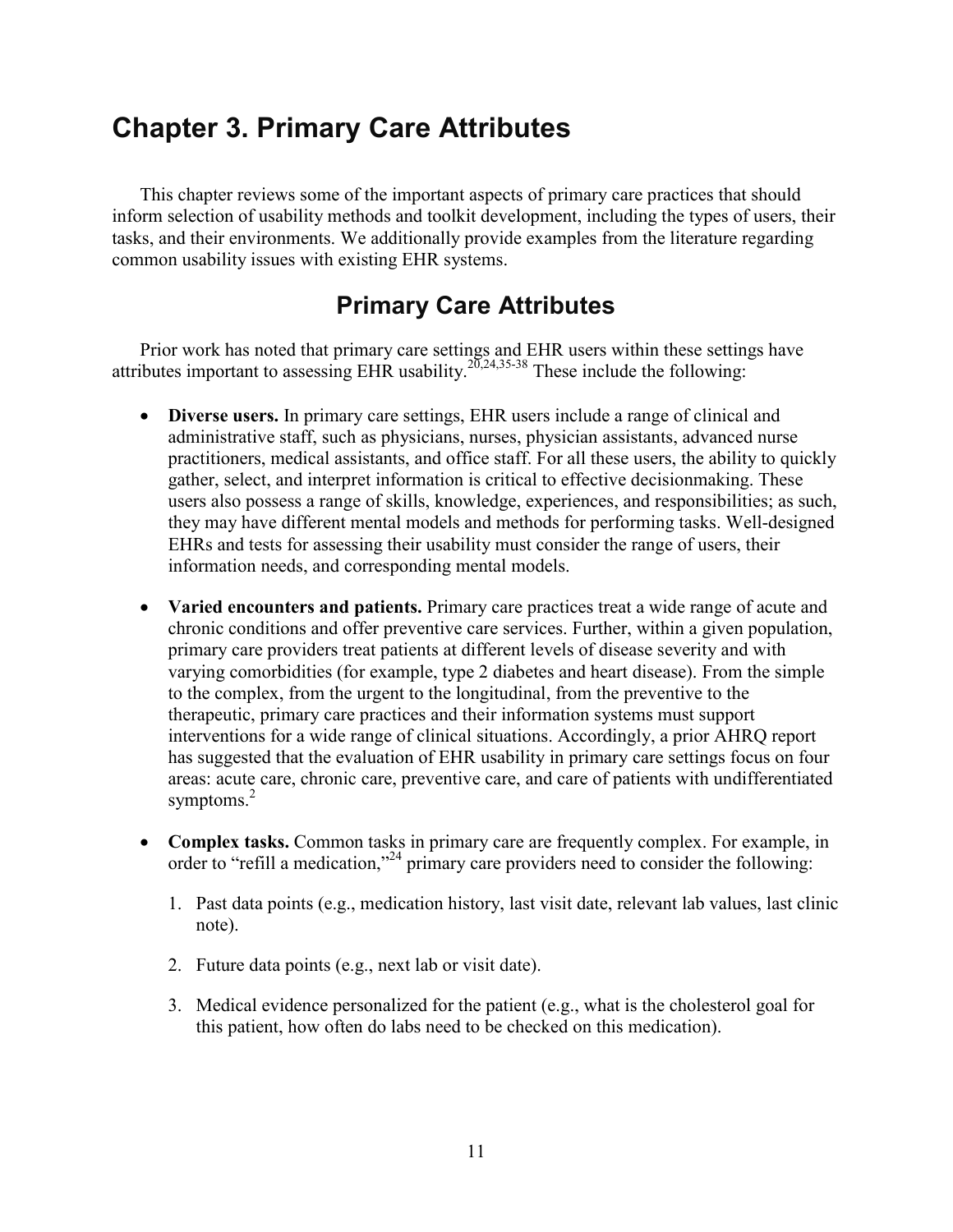- 4. Contextual relevance of #1-3: where is the patient in the life cycle of this medication (e.g., did he or she just start it or has the patient been on it for 5 years, reason for refill).
- 5. Task of formally creating/approving the refill.
- 6. Review of cost and formulary coverage that may affect medication options and cost: communicating with their assistant or the pharmacy if needed.

Furthermore, Armijo et al. outlines seven key example tasks that an EHR in a primary care setting needs to support,<sup>2</sup> and we offer an eighth task (followup activities). A well-structured usability assessment should consider these common tasks, which include the following:

- 1. Review patient history
- 2. Conduct patient assessment
- 3. Determine clinical decision
- 4. Develop treatment plan
- 5. Order additional services
- 6. Prescribe medication
- 7. Document visit
- 8. Followup activities
- **Shared workflows.** Across primary care practices, multiple clinicians are often involved in the care of a single patient. At different points during a single encounter, nurses, physician assistants, and physicians are interacting with patients either separately or together in assessing problems, making diagnoses, determining therapeutic options, and communicating care plans. EHRs must support the collaboration of clinicians in jointly completing a task, or set of related tasks, in caring for patients. Similarly, assessments of EHRs need to account for the shared nature of therapeutic and preventive care.
- **High pressure, interruptive environments.** Primary care clinicians are typically conducting tasks under significant time pressure and in environments that include multiple demands for their attention. The ability of an EHR system to meet the demands of this environment will affect efficiency and effectiveness, which are defined as the ability to complete a task quickly and accurately, respectively, and are considered two of the most important human factors for EHR users.<sup>24</sup>
- **Risk averse, low tolerance for errors.** As with all care providers, primary care clinicians seek to maximize benefits to patients while minimizing risks to their health—and to the clinician's own legal liability—from different therapies and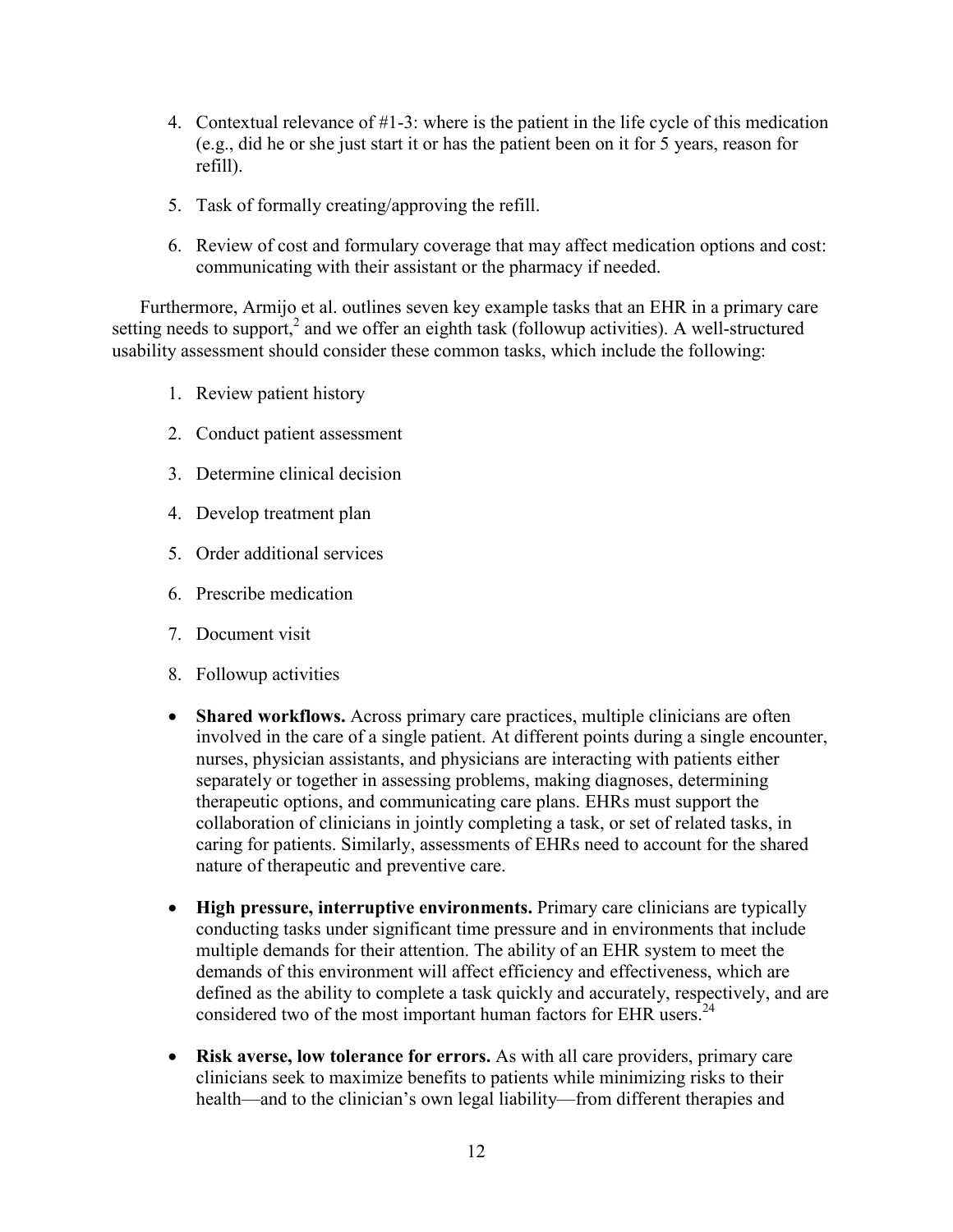procedures. Moreover, primary care clinicians have little tolerance for errors. Systems that are difficult to use and do not reliably aid clinicians may lead to errors in documentation or suboptimal judgment—resulting in unnecessary risks to patients and increased liabilities to providers.

The diversity of users, complexity of needs, varieties of patients, approaches to task completion, accompanying time pressures, and low tolerance for errors are important considerations in determining what evaluation methods are most appropriate and relevant for the toolkit. Primary care attributes, then, will inform the development of selection criteria used in our assessment of usability methods in later chapters of this report. Whatever method(s) are selected, they must be able to assess the three usability factors outlined in the prior chapter.

In addition to selection of usability methods, these primary care attributes are also important to consider in the design of the toolkit itself. Ideally, an effective toolkit will account for these attributes and be tailored to meet clinician's needs for fast, accurate, clear, and actionable results from usability assessments of their current EHRs.

**Summary.** Primary care settings feature a diversity of EHR users with complex needs, different approaches to task completion, and low tolerance for errors. They serve a variety of patients with a range of conditions in a highly interruptive, time-pressured environment. These attributes are important to consider when evaluating usability methods and designing the toolkit. Chapter 4 delves into examples of specific EHR usability issues encountered in primary care as well as other health care settings.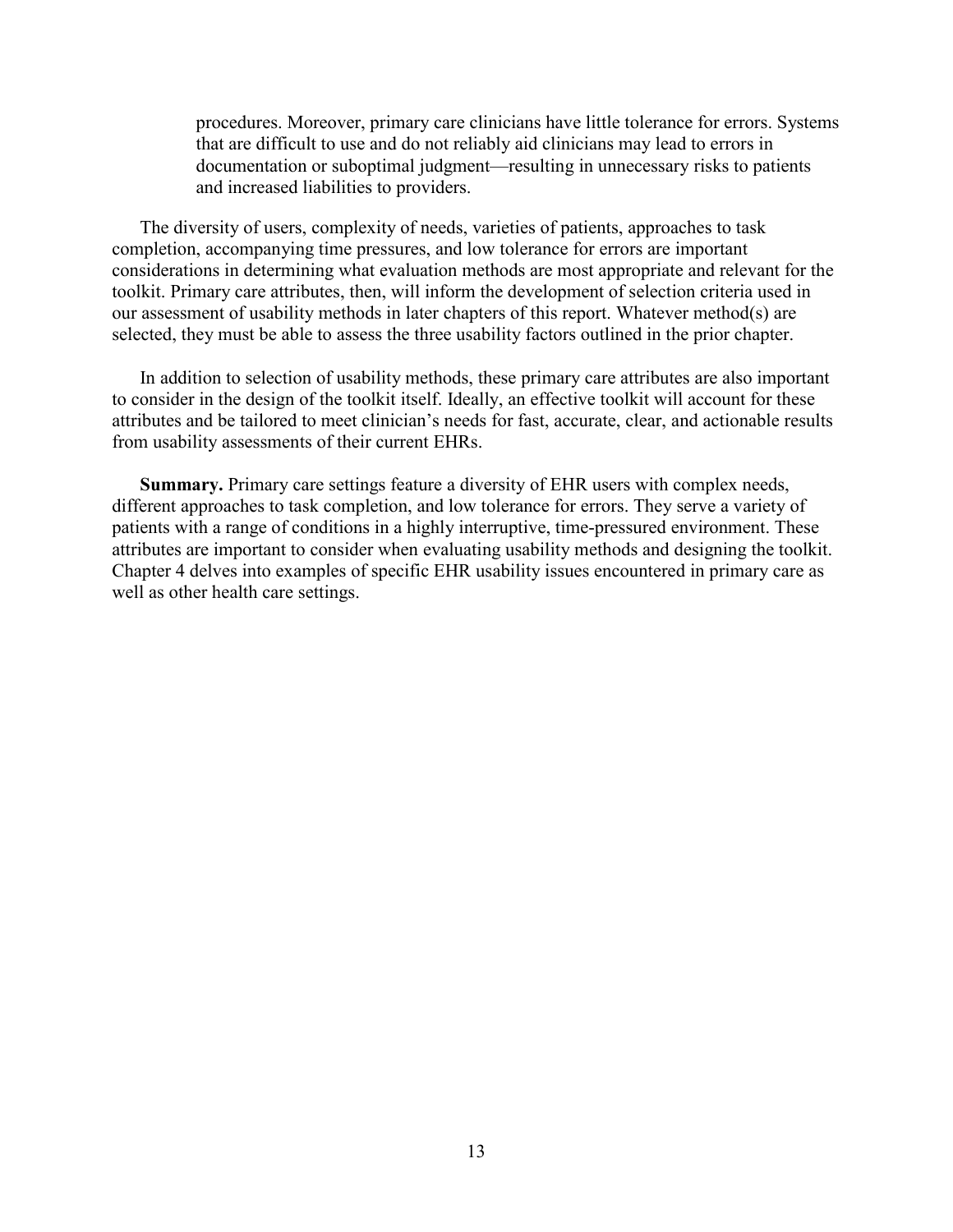# **Chapter 4. Usability Issues in EHRs**

We identified several studies from inpatient and outpatient settings that consistently reported a few core EHR usability issues. EHRs, and specific features within these systems, such as order entry and results reporting, have been shown to exhibit the following usability issues: poor organization and display of information, interference with practice workflow, increase in cognitive burden, and poor functional design.

## **Usability Issues in EHRs**

**Poor organization and display of information.** To perform tasks efficiently and correctly, clinician EHR users need clear, concise, and easily accessible information, and well-integrated system functions. The limited screen space and poor interface design of some systems add to clinician's cognitive workload and increase the risk of errors.<sup>14,20</sup> For example, Smith et al. describes three case studies where poor screen design and layout increased prescribing errors in e-prescribing systems.<sup>39</sup> In a tertiary teaching hospital, Koppel et al. found that some order entry system displays did not provide a coherent view of patients' medications, separated ordering functions, or had inflexible ordering formats. These issues were associated with errors such as double dosing, incompatible orders, or wrong orders.<sup>16</sup>

**Interference with practice workflow.** Research indicates the importance of EHRs matching the workflow of its users, making information easy to find and allowing for quick navigation within and across functions.<sup>12</sup> Yet a chief complaint about EHR systems is that they do not integrate well with user workflows; health care providers often cite the need to change their workflow as one of the main reasons for not adopting an  $EHR$ <sup>32</sup> Research on clinical documentation systems in an inpatient setting shows that unless there is compatibility between the work structure imposed by the system and routines that clinicians typically follow, there is likely to be resistance to the technology.<sup>40</sup> According to Khajouei's systematic review,<sup>41</sup> lists that require scrolling do not match the workflow pattern of physicians. Presumably, scrolling through long lists is time consuming. These long lists also often have options grouped too close together, making it very easy for the user to incorrectly choose the option above or below the correct options.<sup>41</sup>

Further, the lack of integration between systems may inhibit optimal workflows.<sup>42</sup> An example of this is when a system recommends an action but does not enable a user to easily and quickly complete that action.<sup>43</sup> Specifically, a drug-drug interaction alert might also offer suggestions for other drugs and feature a direct link to the order entry system for ordering the suggested medication(s).<sup> $44$ </sup> Further, the lack of integration with administrative systems, such as billing and scheduling, creates additional steps in the practice workflow.<sup>45</sup>

**Increases in cognitive burden.** Clinicians are typically conducting tasks under significant time pressure and in settings that include multiple demands for their attention. Clinicians must also process a massive amount of information while remaining accurate and efficient. When combined, time pressures, conflicting demands, and information burden can lead to cognitive overload.<sup>24</sup> The likelihood of errors increases when EHR systems do not adequately support the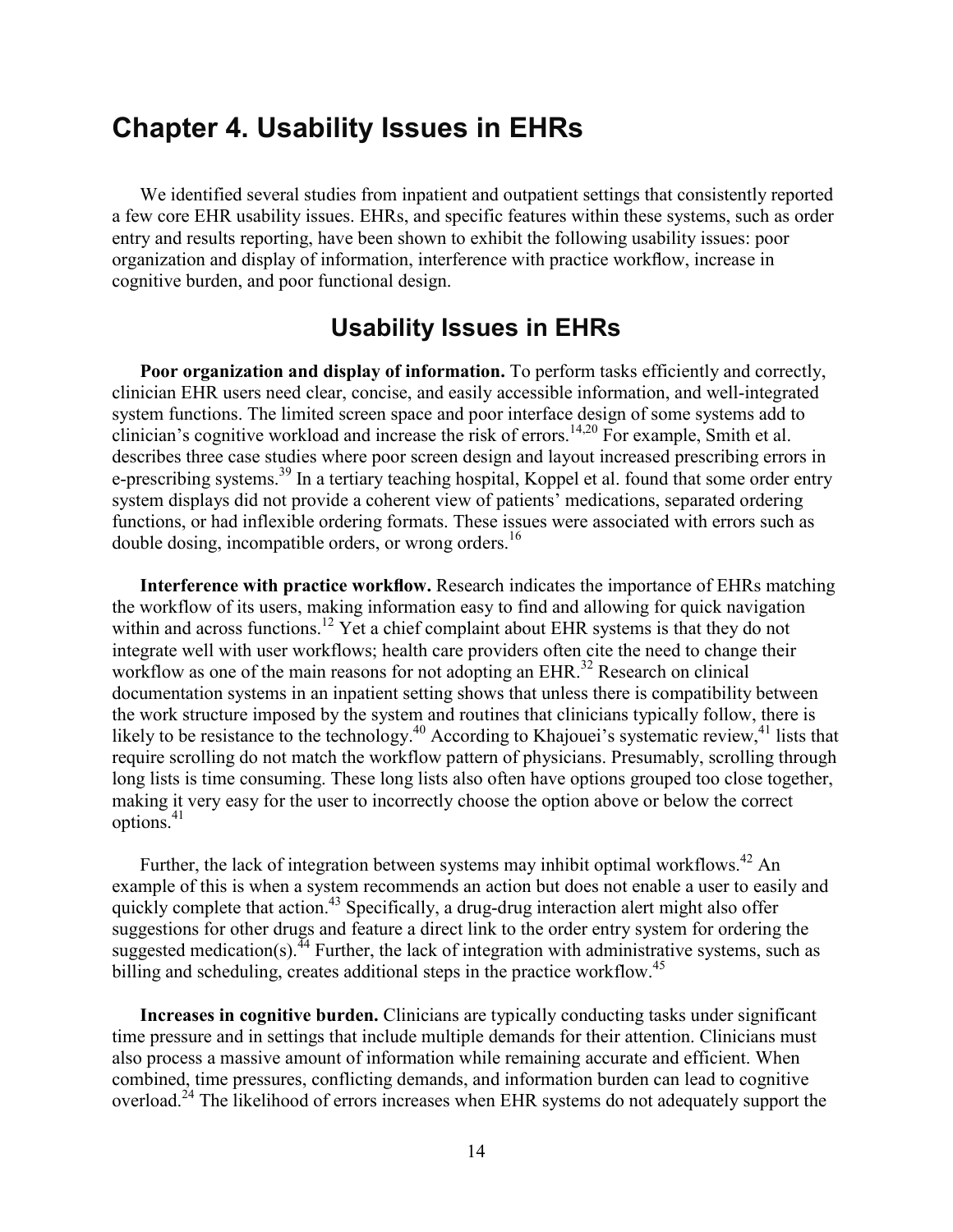mental models of physicians.<sup>46</sup> For instance, an EHR's failure to cluster test results in meaningful ways increases a clinician's cognitive burden; grouping tests related to a certain diagnosis is a way to help alleviate this problem.<sup>47,48</sup> A lack of visual cues for lab results that are out of normal range is another issue that can tax clinician's cognitive resources.49 Several studies have identified practices that they believe will improve their management of test results, such as highlighting abnormal results by placing them at the top of a list and grouping meaningful items together, so that all tests related to a certain diagnosis can be seen together.<sup>47,48</sup>

The problem of cognitive burden also extends to problems with naming conventions. A lack of standard clinical nomenclatures, or poor implementation of these nomenclatures within EHRs, makes information search and retrieval difficult across systems.<sup>50</sup>

Additionally, physicians experience an increase in mental workload from alerts. Low specificity and high frequency of alerts are causes of alert fatigue,  $37$  and clinicians may override useful alerts due to this fatigue.<sup>51</sup> A lack of visual cues and feedback, especially for severe alerts, can compound mental workload and alert fatigue.<sup>49</sup>

**Poor design of system functions.** The challenges EHRs pose to clinician's workflow may stem from the design of EHR functions. Poor documentation capability at the point of care affects the quality of information to support health care decisions as well as other key activities including compliance, external reporting (such as population health and surveillance activities), and billing.<sup>52</sup> Excessive use of defaults, templates, and copying may affect data quality and increase potential for fraud and abuse.<sup>52</sup> Several studies document provider dissatisfaction with the clinical note format in their EHR systems.<sup>53</sup> For instance, many EHRs only provide discrete fields that force providers to choose one symptom over another by clicking a checkbox, and constrain free-form notation to describing or annotating that symptom.<sup>53,54</sup> A comprehensive analysis of a large body of handwritten clinical notes showed that forcing a physician to choose one option to describe a given symptom was not adequate for matching the workflow of the physician.55 Moreover, limiting options may prevent a physician from adequately documenting a patient's condition and may potentially lead to adverse outcomes. A time-motion study of a clinical documentation system in an inpatient setting<sup>40</sup> found that clinicians requested the software vendor to add free-text data capture to their EHR. Although this may be problematic for those trying to develop and implement more robust CDS interventions, there is a need for a balance when structured data are preferred to enable other EHR functionality, and it may be that better representations of fields or options are needed to capture relevant clinical information.

Management of test results is another area of particular concern for health care providers.<sup>48</sup> Errors in managing test results can create significant harm to patients.<sup>56</sup> Finally, well-designed ordering capabilities are important to clinicians. Certain features, such as auto-fill of medications, are more likely to improve usability by increasing efficiency and thereby increasing provider use of the system.<sup>57</sup>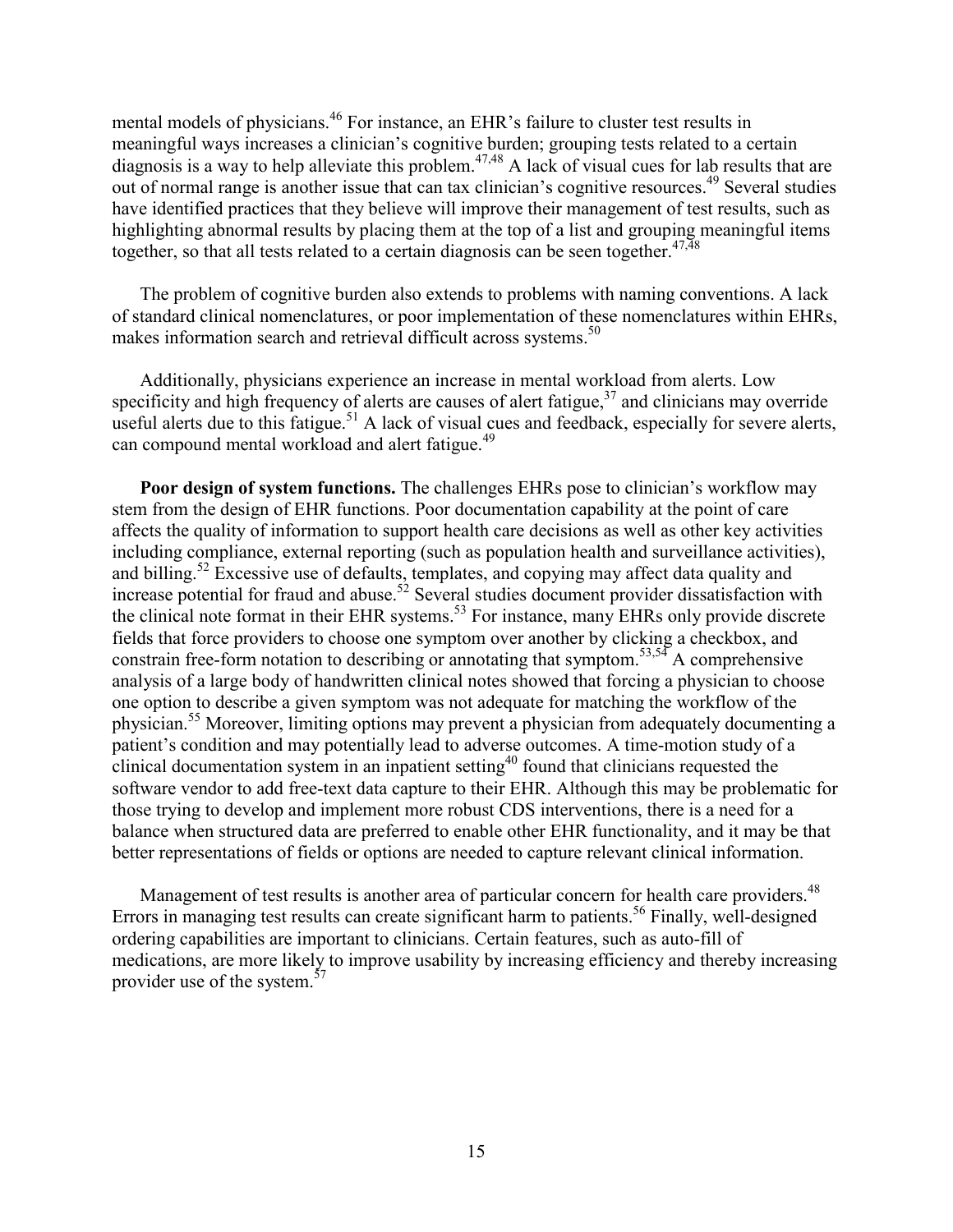# **Usability Issues by EHR Functionality**

In addition to these general usability problems found in the EHR, we cluster these findings by EHR functionality as seen in Table 1. This categorization of these problems found in the literature allows the development of tools within the toolkit to focus on specific usability issues found in specific areas of the EHR and additionally on the tasks and workflow of the users.

| <b>EHR Capability</b>                                | <b>Examples from the literature</b>                                                                                                                                                                                                                                                                                                                                                                                                                                                                                                                                                                                                                                                                                                                                                                                                                                                                                                                                                                                                                                                                                             |
|------------------------------------------------------|---------------------------------------------------------------------------------------------------------------------------------------------------------------------------------------------------------------------------------------------------------------------------------------------------------------------------------------------------------------------------------------------------------------------------------------------------------------------------------------------------------------------------------------------------------------------------------------------------------------------------------------------------------------------------------------------------------------------------------------------------------------------------------------------------------------------------------------------------------------------------------------------------------------------------------------------------------------------------------------------------------------------------------------------------------------------------------------------------------------------------------|
|                                                      | Poor organization of the information display that fails to balance the information needs of<br>$\bullet$<br>the physician and the presentation of information; it may include overly cluttered screens<br>or screens that do not present all the necessary information. <sup>14,17,20,24,36,46,55,58</sup>                                                                                                                                                                                                                                                                                                                                                                                                                                                                                                                                                                                                                                                                                                                                                                                                                      |
| <b>Across all</b><br>functionalities                 | Poor documentation functionality at the point of care, which affects the quality of<br>$\bullet$<br>information to support health care decisions as well as other key uses including<br>compliance, external reporting (such as population health and surveillance activities),                                                                                                                                                                                                                                                                                                                                                                                                                                                                                                                                                                                                                                                                                                                                                                                                                                                 |
|                                                      | and revenue cycle management. <sup>52</sup><br>Excessive layers of screens and click-through increase burden and disrupt the<br>٠<br>workflow. <sup>41,59</sup><br>Practice workflows that are not aligned to support efficient and effective use of the<br>$\bullet$                                                                                                                                                                                                                                                                                                                                                                                                                                                                                                                                                                                                                                                                                                                                                                                                                                                           |
|                                                      | technology. <sup>14,43,60-63</sup>                                                                                                                                                                                                                                                                                                                                                                                                                                                                                                                                                                                                                                                                                                                                                                                                                                                                                                                                                                                                                                                                                              |
| <b>Health</b>                                        | Lack of options for structured data entry may increase workload and affect data<br>$\bullet$<br>quality. <sup>14,52,64</sup>                                                                                                                                                                                                                                                                                                                                                                                                                                                                                                                                                                                                                                                                                                                                                                                                                                                                                                                                                                                                    |
| Information and<br>Data                              | Lack of options for free text entry (i.e., overly structured notes) may remove important<br>$\bullet$<br>context. 39,52-54,65                                                                                                                                                                                                                                                                                                                                                                                                                                                                                                                                                                                                                                                                                                                                                                                                                                                                                                                                                                                                   |
| <b>Management</b>                                    | Excessive use of defaults, templates, and copying may affect data quality and increase<br>$\bullet$<br>potential for fraud and abuse. <sup>52</sup>                                                                                                                                                                                                                                                                                                                                                                                                                                                                                                                                                                                                                                                                                                                                                                                                                                                                                                                                                                             |
| <b>Order Entry</b><br><b>Management</b>              | Prescribing systems that are not integrated with other parts of the EHR system, for<br>$\bullet$<br>example, with preferred formulary lists, pharmacy database, and clinical decision support<br>systems. 44,58,66,67<br>Lab order systems that fail to cluster laboratory tests into groups that match preferred<br>$\bullet$<br>cognitive patterns. 41,68                                                                                                                                                                                                                                                                                                                                                                                                                                                                                                                                                                                                                                                                                                                                                                     |
| <b>Results</b><br><b>Management</b>                  | Failure to present results information to match the physician's cognitive pattern; for<br>$\bullet$<br>example, the system only lists test results alphabetically, whereas physicians may prefer<br>chronological or clustered by clinical relevance or severity listing of results. <sup>24,36,48,69,70</sup><br>Failure to warn if a patient has missed a test. <sup>48,70</sup><br>$\bullet$<br>Use of lists that require scrolling. <sup>41</sup><br>$\bullet$                                                                                                                                                                                                                                                                                                                                                                                                                                                                                                                                                                                                                                                              |
| <b>Clinical</b><br><b>Decision</b><br><b>Support</b> | A lack of customization of alerts for sensitivity or severity leads to poor implementation,<br>$\bullet$<br>limited use of decision support, and alert fatigue. 37,51,52,57,71-75<br>Decision support systems that do not allow the filtering of certain alerts that the clinician<br>$\bullet$<br>may find inconvenient or not clinically useful based on their practice setting (e.g., certain<br>drug-drug interactions, or excluding certain drug-allergy cross-sensitivity rules). <sup>76</sup><br>Alerts that are not accompanied with appropriate visual cues, such as based on<br>$\bullet$<br>severity. <sup>49,51,77</sup><br>The lack of integration between dual systems in order to complete a recommended<br>$\bullet$<br>action; for example, the decision support system recommends an alternate drug dose,<br>but does not integrate with the e-prescription system to provide for easy selection and<br>ordering of the recommended drug. 39,42,43,54,58,78<br>Ill-timed alert during encounter, not useful or inappropriate alerts. <sup>46</sup><br>٠<br>Not useful or inappropriate alerts. <sup>46</sup> |

**Table 1. Common usability issues by EHR functionality**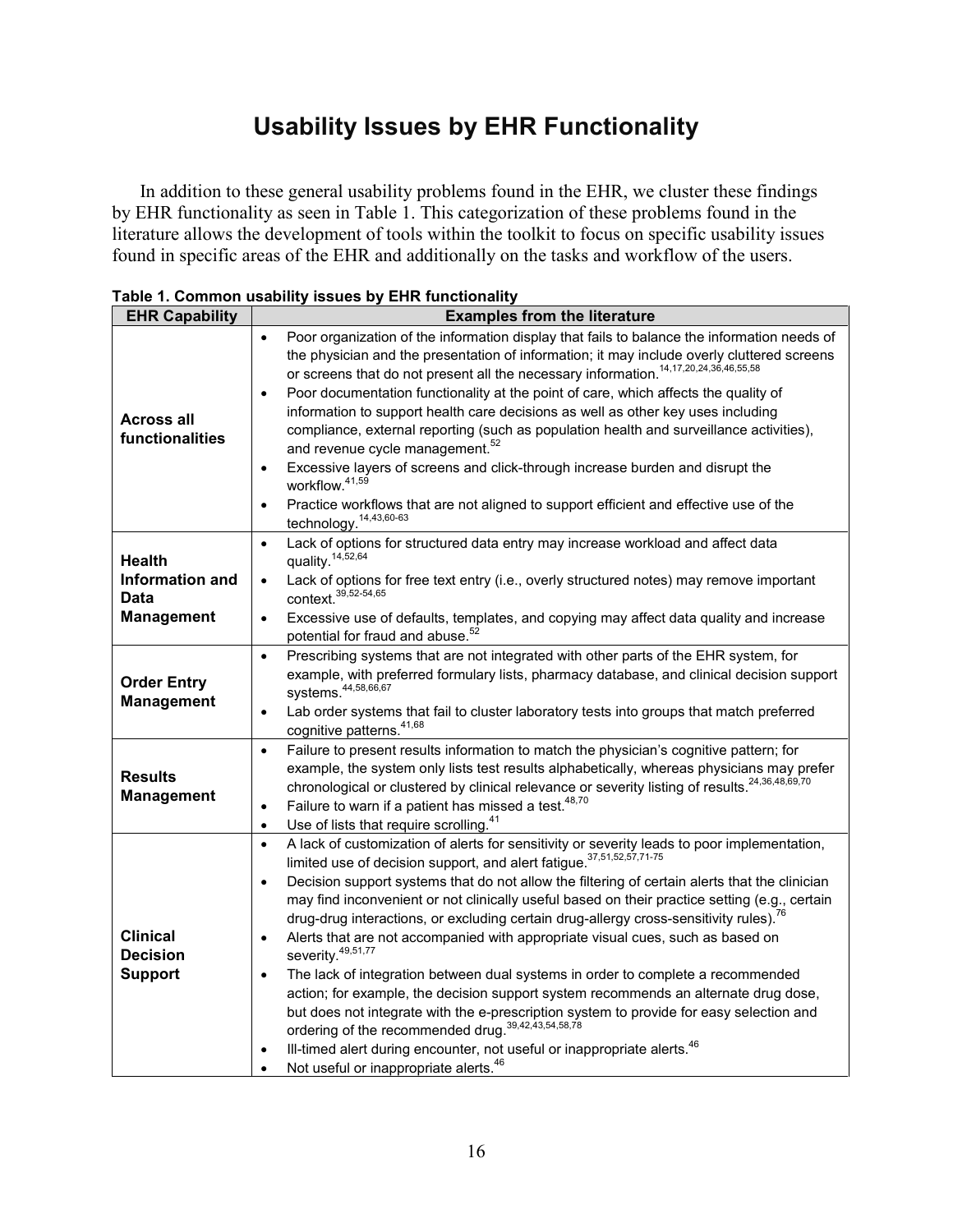| <b>EHR Capability</b>                                  | <b>Examples from the literature</b>                                                                                                        |
|--------------------------------------------------------|--------------------------------------------------------------------------------------------------------------------------------------------|
| <b>Electronic</b><br>Communication<br>and Coordination | Lack of standard nomenclatures across systems can make search, retrieval,<br>$\bullet$<br>and comprehension difficult. <sup>50,79,80</sup> |
| <b>Patient Support</b>                                 | Lack of ability to provide patient education materials in plain English. <sup>48,81-84</sup><br>٠                                          |
| <b>Administrative</b><br><b>Processes</b>              | Lack of integration with administrative systems, such as billing and<br>٠<br>scheduling. <sup>45,59</sup>                                  |

**Table 1. Common usability issues by EHR functionality (continued)**

We identified usability issues specific to EHR functionalities. These usability issues will be important to factor into the development of selection criteria for including or excluding methods from the toolkit. Ideally, methods and instruments for usability evaluation should be assessed and selected based on whether or not they target specific system functionalities and issues.

However, in real-world settings, the general usability problems we discussed are not discrete: EHR design and usability issues contribute to each other. For instance, poor information displays and poor design of EHR functions may impede clinicians' workflow and, consequently, increase their cognitive burden. In terms of toolkit development, the initial toolkit should help users correctly identify broad issues that span across an EHR's functionalities and not focus solely on discrete system functions. Consequently, usability evaluation methods should also be reviewed, in part, based upon their ability to support general assessments.

**Summary.** EHR systems have been shown to suffer from several common usability issues that, like primary care setting attributes, need to inform toolkit development—notably the criteria for review and selection of evaluation methods. In Chapter 5, then, we describe the range of methods and tools for measuring the usability of EHR systems.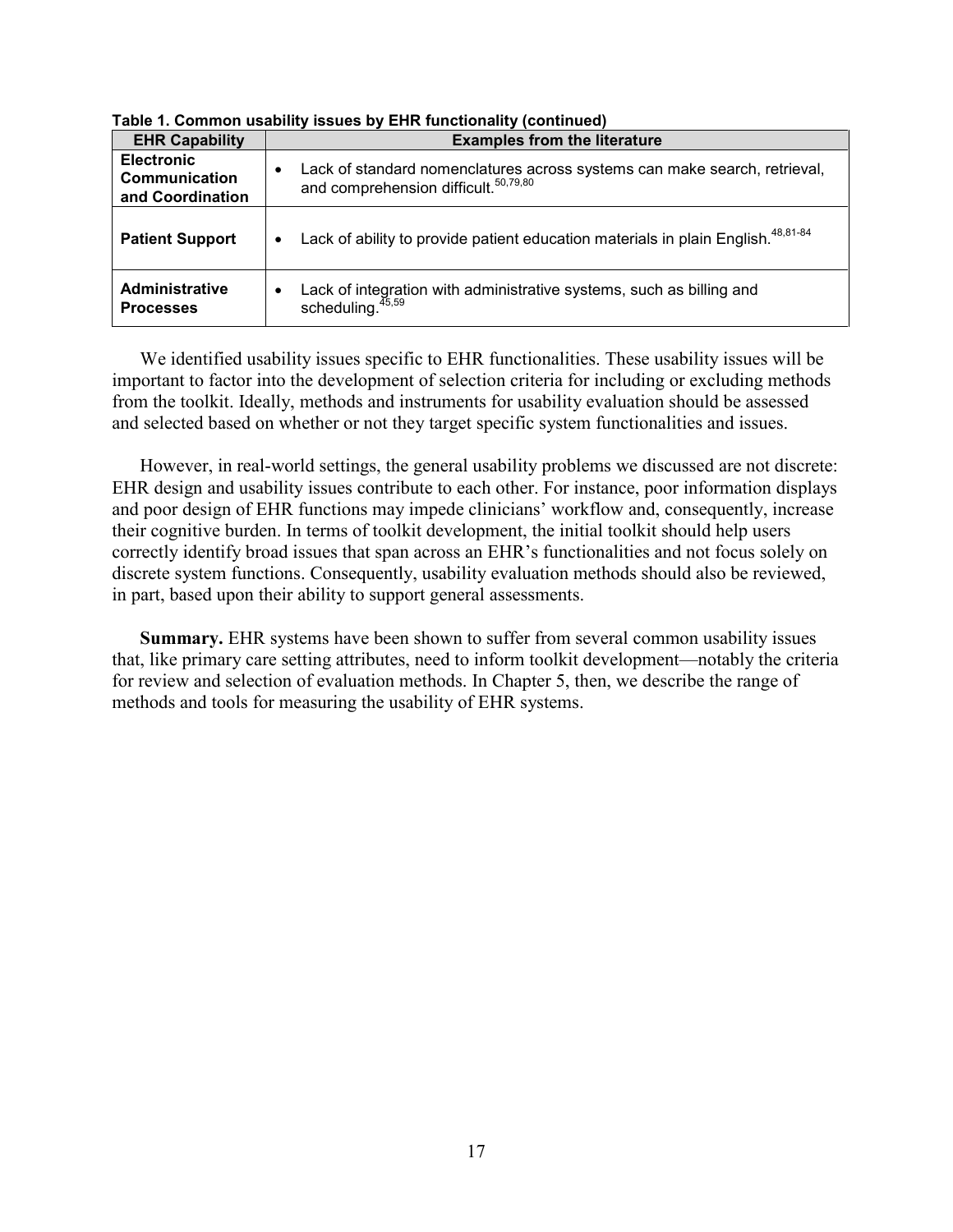# **Chapter 5. Methods and Tools to Measure Usability**

To determine usability evaluation methods that could be incorporated into a toolkit for primary care clinicians, we first compiled a list of conventional methods. Although there are many usability methods that should be employed in the design and development of EHRs, we focused primarily on evaluation methods, since the toolkit will be used by primary care practices to evaluate EHR systems. We begin by discussing our review of the literature to identify usability evaluation methods, and follow with a description of each method under consideration for inclusion in the toolkit.

### **Search Strategy and Literature Review Process**

To identify usability evaluation methods that should be taken into consideration for inclusion in the toolkit, we first compiled a master list of methods. We used a user-centered design framework to begin the search for methods in our review. This framework is outlined in the NIST *Guide to the Processes Approach for Improving the Usability of Electronic Health Records*,<sup>35</sup> but also documented elsewhere in detail.<sup>85-87</sup> The framework consists of seven phases: (1) planning, (2) determining context of use, (3) determining user needs and requirements, (4) developing information architecture, (5) developing a low-fidelity prototype, (6) developing a high-fidelity prototype, and (7) formal usability testing including user feedback. Since the intended toolkit users will only be accessing the toolkit to evaluate their current EHR, we reviewed only usability testing and evaluation methods (phase 7). To help structure our search and review, we then developed inclusion criteria for methods focusing on usability testing and evaluation. Inclusion criteria included were the following:

- Evaluation methods that could identify usability problems with an HER.
- Studies published in English.
- Studies published between 1980 and 2010.

We excluded methods that are used for specific applications such as situation awareness rating techniques, usability questionnaires that measure multimedia or Web sites such as Measurement of Usability of Multimedia (MUMMS) and Web site Analysis and Measurement Inventory (WAMMI). We additionally excluded animal studies, commentaries, editorials, dissertations, and letters. To develop the master list of usability testing methods using these inclusion and exclusion criteria, we initially consulted textbooks,  $88-98$  usability Web sites,  $99,100$ and usability reports published by AHRQ,  $^{1,2}$  HIMSS,  $^{24}$  and NIST.<sup>35</sup>

We then conducted an inventory of methods by reviewing the literature using seven different databases, which included PubMed<sup>®</sup>, CINAHL<sup>®</sup>, Psych Info, Web of Science, Science Direct, ACM Digital Library, and ProQuest. We searched the literature for usability evaluation methods to complete the list of testing methods using the following search terms: *"usability evaluation methods," "usability inspection methods," "usability testing methods,"* or "*usability engineering methods.*" We reviewed the titles and abstracts of 5,948 articles to determine their relevance in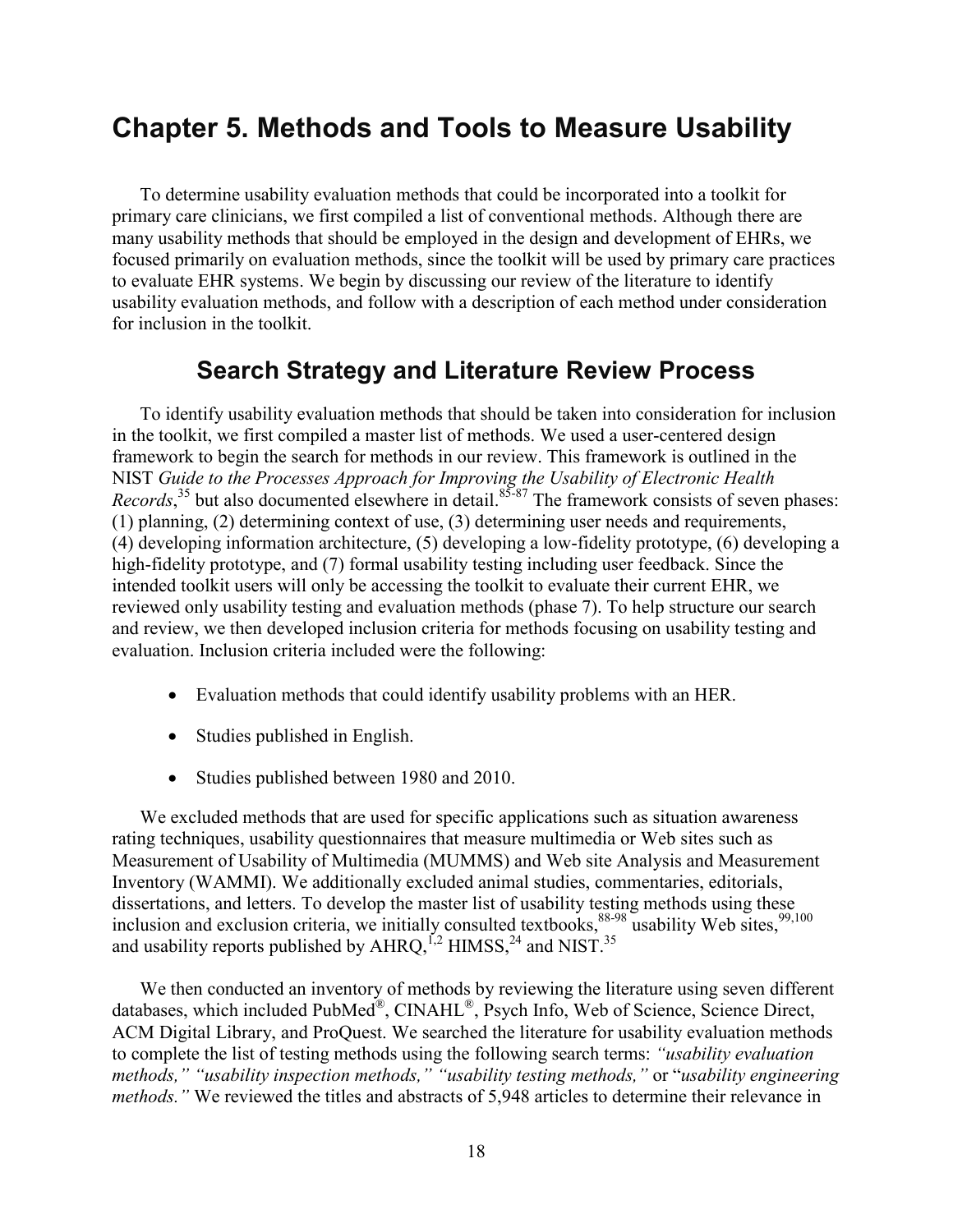this search for additional usability methods that could be added to the master list of methods. If the usability method was labeled as being used in a usability study, we included it in the master list. The final master list of methods compiled from this search included heuristic evaluation, cognitive walkthrough, predictive modeling (Goals, Operators, Methods, and Selection Rules [GOMS] and keystroke level models), remote/automated evaluation, laboratory testing, failure mode effects analysis, critical incident technique, Subjective Workload Assessment Technique, NASA Task Load Index, Subjective Mental Effort Questionnaire, and usability questionnaires (System Usability Scale, Questionnaire for User Interaction Satisfaction, Computer System Usability Questionnaire, Software Usability Measurement Inventory, After Scenario Questionnaire, Usefulness, Satisfaction and Ease of Use Questionnaire, Perdue Usability Testing Questionnaire, and End-User Computing Satisfaction Questionnaire).

Once we compiled the master list of methods to be reviewed for inclusion in the toolkit, we then searched the seven databases listed above by the title of each method. Inclusionary criteria for this search were similar to those developed for identifying methods initially, and included the following:

- English language only.
- Published between 1980 and 2010.
- Provided detailed information on how the method is carried out, as well as its advantages, disadvantages, and psychometric evaluation (when available).
- Described how the method has been used to evaluate usability of health IT applications, specifically EHRs.

Using the title of each usability testing method as keywords, the primary author then performed a secondary search of the literature. This search resulted in 3,402 articles focusing on usability evaluation methods. The primary author reviewed the title and abstracts (when applicable) of these articles relative to the inclusion criteria, which resulted in 256 relevant studies. Full-text versions of relevant studies were retrieved and reviewed. We abstracted from each article, the entire reference; a description of the method, benefits, disadvantages of the method; psychometric evaluation when available; constructs measured; and if applicable, the type of study, number of subjects, and study outcome. We included a total of 137 articles.

The following section provides a description of the candidate usability evaluation methods under consideration for inclusion in the usability toolkit. When considering whether the candidate method is appropriate for use in the toolkit, the following criteria were taken into consideration: (1) the intended users are primary care clinicians and nonexperts in usability evaluation, (2) the environment is the primary care setting, and (3) the method must be able to provide quantitative and some qualitative results that could summarize the usability problems with the EHR, provide educational feedback regarding these reports, and enable the provision of the results in a report format.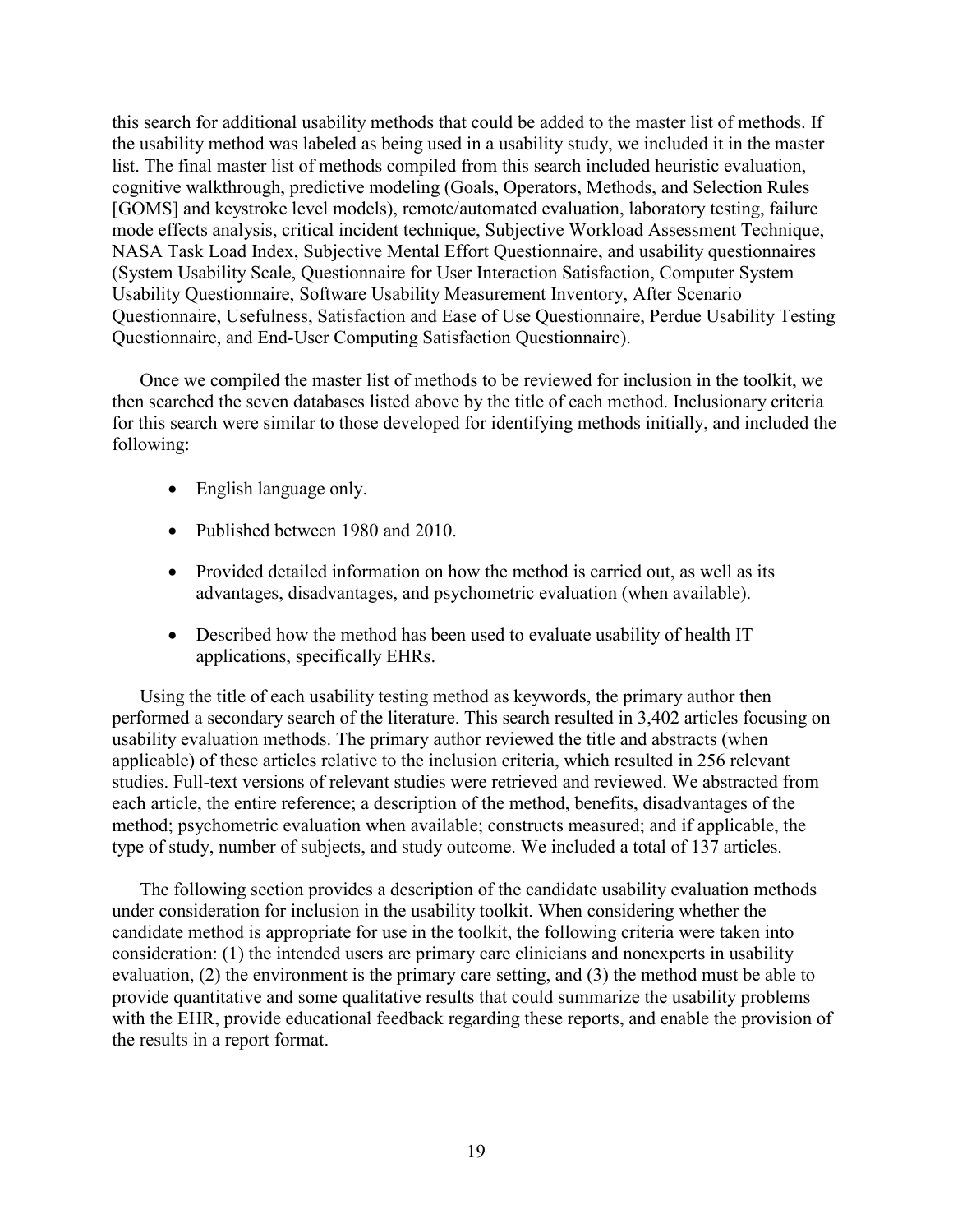### **Candidate Usability Evaluation Methods**

Usability evaluation methods can provide feedback about problems with system design before the system is implemented. All of the methods listed below can help identify usability problems with a given interface.

## **Heuristic Evaluation**

Heuristic evaluation is one of the most commonly used discount evaluation methods due to its low cost.<sup>101</sup> It is an inspection method that can prospectively uncover problems with a user interface, indicate the severity of the problems, and make suggestions for fixing the problems. Heuristic evaluation can uncover both major and minor problems not necessarily found with user testing.<sup>85</sup> Although major problems are generally easier to discover than minor problems and are the most important to fix, minor problems can just as easily contribute to data entry errors and are easier to find via heuristic evaluation than by other evaluation methods.<sup>85</sup> Heuristic evaluations that are performed by two or more usability experts can identify more than 50 percent of the usability problems with an interface.  $85,102$  The method requires that a small set of 3 to 5 experts evaluate a user interface based on their knowledge of human cognition and interface design rules of thumb or heuristics.21,85,88,103,104 Once the experts identify the heuristics violated within an interface, experts rate the problems in terms of severity on a scale from 1, indicating a cosmetic problem (fix can wait), to 4, indicating a catastrophic problem (immediate fix).<sup>21,91,101</sup> Some examples of heuristics include visibility (users should always be informed of the system state), consistency (interface design standards and conventions should be employed), match (user model matches system model), minimalist (limited use of extraneous information), memory (minimize memory load by using recognition versus recall), flexibility (shortcuts to accelerate performance), message (good error messages), error avoidance (prevent errors), closure (clear closure on all tasks), reversible actions (undo functions), control (avoid surprising actions), feedback (provide informative feedback about actions), language (utilize the users' language), and documentation (help options).  $85,88$ 

However, there are some minor drawbacks with this method. Heuristics have not been standardized, the heuristics that are published are not well-defined and thus can be interpreted in different ways, and the results of the evaluation are highly dependent upon the expertise of the evaluators.<sup>105,106</sup> Heuristic evaluations are good at exposing the majority of usability problems within an interface.<sup>107</sup> However, heuristic evaluations cannot reveal all problems within a system.<sup>108</sup> Using this technique along with other methods may reveal both local (particular interface screens) and global problems (system issues).  $92,105$  There are numerous examples of its use in evaluating health IT applications.<sup>102,109-113</sup>

## **Cognitive Walkthrough**

Cognitive walkthrough is a usability inspection method that compares the users' and designers' conceptual model and can identify numerous problems within an interface.<sup>93,114,115</sup> It can be used to evaluate an interface for ease of learning<sup>115,116</sup> and to disclose many problems that a first-time user would encounter with system functionality and ease of system use. It defines how well the interface supports "exploratory learning," or how well the first time user can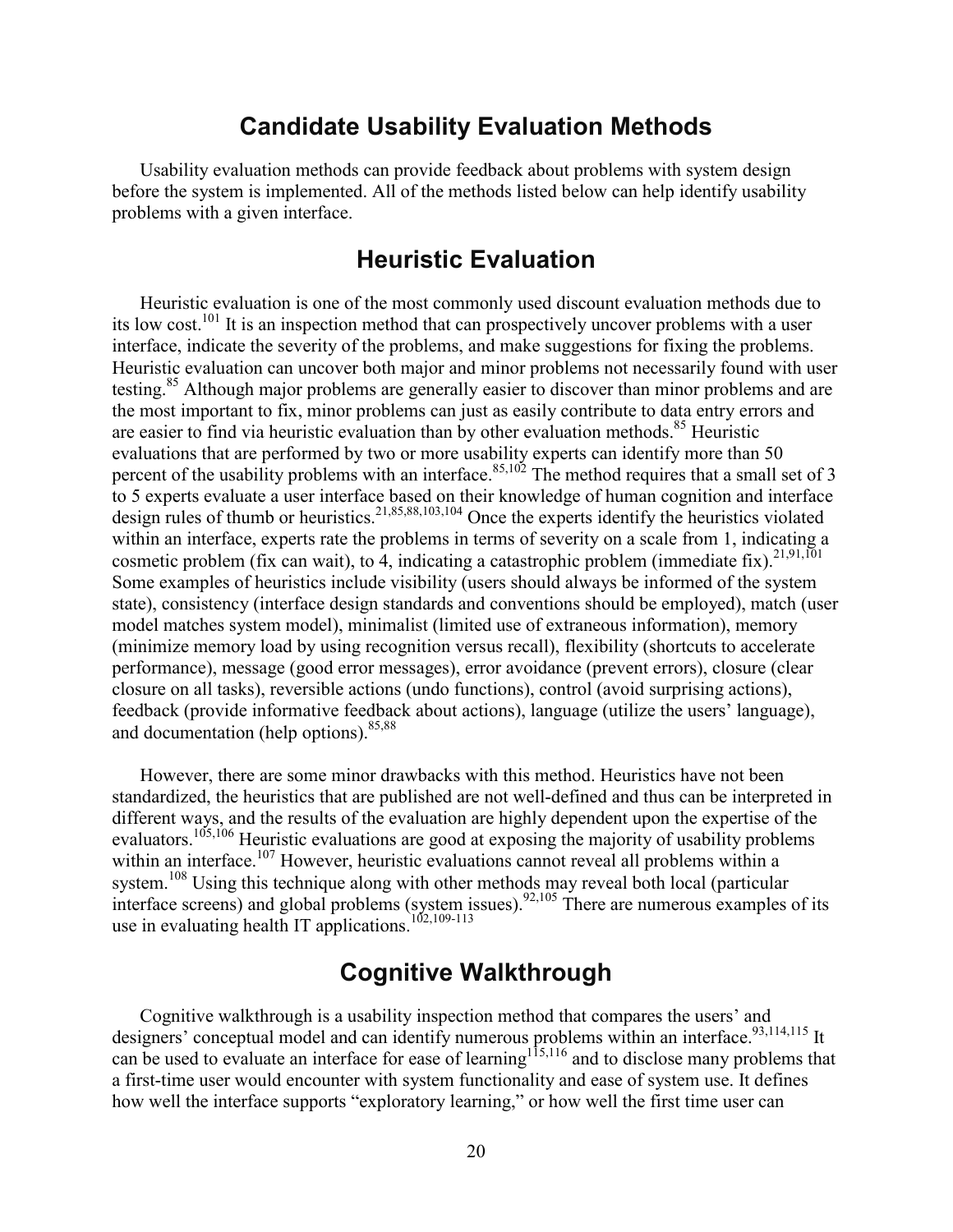perform a task without formal training.<sup>93</sup> It is a technique that focuses on errors in design that would interfere with the users performing a task. It also explains mismatches between the users' and the designers' conception of a task.<sup>93</sup> A cognitive walkthrough is conducted by an analyst using predefined scenarios addressing four steps that identify the users' goals and how easy it is for users to meet these goals.<sup>93</sup> Before beginning this type of analysis, the designer must know the users, the respective tasks they will be performing, and the accurate order of actions for each task. As the evaluator steps through the actions to accomplish a task, he or she tries to answer four questions: (1) will the user try to achieve the correct effect, (2) will the user notice that the correct action is available, (3) will the user associate the correct action with the desired effect, and (4) will the user notice that progress is being made toward accomplishment of his or her goal.93 If the evaluator answers "no" to any of the questions regarding the action leading to the goal, then that action is considered to have usability problems.<sup>93</sup>

Cognitive walkthroughs tend to find more severe problems, $117$  but find fewer problems than a heuristic evaluation, $107$  are labor intensive, and require a usability expert.  $118$  Cognitive walkthroughs have been successfully used to identify problems with health IT applications. $69,111,119,120$ 

# **Laboratory Testing**

*Controlled User Testing.* Laboratory-based usability testing in a controlled laboratory environment is one way to validate interface design decisions and to test alternative interfaces.<sup>85</sup> It is considered the gold standard of usability engineering methods.<sup>121</sup> Lab-based usability testing includes both qualitative and quantitative studies since it collects both objective data such as performance metrics (e.g., time to accomplish the task, number of key strokes, errors, and severity of errors) and subjective data such as the vocalizations of users thinking aloud as they work through representative tasks or scenarios. Controlled user testing involves creating a series of commonly used task scenarios and asking the user to step through these tasks while thinking aloud<sup>91,95</sup> about what they are accomplishing while carrying out the tasks. The user is under the observation of a trained usability expert who records the events of the session.<sup>122</sup> Task performance can be measured and the evaluator only provides input if the user cannot complete the task without assistance or if the user stops talking. Usability testing also involves creating a series of commonly used task scenarios. This technique can be used to test different versions of a system with end users.

The evaluation walkthrough or a pluralistic usability walkthrough is another type of controlled user test in which a usability expert walks through the system with the intended users observing and commenting on the system.<sup>85</sup> The walkthrough process involves creating a problem list and assigning a severity level to each of the problems found in the walkthrough. The pluralistic usability walkthrough generally involves not only the representative users and usability experts, but additionally the developers.

In addition to performance metrics in controlled user testing, the evaluator can note the behavior of the user and any other observations that he or she finds pertinent to the design of the system. User testing in a laboratory environment including walkthroughs generally involves five or more representative users.<sup>96,123-126</sup> These types of usability tests uncover hidden functional and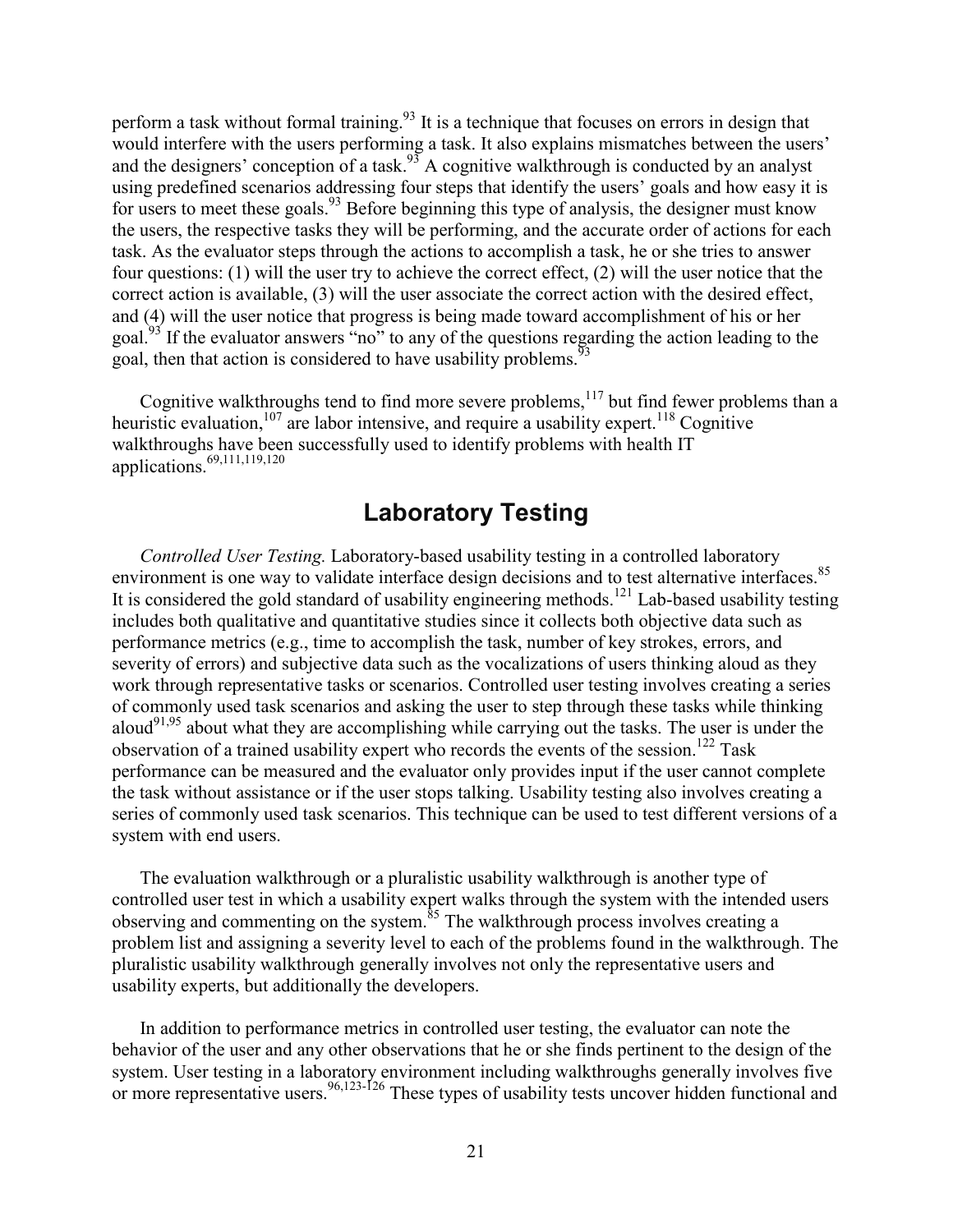interface design flaws.<sup>118</sup> There are numerous examples of studies using this approach successfully in the health care domain.<sup>18,127-135</sup>

*Think aloud* methods<sup>91</sup> are often used in controlled user testing and require users to talk aloud about what they are doing and thinking<sup>95</sup> as they use an interface or work through scenarios with a prototype. The aim of this technique is to collect procedural information about mental processing wherein the investigator can make deductions about problems a potential user may have with an interface. It has two benefits: it provides the evaluator information about design problems and it shows the evaluator the learnability of the system.<sup>105</sup> The use of audio-video recordings while the subjects are working with the interface also provides a rich source of data for later coding and analysis.<sup>127</sup> However, the reliability and validity of the think-aloud protocol has been questioned because the subjects' cognitive processes may be interrupted by the evaluator, for example, if the evaluator asks clarifying questions about a participant's comment;<sup>136,137</sup> thus it is important to also analyze what the subjects pay attention to within the interface, and not just their opinions.<sup>105</sup>

*Eye-tracking* may also be used with controlled user testing. Eye movement studies suggest that changes in gaze are directed to the demands of whatever task is at hand.<sup>138</sup> Eve-trackers record readers' eye movements as they fixate on words or groups of words or on objects within an interface. By superimposing the location of the gaze onto the text, the investigator can determine exactly where the subject is looking and the length of time of the gaze. Fixation time can provide measures of where the subject is focusing his or her attention.<sup>139,140</sup> Numerous studies have shown that eye gaze plays a central role in the demands of a task. These studies further suggest that gaze control and saccadic eye movements perform a significant role in mediating cognition.<sup>141-143</sup> Additionally, duration of eye gaze may provide a rough estimate of duration of cognitive processes, including a person's mental workload.<sup>143</sup> Thus, eye gaze data are quantitative data that are considered an objective approach in the study of cognitive behavior.

### **Remote Evaluation**

Remote evaluation provides ecologically valid data from remote locations<sup>144</sup> and has several benefits such as eliminating the need for participants to travel to the laboratory, decreased costs associated with evaluation, and potential ability to engage a diverse group of participants.<sup>145-148</sup> Remote evaluation methods can be used to collect the results of surveys and questionnaires and to collect information regarding users' navigation, keystrokes, task time, usage logs, remote recordings of computer screens, qualitative data such as think-aloud protocols, and error rates through Web-based screen-recording software.<sup>146,149,150</sup> Remote evaluations have been used to evaluate Web-based information systems.<sup>151-153</sup> There are several different synchronous or asynchronous approaches to conducting remote evaluations and these have been classified as portable evaluations (usability equipment taken to user site), remote questionnaires or surveys (Web-based usability questionnaires), remotely controlled evaluations (the evaluator controls the users' computer remotely), video conferencing as an extension of the usability laboratory, instrumented remote evaluation (electronically tracking users actions remotely), and semiinstrumented remote evaluation (users send only negative task events to evaluators).<sup>154,155</sup> Studies examining the differences between laboratory testing vs. synchronous vs. asynchronous remote usability evaluations have shown that laboratory and synchronous remote evaluations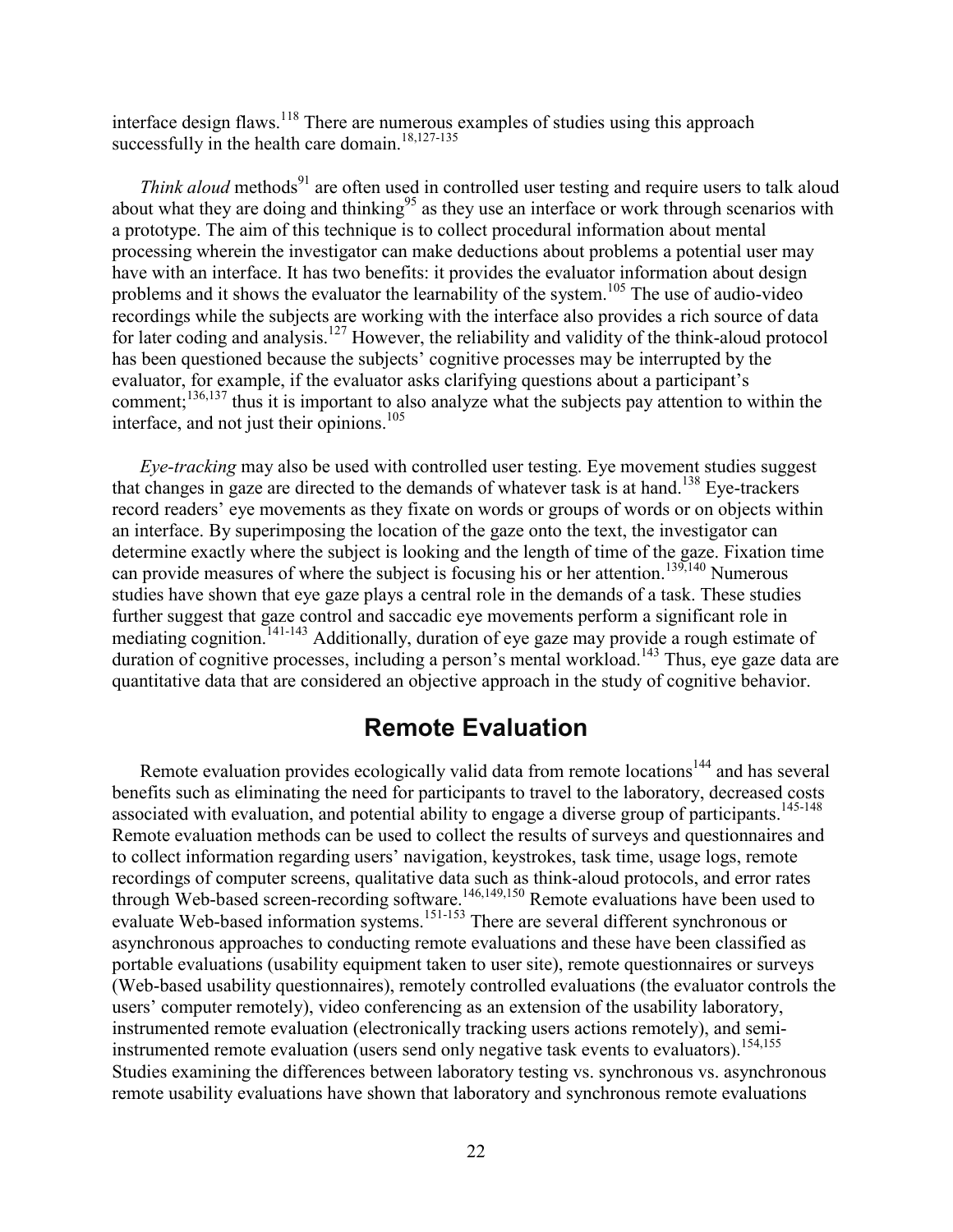identify a similar number of usability problems, while remote asynchronous methods identify fewer problems. Yet, due to cost and time savings, using the asynchronous approach is still worthwhile<sup>149,150</sup>

## **Usability Questionnaires**

One of the most common ways to collect self-reported data across tasks is to use usability questionnaires. Subjective usability questionnaires measure the users' experience and perceptions with a particular system after using the system in question. These questionnaires can identify areas within a system that need improvement and can provide a measurement of the overall usability of a system. The questionnaires measure a diverse set of constructs such as satisfaction, efficiency, effectiveness, learnability, perceived usefulness, ease of use, information quality, and interface quality. There are many valid and reliable usability questionnaires that are both proprietary and nonproprietary. Some examples include System Usability Scale (SUS), Questionnaire for User Interaction Satisfaction (QUIS), Computer System Usability Questionnaire (CSUQ), Software Usability Measurement Inventory (SUMI), After Scenario Questionnaire (ASQ), Usefulness, Satisfaction and Ease Of Use Questionnaire (USE), Perdue Usability Testing Questionnaire (PUTQ), and End-User Computing Satisfaction Questionnaire (EUCS). For a complete description of these questionnaires, see Chapter 7.

### **Other Human Factors Methods**

## **Predictive Modeling—Goals, Operators, Methods, and Selection Rules (GOMS) and Keystroke-Level Models (KLM)**

GOMS is a cognitive modeling technique that analyzes human performance in interactive systems<sup>156,157</sup>, such as the speed and the steps the user takes to complete a goal (i.e., ordering medications). It is a type of task analysis that analyzes low-level perceptual-motor issues, such as keystroking, and can be used to predict task performance; addresses the efficiency and complexity of a system; and can optimize parts of a system interface.<sup>158</sup> The goals are what the user is intending to accomplish. The operators, which can be perceptual, cognitive, or motor, are the actions the user takes to accomplish the goals. The methods are the procedures and operators of the goals and subgoals. Finally, the selection rules determine the method to use from potential alternative methods to accomplish the goal.<sup>17</sup>

GOMS and keystroke-level models can be used in the design phase, during development, and after implementation with existing systems to determine human performance and interaction with a system.<sup>159</sup> GOMS is the first step in a cognitive task analysis. It describes procedural knowledge the user needs to carry out specific tasks within a system. Although GOMS is less expensive than empirical laboratory testing, it must be tested for validity by usability experts who watch the users carry out their tasks within a system.

The Keystroke Level Model (KLM) can identify numerous problems with an interface.<sup>160,161</sup> It shows differences in execution times of each performed task by summing up the time taken for keystrokes, pointing, clicking, thinking, waiting, and deciding. The KLM is tedious to perform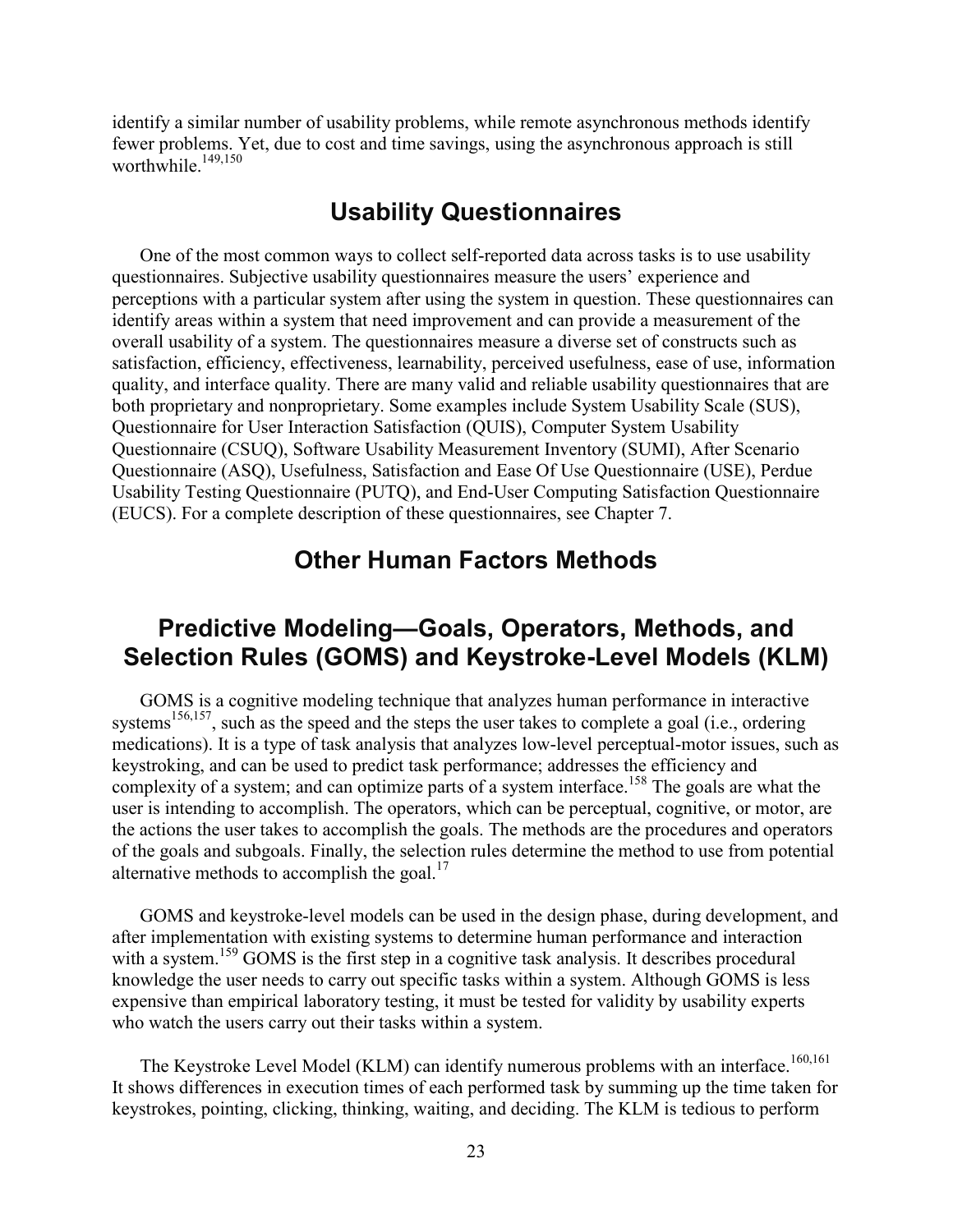because it requires the usability expert to determine the goals and subgoals of a task and the methods to reach the goals and subgoals, make all assumptions such as typing expertise, code each movement of the user such as mouse clicks or keystrokes, and determine the time required for the user to make decisions and time for the system to respond to their actions. Finally, the expert must sum the times for keystroke or mental operators. KLM can show problems with the predicted execution times of an application and point out particular areas where a user might be spending an inordinate amount of time with the functionality of an application. When time is a factor in performing tasks such as in an environment where productivity is critical, KLM should be considered.<sup>160,161</sup> See Johnson, Endoh, and Saitwal for examples of how GOMS and KLM have been used in health care.<sup>17,162,163</sup>

#### **Risk Assessment**

Risk assessment identifies the probability of human error occurrence within a system. These approaches include Failure Mode Effects Analysis (FMEA) and critical incident techniques.  $90,97,164$ 

*Failure Mode Effects Analysis (FMEA).* FMEA is a method originally used by the military to examine the effects of human errors on systems and can examine failures of individuals or teams with tasks or functions.<sup>90</sup> It is generally conducted by a team of experts including end users, designers, developers, and human factors experts who brainstorm within scenarios to determine anticipated probabilities of harm associated with tasks.<sup>97</sup> The process uses a bottom-up process that examines the tasks of the users, speculates on potential failures within the task, and determines the consequences from the error.<sup>90,165</sup> FMEA has several advantages such as its ease of use, and its ability to be used in different application areas.90 It requires very few resources and assists the evaluator with determining the severity of the errors by including the consequences of the errors. However, the accuracy of this test relies strongly on evaluator expertise.<sup>90</sup> Drawbacks to this analysis are that it collects qualitative data and the process can be time-consuming. FMEA has been used in the health IT domain to evaluate the impact of computerized provider order entry on reducing errors in pediatrics and demonstrated a reduction in ordering errors.<sup>166</sup>

*Critical Incident Technique (CIT).* CIT is another method that examines the cause for humancomputer interaction problems that occur in task performance.<sup>90</sup> It is a way to collect information about features, functions, or events within an environment that result in critical incidents such as usability problems that can cause medical errors. The technique is conducted by an experienced analyst who observes the users' behavior as the critical incident unfolds, and thus the cause can be identified and resolved.<sup>167</sup> It can also be measured through questionnaires and structured interviews.<sup>168</sup> Users can also self-report critical incidents that caused significant losses that are recorded in a database and analyzed for trends or clusters of problems related to system or human issues.<sup>90,164</sup> These trends or clusters can then be used to identify solutions for these problems. There are several advantages to this technique: it is helpful for identifying rare events; it has high face validity; it can provide information on types of errors, when they occur, and the probability of their occurrence; and it is cost effective.<sup>90</sup> The disadvantages lie in the subjective and potentially fallible issue with self-reporting of events.<sup>90</sup> CIT has been successfully used to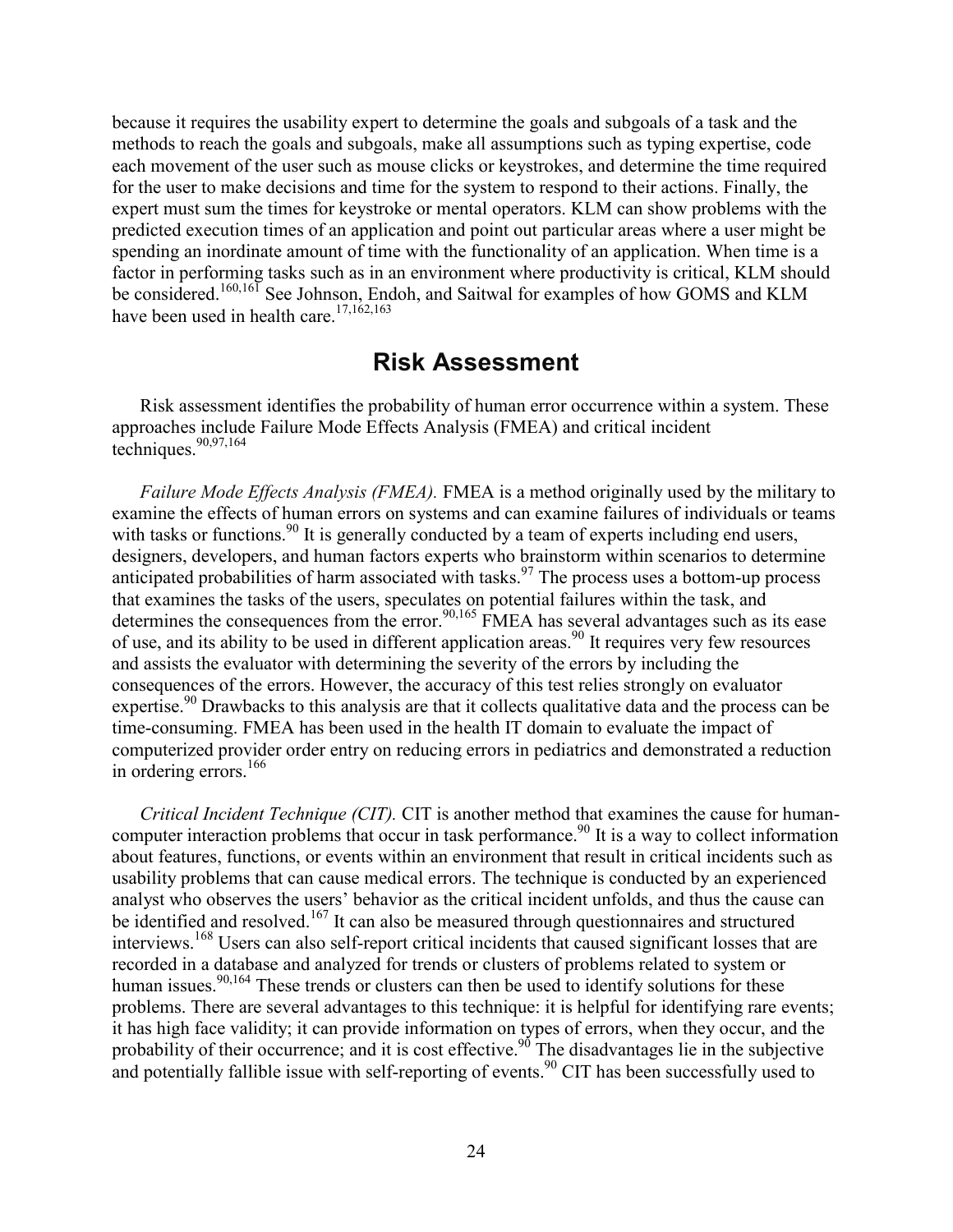assess an online evidence system and elicited examples from clinicians on how this system affected practice and the delivery of care.<sup>169</sup>

### **Workload Evaluation**

Workload evaluation assesses the workload of the user while he or she works on a prototype or developed system. Mental workload has been defined as "the cost of performing a task in terms of reduction in the capacity to perform additional tasks that use the same processing resource."<sup>170</sup> Workload is measured to calculate the associated costs of performing tasks to determine user and system performance. Cognitive load is the amount of cognitive resources, particularly working memory that is used during thinking, learning, problem solving, and reasoning.171 Since working memory is limited, distractions, new information, and complex information have the potential to interfere with clinical decision making and can lead to errors.<sup>172</sup> To assess how usability of a system affects workload (outcome), a controlled test using a standard clinical context would need to be done across different EHR products. This evaluation would then provide insight into "usability" of one system compared to another. In medicine, it is important to have the ability to measure outside of the controlled laboratory how EHRs may be contributing to the cognitive load of the clinicians. Although this is generally carried out with a cognitive task analysis<sup>18</sup> that is expert intensive, the techniques shown below are some examples of how to measure workload within a usability toolkit. There are both objective and subjective methods.<sup>173</sup> The objective methods include the empirical techniques of cognitive task analysis. The questionnaires are the subjective methods.

*Subjective Workload Assessment Technique (SWAT).* SWAT is the most commonly used technique to measure mental workload. It is a multidimensional scale that measures time load, mental effort, and psychological stress on three levels (low, medium, and high) for a task being carried out and provides an overall workload rating.<sup>94,174</sup> SWAT must be normalized with a conjoint measurement and scaling procedure to ensure validity prior to use. This requires users perform a card-sorting technique.  $94,175$  Although it is considered a reliable and valid tool to measure workload, it is a lengthy procedure that makes this technique more complicated than others. There are two major limitations with this technique: (1) the scale must be normalized for each subject with a card-sorting procedure, and (2) it is not very sensitive for low mental workloads.<sup>176</sup> The simplified SWAT reduces the pretest completion time and has been proposed as an equivalent alternative method.<sup>176</sup> No evidence of its use was found as a method to measure workload in relation to EHRs.

*NASA Task Load Index ( NASA-TLX).* The NASA Task Load Index is a multidimensional scale that uses six components on a 20-point scale to measure workload experience: mental demand, physical demand, temporal demand, performance, effort, and frustration.<sup>94,177-179</sup> Although NASA-TLX has been used in single domains, it has not been validated to be used in multitask situations.<sup>177</sup> This method is conducted by asking participants to rate their workload after completing a task on the six subscales. After completing all of the tasks, the participants are then asked to make 15 paired post-test comparisons, which normalize the ratings for each participant.<sup>94,177,178</sup> A weighting procedure is then employed to provide one summarized score. The instrument has been successfully used in different contexts, such as simulated flight tasks, air combat, and vigilance task performance.<sup>178</sup> Two of the six workload scales, mental workload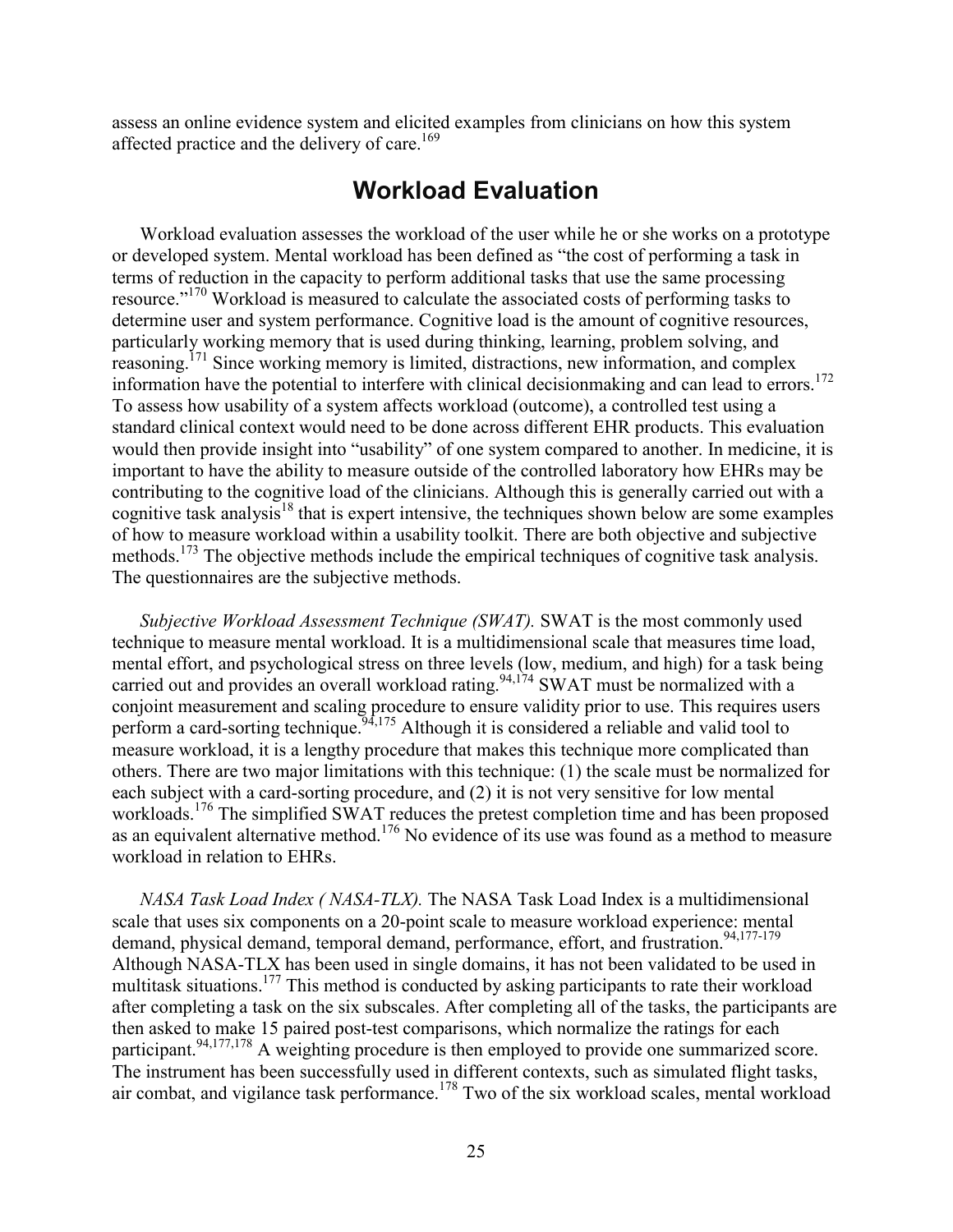and frustration, were used to measure the usability of redesigned computerized clinical reminders.58 Hertzum and Simonsen used the NASA-TLX to determine the effects of an electronic patient record on mental workload and found significant improvements with using the EPR compared to using paper records.<sup>180</sup>

*Subjective Mental Effort Questionnaire (SMEQ).* The Subjective Mental Effort Questionnaire contains one scale with nine labeled anchors (scale runs from 0-150) that, for example, ranges from "Not at all hard to do" to "Tremendously hard to do" and measures single task effort.<sup>181,182</sup> It is used after users complete each task in a series of tasks.<sup>183</sup> One advantage of SMEQ is its large number of response choices. The questionnaire has been shown to have high reliability and validity.<sup>184</sup> No evidence of its use in relation to EHRs was found in the literature.

**Summary.** There are many general usability evaluation methods that have been successfully used in health care and other domains to assess different aspects of usability of a system. Some generic methods described here have been successfully used to assess different aspects of EHR usability and some have not been used in this domain. The next chapter provides an assessment of these methods and suggestions for the methods that may be incorporated into a usability toolkit. Most require human factors expertise; some could be administered by nonexperts. For inclusion in the toolkit, it is important to consider self-administration, as primary care clinics will not have usability experts to administer these methods and any related instruments.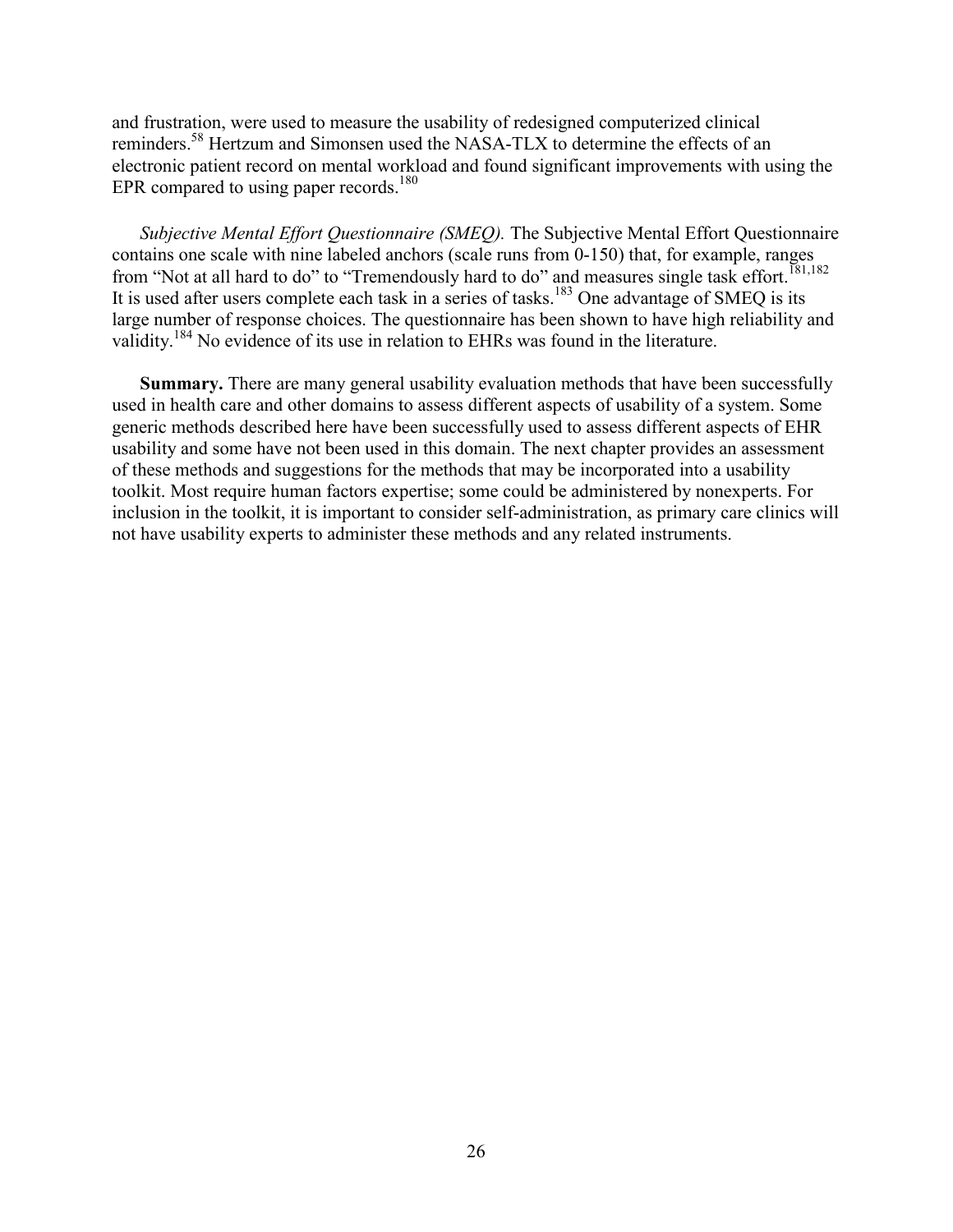# **Chapter 6. Assessment of Usability Methods**

# **Usability Toolkit Selection Criteria**

Based on the scope of the project, guidance from AHRQ and the Technical Expert Panel, and factors identified through the consideration of EHR functions, attributes of primary care settings, and EHR usability problems, we defined high-level criteria for selecting methods for inclusion in the initial toolkit. These criteria include the following:

- 1. **Applicability to current systems.** The methods in the toolkit should be appropriate for tests of currently available systems.
- 2. **Specificity to EHRs.** Toolkit methods should be able to assess usability problems both general to EHRs as well as those associated with specific EHR functions described in Chapter 3. For example, the ability to turn off or suspend alerts provides flexibility (usability construct) to a specific EHR function, but the "consistent" placement of buttons is a general usability goals across all screens in the EHR.
- 3. **Usability of output.** The methods within the toolkit must provide meaningful results for primary care clinicians.
- 4. **Rigorousness.** The methods within the toolkit must be reliable, valid, and able to measure the various usability factors described in Chapter 1.
- 5. **Ease of understanding.** Toolkit methods must be easy to understand for nonusability experts such as primary care clinicians.
- 6. **Efficiency.** As noted in Chapter 2, usability methods must accommodate busy primary care settings. Toolkit methods must be easy to use and should not take more than 30 minutes to complete.
- 7. **Self-administration.** As noted at the end of Chapter 4, toolkit users should be able to apply the method and report the results themselves; the evaluation method should not require usability experts to administer and interpret.
- 8. **Self-contained.** The toolkit should not require installation or integration with an EHR.

# **Applicability of Usability Methods for EHR Toolkit**

Chapter 5 reviewed a large number of usability evaluation methods. To simplify assessment of these methods and assign weights to various criteria, we grouped the criteria above into two rankings: low and high. A method was rated low if it did not meet any criteria or met some criteria but could not be self-administered. A method was rated high if it met all criteria. Criteria 5 to 7 were particularly important since it is essential that the methods in the toolkit be rigorous, yet easy to apply, rapid, and not require usability experts to interpret. We then assigned one of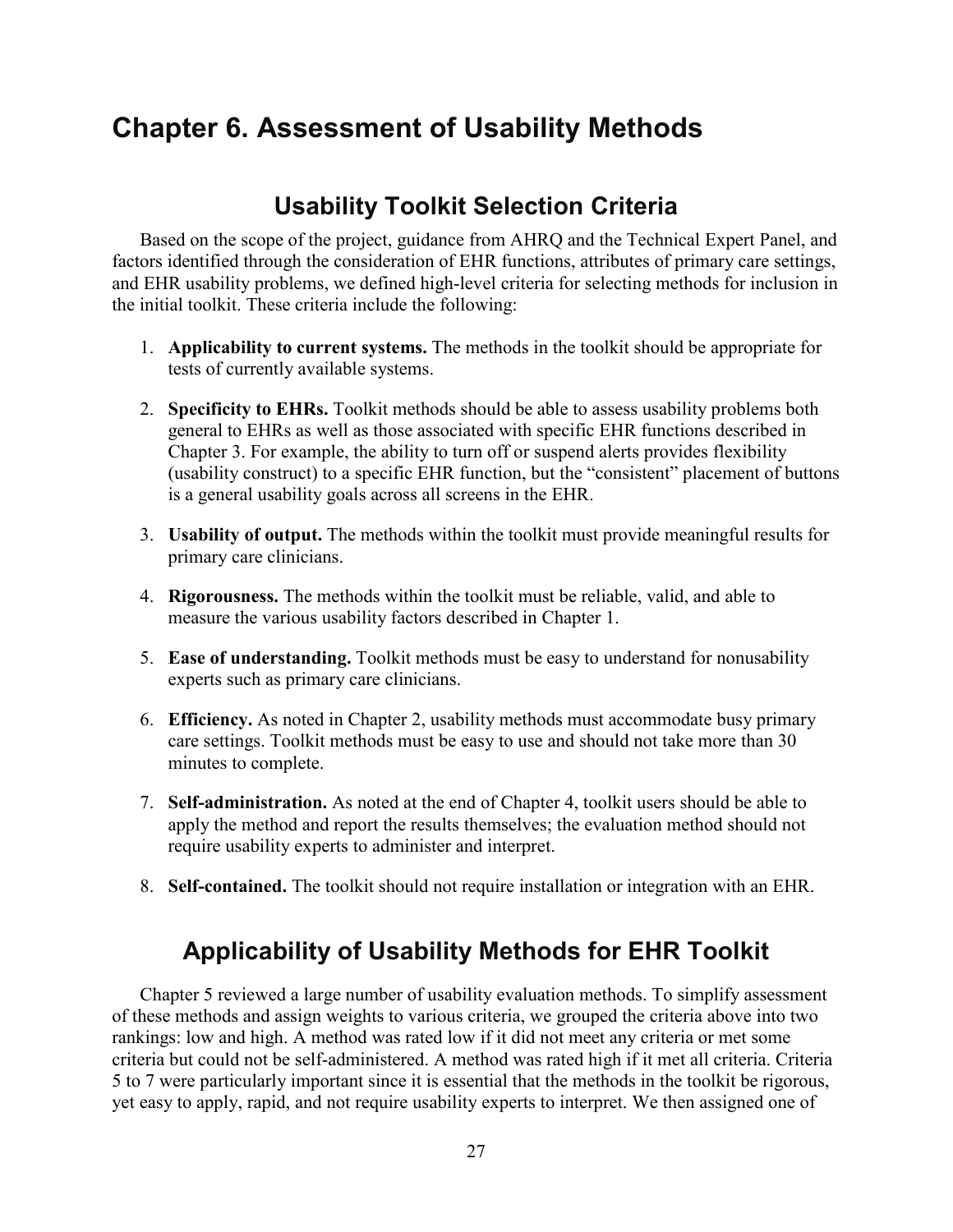these ratings to each method; methods with the highest ratings were deemed most appropriate for inclusion in the toolkit. In addition to these rankings, we also assessed the relative advantages and disadvantages of each method. Table 2 shows the type of method, a brief description of the method, its advantages and the disadvantages, and ranking of appropriateness for inclusion in the toolkit.

# **Recommended Methods for the Toolkit**

The recommendations for the toolkit need to be based on a crosswalk between the requirements of the toolkit and the attributes of the methods. The first requirement for the toolkit is that it is practical for primary care clinicians. This requirement eliminates many methods, specifically, heuristic method, cognitive walkthrough, and laboratory testing, predictive modeling, FMEA, and the critical incident technique. The second requirement for the toolkit is that the method needs to support different types of clinicians, specialties, workflows, and a variety of EHRs. This requirement eliminates the workload evaluation methods since workloads will vary by specialty, workflows, and EHR. Remote evaluation is eliminated given the need for specialized software to record user events. Table 2 provides a summary of the crosswalk between the methods and its appropriateness (based on the toolkit requirements).

The only method not eliminated is usability questionnaires. They have the following attributes:

- Completed in an approximate 30-minute period.
- Assess a variety of EHR functionalities and target usability issues identified in Chapter 4 to varying degrees.
- Provide an assessment, which has many benefits: (1) for each question, individual users of the toolkit could be guided to different educational materials depending on their ratings and (2) can target usability for high-risk EHR functionalities.
- Include measurements at different levels of detail. For instance, these instruments can feature overall satisfaction questions as well as specific questions that inform users regarding improvements they can make to their own implementation, or inform designers about what needs to be redesigned.
- Include open-ended questions that capture important details of usability issues identified by specific questions. Although not analyzed, this information can be captured in a report for clinicians to share with vendors.

For the toolkit to be developed in this project, we recommend usability questionnaires as the methods for the EHR usability toolkit.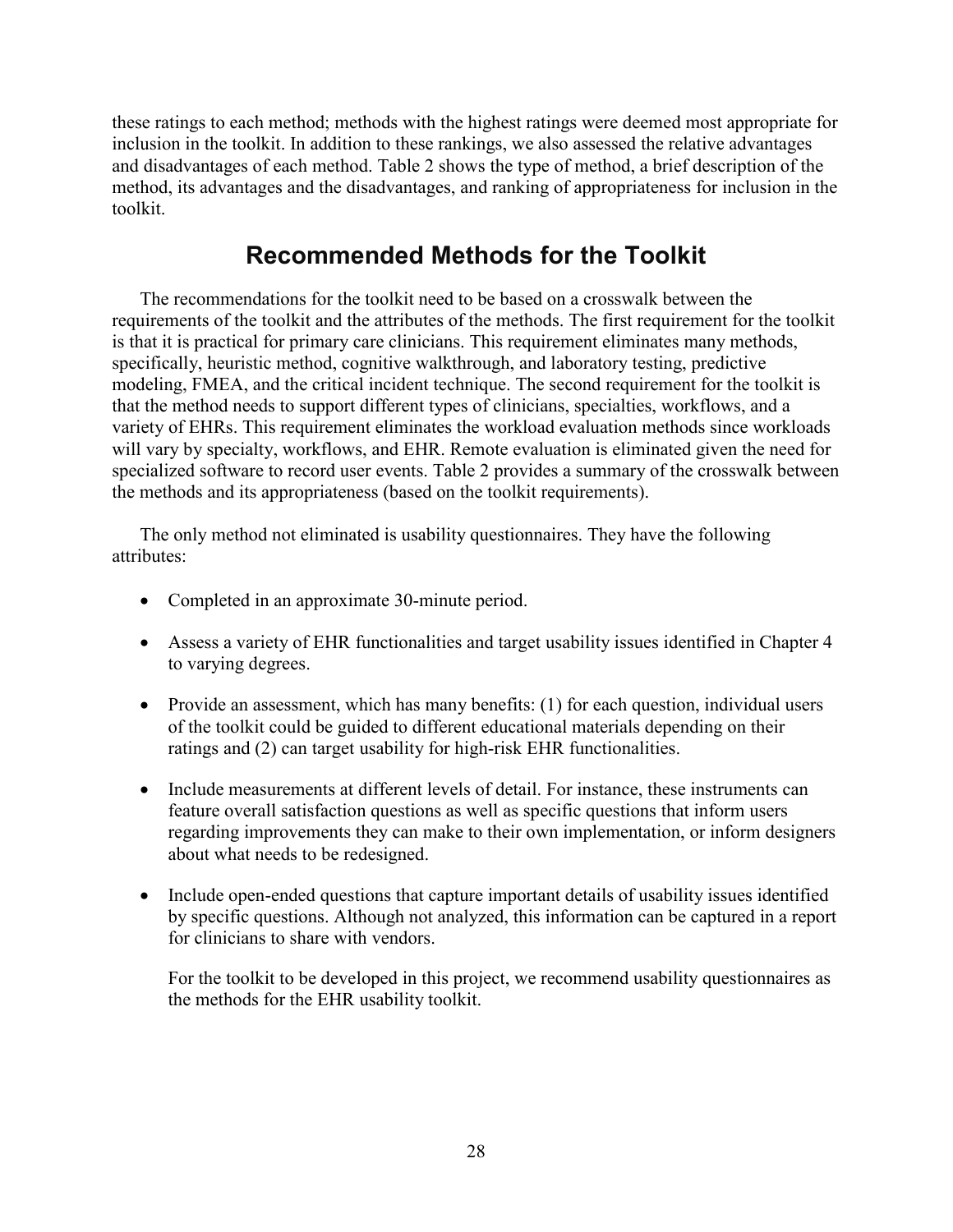|                                                                      | <b>Description of</b>                                                                                                                                                                                                                             |                                                                                                                                                           |                                                                                                                                                              | <b>Appropriateness</b> |
|----------------------------------------------------------------------|---------------------------------------------------------------------------------------------------------------------------------------------------------------------------------------------------------------------------------------------------|-----------------------------------------------------------------------------------------------------------------------------------------------------------|--------------------------------------------------------------------------------------------------------------------------------------------------------------|------------------------|
| <b>Method</b>                                                        | <b>Method</b>                                                                                                                                                                                                                                     | <b>Advantages</b>                                                                                                                                         | <b>Disadvantages</b>                                                                                                                                         | Ranking                |
| <b>Heuristic</b><br>Evaluation <sup>21,85,88,91,92,101,107,185</sup> | Usability experts<br>evaluate a system<br>using a set of design<br>principles/guidelines.                                                                                                                                                         | Low cost and<br>addresses both<br>local<br>(interfaces) and<br>global (system)<br>usability<br>problems.                                                  | Requires usability<br>experts to complete the<br>analysis, and it may<br>overlook some usability<br>problems that could<br>only be found with user<br>input. | Low                    |
| Cognitive Walkthrough <sup>91,93</sup>                               | Experts imitate<br>users stepping<br>through the interface<br>to carry out typical<br>tasks. Finds<br>mismatches<br>between users' and<br>designers'<br>conceptualization of<br>a task.                                                           | Focuses on<br>ease of<br>learning for first<br>time users.                                                                                                | Does not determine all<br>problems with an<br>interface. Requires<br>expertise.                                                                              | Low                    |
| Controlled user<br>testing <sup>85,91,95,122,127</sup>               | Users test the<br>system performing<br>representative tasks<br>using verbal<br>protocols. Testing<br>gathers information<br>about the users'<br>performance,<br>includes post-tests<br>of usability and<br>observations made<br>by the evaluator. | Performance<br>measurements<br>can be<br>obtained in<br>addition to<br>verbal protocol<br>information.<br>Quantitative<br>results are easy<br>to compare. | Detailed planning is<br>required prior to<br>running these tests.<br>Requires experts to run<br>the tests in controlled<br>laboratory.                       | Low                    |

**Table 2. Advantages and disadvantages of usability and other human factors methods**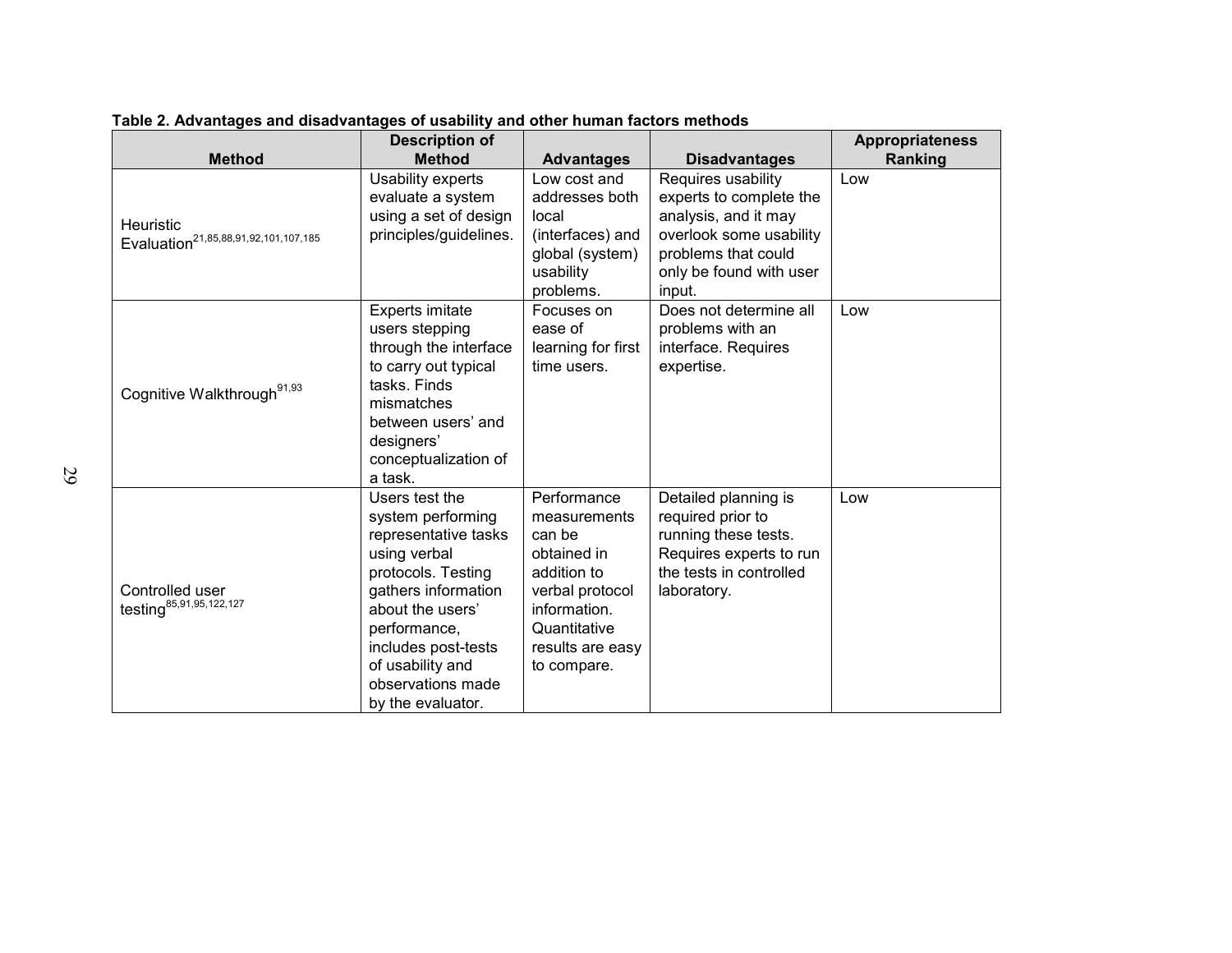|                                                             | <b>Description of</b>                                                                                                                                                                                                 |                                                                                                                                                |                                                                                             | <b>Appropriateness</b> |
|-------------------------------------------------------------|-----------------------------------------------------------------------------------------------------------------------------------------------------------------------------------------------------------------------|------------------------------------------------------------------------------------------------------------------------------------------------|---------------------------------------------------------------------------------------------|------------------------|
| <b>Method</b>                                               | <b>Method</b>                                                                                                                                                                                                         | <b>Advantages</b>                                                                                                                              | <b>Disadvantages</b>                                                                        | Ranking                |
| Remote Evaluation <sup>144-150, 154, 155</sup>              | System records<br>events as user<br>works through the<br>tasks and collects<br>results of<br>questionnaires.<br>Includes<br>asynchronous and<br>synchronous<br>approaches.                                            | Accurate<br>performance<br>measures can<br>be obtained.<br>Data can be<br>ready for<br>analysis from<br>questionnaires.                        | Software can be costly.                                                                     | Low                    |
| <b>Usability Questionnaires</b>                             | Questionnaires<br>that measure<br>efficiency,<br>satisfaction,<br>learnability,<br>system<br>usefulness,<br>information quality<br>and many other<br>measures.                                                        | Questionnaires<br>are easy to<br>administer<br>online and<br>provide written<br>feedback and<br>scores. Many<br>are reliable and<br>validated. | May not be specific to<br>EHR systems; may only<br>focus on assessing overall<br>usability. | High                   |
| Predictive Modeling-<br>GOMS/KLM <sup>156,157,160,161</sup> | Determines user<br>goals to complete<br>a task, operators<br>to perform the<br>goal, methods to<br>accomplish the<br>goal, and selection<br>rules to reach the<br>goal. Is part of the<br>cognitive task<br>analysis. | Calculates the<br>time to reach<br>the goal.<br>Includes Key-<br>Stroke level<br>models.                                                       | Very time intensive and<br>requires usability<br>expertise.                                 | Low                    |

**Table 2. Advantages and disadvantages of usability and other human factors methods (continued)**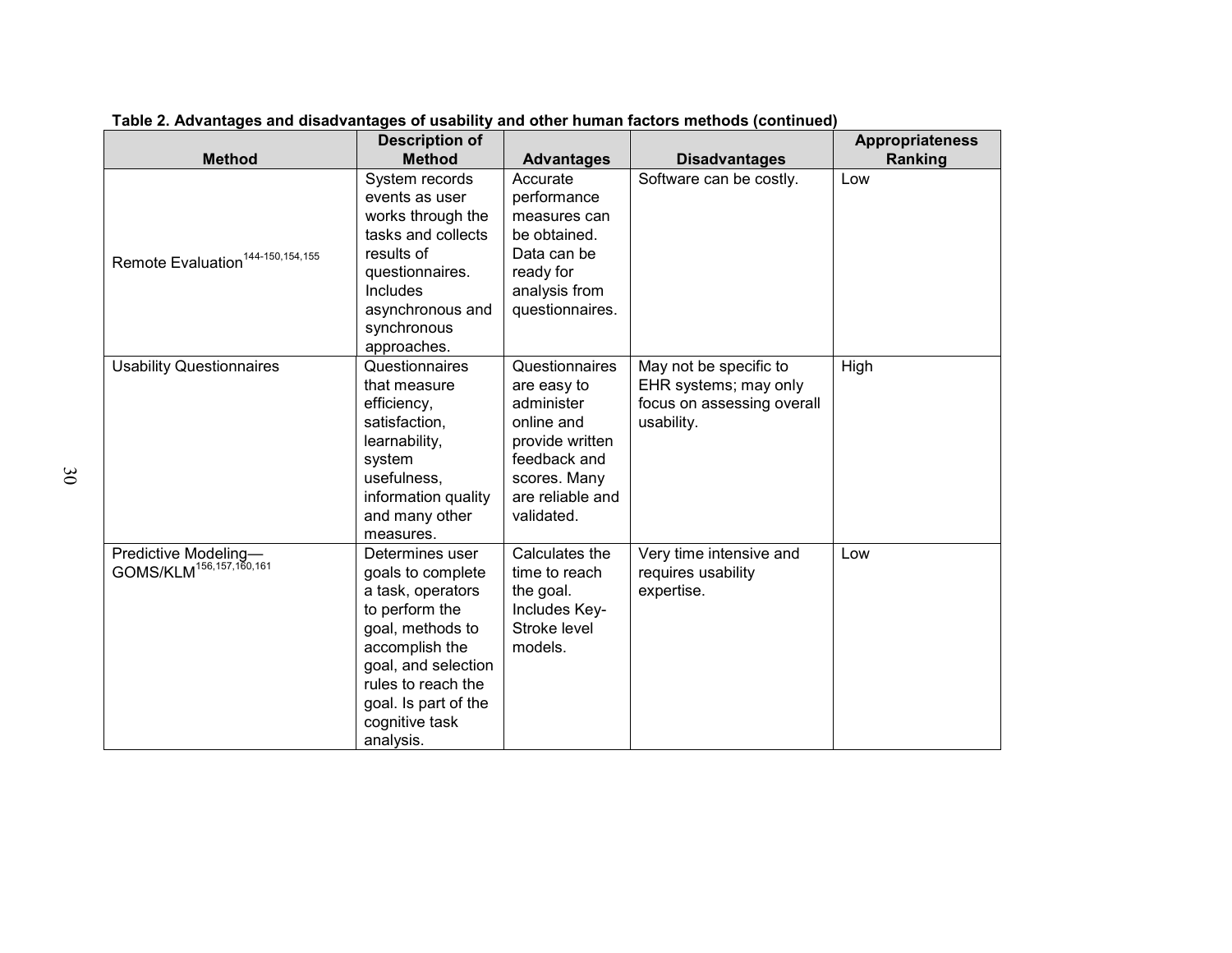| <b>Method</b>                                                            | <b>Description of</b><br><b>Method</b>                                                                                                               | <b>Advantages</b>                                                                                                                                                                                      | <b>Disadvantages</b>                                                                                                                                                                                                                                                           | <b>Appropriateness</b><br>Ranking |
|--------------------------------------------------------------------------|------------------------------------------------------------------------------------------------------------------------------------------------------|--------------------------------------------------------------------------------------------------------------------------------------------------------------------------------------------------------|--------------------------------------------------------------------------------------------------------------------------------------------------------------------------------------------------------------------------------------------------------------------------------|-----------------------------------|
| <b>Failure Modes and Effects</b><br>Analysis (FMEA) <sup>90</sup>        | Analyzes human<br>reliability, identifies<br>potential failure<br>modes, can be<br>used to study<br>human errors<br>based on tasks<br>and functions. | Cost effective<br>test and can<br>determine<br>errors by<br>severity,<br>permits<br>descriptive<br>information on<br>different types<br>of errors.                                                     | Depends on expertise of<br>analyst, can be time<br>consuming to analyze.                                                                                                                                                                                                       | Low                               |
| Critical Incident Technique <sup>90,164,167</sup>                        | Identifies and<br>determines design<br>flaw via self-report.                                                                                         | Cost effective.<br>A method of<br>gathering data<br>that can be<br>analyzed for<br>trends. Helpful<br>for rare events,<br>has high face<br>validity,<br>provides<br>information on<br>types of errors. | Dependent on users'<br>verbal reports.                                                                                                                                                                                                                                         | Low                               |
| Subjective Workload Assessment<br>Technique (SWAT) <sup>94,174,176</sup> | Evaluates<br>workload<br>measuring time<br>load, mental effort,<br>and psychological<br>stress.                                                      | Most frequently<br>cited in<br>workload<br>literature;<br>theoretically<br>grounded.                                                                                                                   | Scale must be normalized<br>for each subject by means<br>of a card sorting<br>technique, large amount of<br>subject preparation and<br>training. Subjective rating<br>techniques that uses three<br>levels: low, medium, high.<br>Low sensitivity for low<br>mental workloads. | Low                               |

**Table 2. Advantages and disadvantages of usability and other human factors methods (continued)**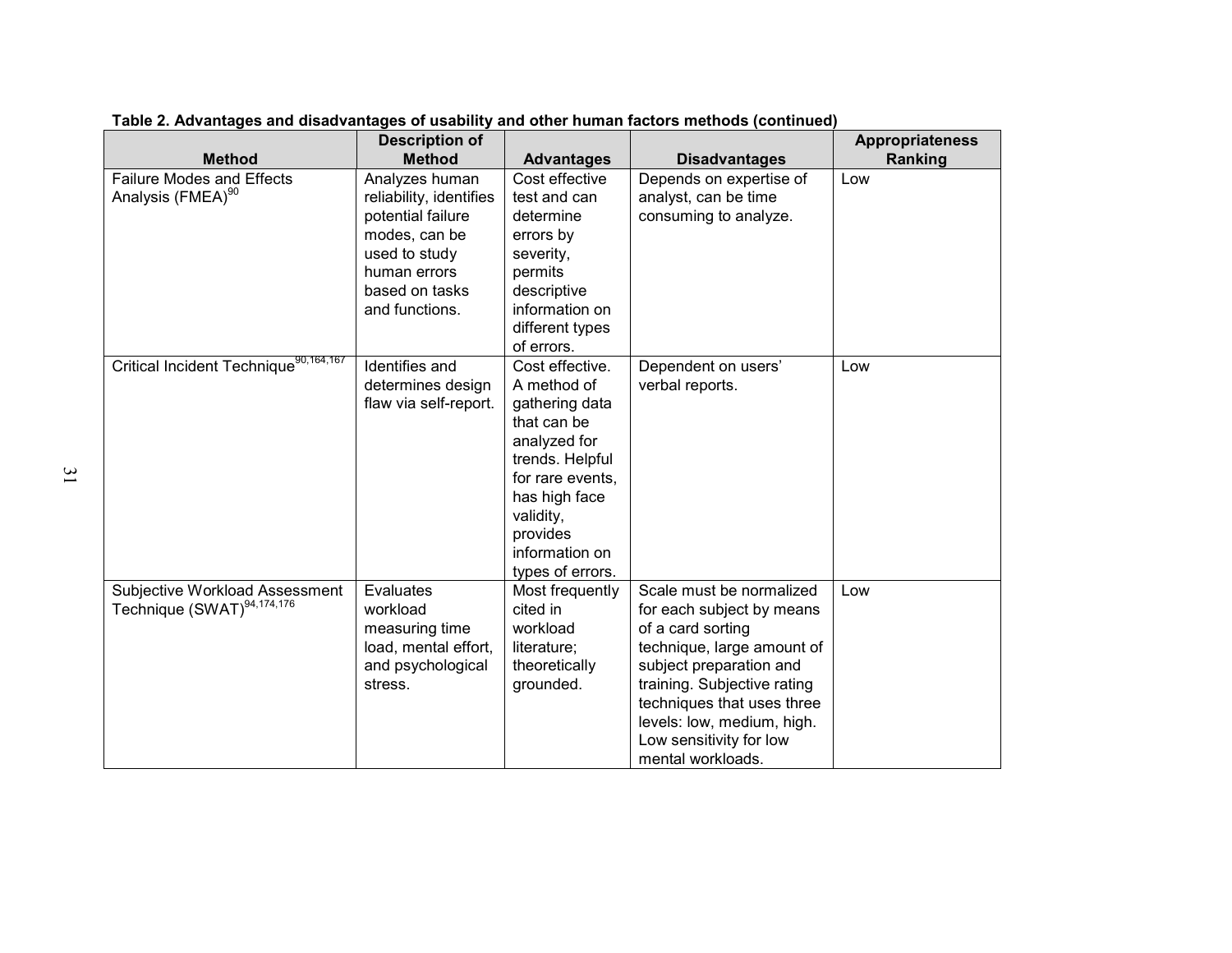| <b>Method</b>                                                                   | <b>Description of</b><br><b>Method</b>                                                                                                                                                                   | <b>Advantages</b>                                                                                                                                           | <b>Disadvantages</b>                                                                                                               | <b>Appropriateness</b><br>Ranking |
|---------------------------------------------------------------------------------|----------------------------------------------------------------------------------------------------------------------------------------------------------------------------------------------------------|-------------------------------------------------------------------------------------------------------------------------------------------------------------|------------------------------------------------------------------------------------------------------------------------------------|-----------------------------------|
| Simplified Subjective Workload<br><b>Assessment Technique</b><br>$(SWAT)^{176}$ | Evaluates<br>cognitive/workload<br>measuring time<br>load, mental effort,<br>and psychological<br>stress.                                                                                                | Theoretically<br>grounded.<br>Correlated well<br>with original<br>SWAT.                                                                                     | Needs validation in a<br>medical environment.                                                                                      | Low                               |
| NASA Task Load Index <sup>94,177,178</sup>                                      | Evaluates<br>workload<br>measuring mental<br>demand, physical<br>demand, temporal<br>demand,<br>performance,<br>effort, and<br>frustration.<br>Measures each<br>component<br>subscale with 20<br>levels. | Uses an<br>adjustment to<br>normalize<br>ratings.                                                                                                           | Will not determine many<br>usability issues. Scale<br>must be normalized for<br>each subject but less time<br>intensive than SWAT. | Low                               |
| Subjective Mental Effort<br>Questionnaire (SMEQ) <sup>181,182,184</sup>         | Subjective<br>measure of mental<br>effort.                                                                                                                                                               | Contains one<br>scale with nine<br>labels that<br>measures<br>subjective<br>mental effort<br>after each task<br>completed.<br>Time limited,<br>easy to use. | Requires analysis by<br>usability experts to<br>interpret results.                                                                 | Low                               |

**Table 2. Advantages and disadvantages of usability and other human factors methods (continued)**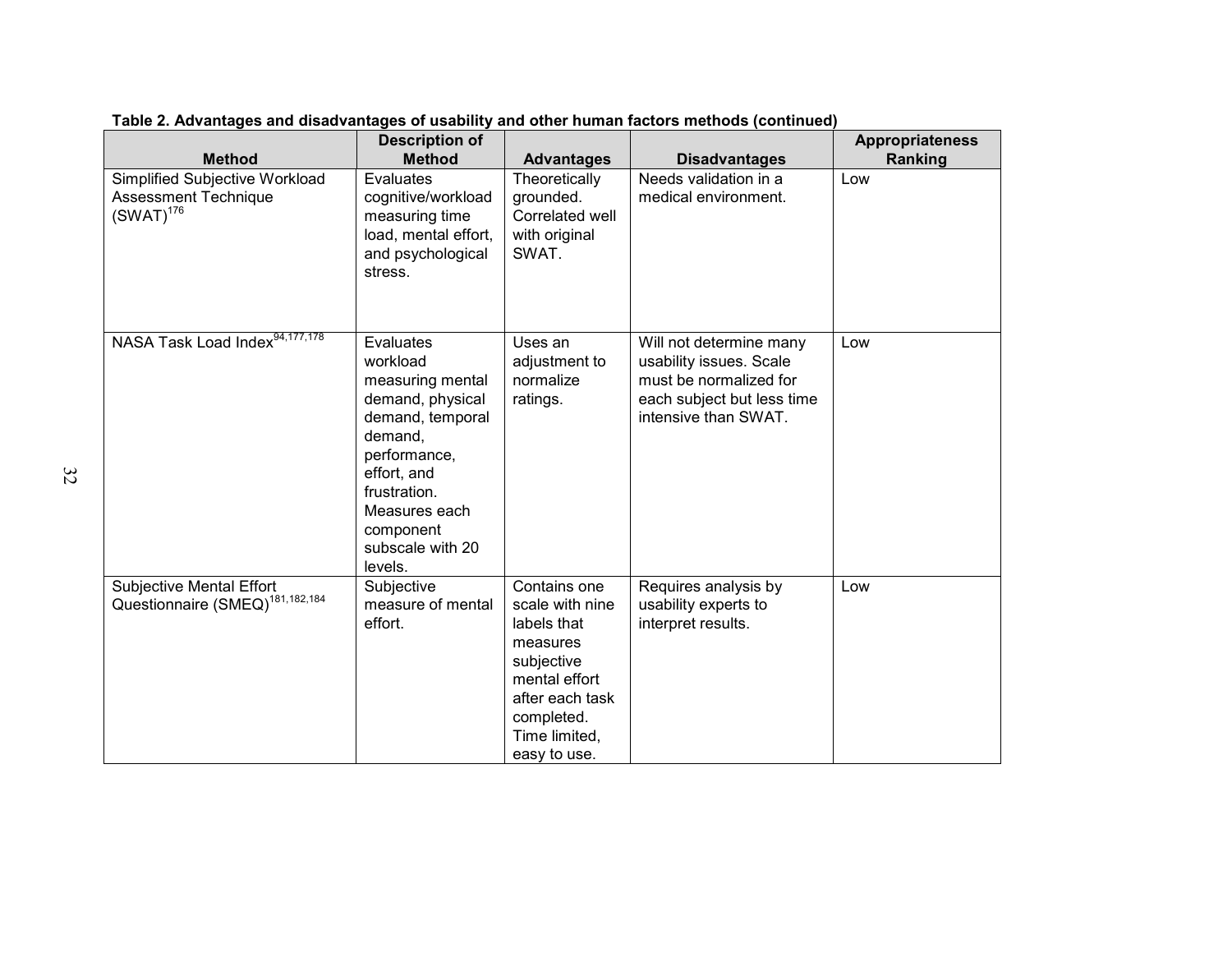**Summary.** This chapter reviews a wide range of usability evaluation methods, and assesses their advantages, disadvantages, and appropriateness for inclusion in the toolkit. Commonly used usability evaluation techniques, such as heuristic evaluations, and more rigorous methods, such as laboratory testing, are impractical for primary care settings given the usability expertise and resources required for these methods. Usability questionnaires would provide the basis of a toolkit for primary care clinicians to enable educational insights into usability issues with their current systems. Chapter 7 provides a review of candidate usability questionnaires that could be used in the toolkit and offers further recommendations for which instruments might be most appropriate.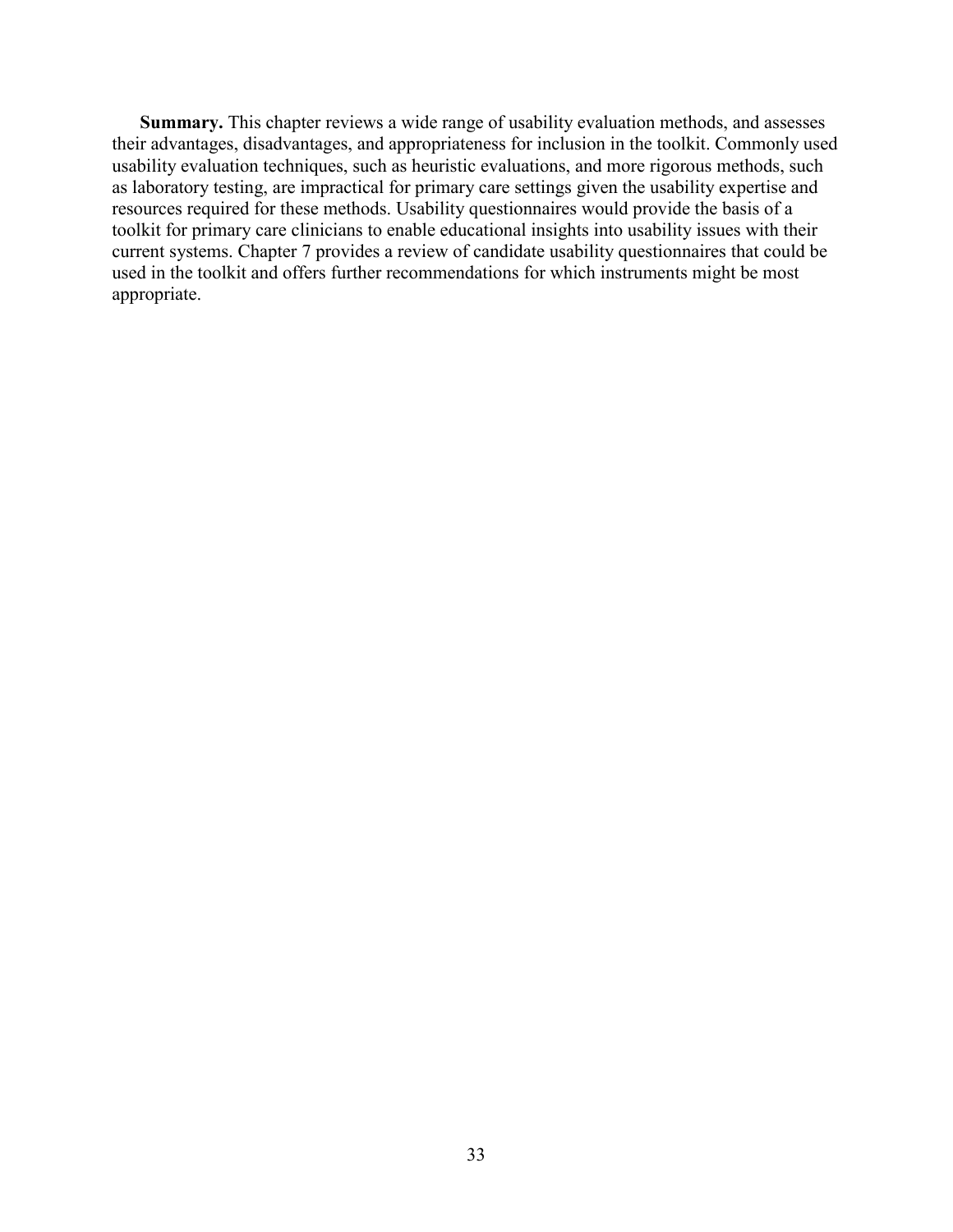# **Chapter 7. Review of Usability Questionnaires**

Based on the analysis in Chapter 5, we have identified nine usability questionnaires that could consistently identify general usability issues, are easy to understand, could be completed quickly, and could be self-administered. We describe these nine questionnaires, outlining their advantages and disadvantages, with examples of their use in evaluating health information systems, including EHRs. We compare these questionnaires by their reliability, validity, and attributes of usability measured (Table 3). To ensure a questionnaire provides high-quality results, it should be both reliable and valid. Reliability is a measure of consistency or repeatability of a measurement. In other words, the estimate for reliability should be the same each time a measurement is used with the same subjects and under the same conditions.<sup>186</sup> In psychometrics, reliability should be at least  $0.70$ .<sup>186</sup> Validity assesses what the questionnaire claims to measure or it is the accuracy of the measurement.<sup>186</sup> Although reliability is a prerequisite for validity, it does not ensure validity. While a measure could consistently measure a construct(s), it does not necessarily mean that it is measuring the intended construct(s). The chapter concludes with options for including instruments in the toolkit.

## **System Usability Scale (SUS)**

The System Usability Scale (SUS) developed by Digital Equipment Corporation is a 10-item scale that is scored on a 5-point Likert scale on strength of agreement.<sup>187</sup> SUS assesses the general usability of a system.<sup>188</sup> The scale consists of five positive and five negative statements and the scale provides a single summated rating for the system being evaluated. The scale is given to respondents after testing or working with a system. The score ranges from 0-100 with higher scores indicating better usability.<sup>187</sup> SUS has several advantages: (1) can be used to test different types of interfaces; (2) it provides one score that is easy to interpret; (3) it provides an easy and quick measure to determine the users' perception of the usability of the system; and  $(4)$  it is nonproprietary and available for use providing that the source is acknowledged.<sup>188</sup> One disadvantage is that, due to variable findings regarding the instrument's reliability, the SUS should be used in combination with another method to determine the usability of a system. The coefficient alpha, when originally tested, was found to be 0.85 and was based on 77 cases.<sup>189</sup> Later testing by Bangor et al. found the alpha coefficient to be 0.91 based on 2,324 cases.<sup>188</sup> Additionally, Bangor et al. showed some evidence of concurrent validity. The SUS items were based on three usability criteria: effectiveness, efficiency, and satisfaction. However, Lewis and Sauro<sup>190</sup> recently proposed a two-factor structure (usability and learnability) as opposed to a unidimensional factor model (measuring just usability).<sup>187-189</sup> Borci et al. proposed that usability and learnability are independent components of the SUS rating and showed that the factor reliability by the alpha coefficient for usability was 0.81 and 0.76 for learnability factors, thus they showed a positive correlation of usability and learnability.<sup>191</sup> However, their results should be considered preliminary since they only tested one system and their user population consisted of college students. Both limitations may have affected the association of the two factors. In health care, SUS has been used to evaluate the usability of an emergency department information system and investigate usability gaps;<sup>192</sup> a computerized decision aid for patients on adjuvant radioactive iodine treatment;<sup>193</sup> an oncology data retrieval, visualization, exploration, and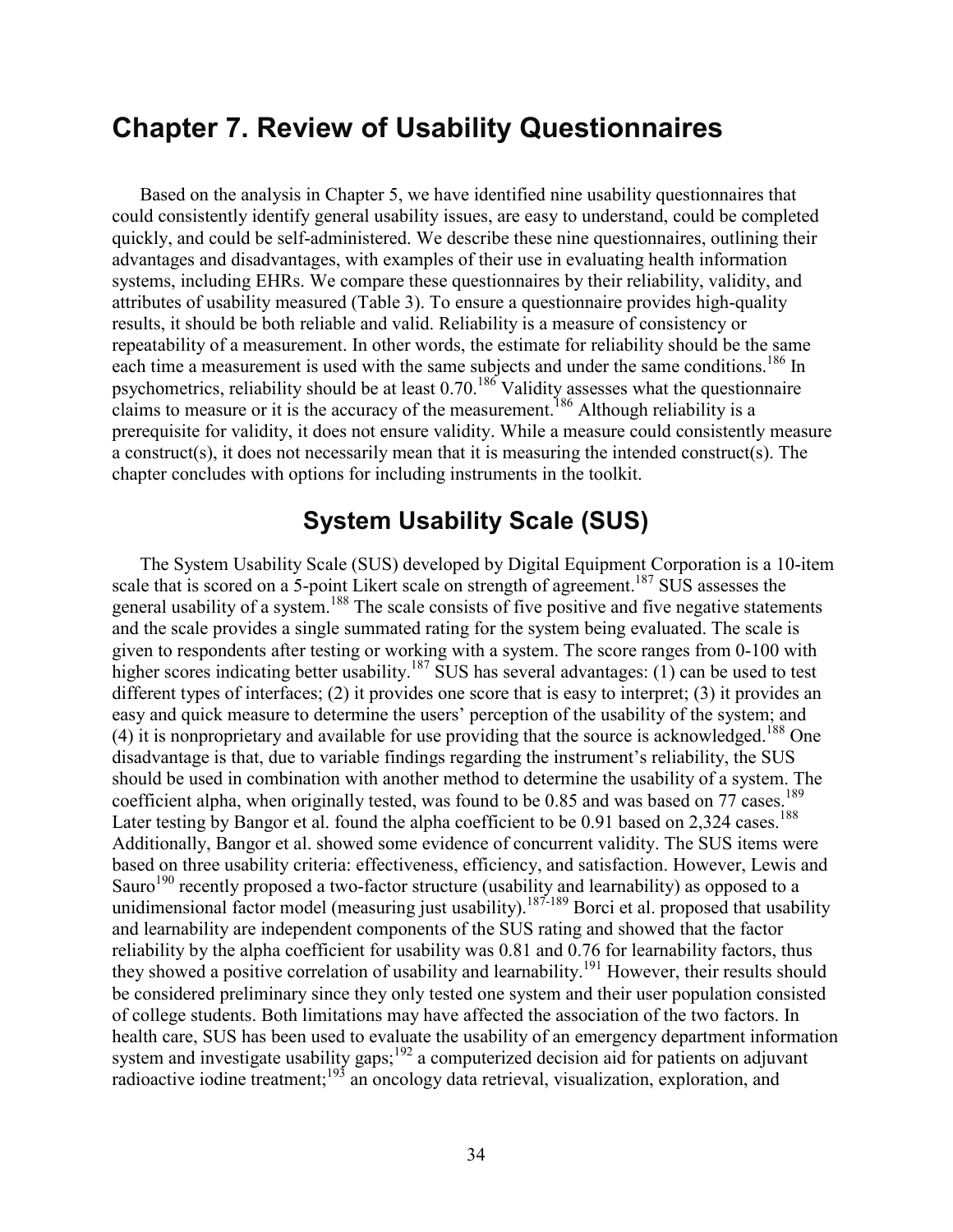analysis system;<sup>194</sup> a method for designing intelligent alarms on monitoring equipment;<sup>195</sup> and a handheld computer self-management tool for patients with diabetes.<sup>196</sup>

# **Questionnaire for User Interaction Satisfaction (QUIS)**

The Questionnaire for User Interaction Satisfaction was developed at the University of Maryland and was designed to evaluate the users' satisfaction with different aspects of an interface.197 QUIS was developed in 1988. In its current version, QUIS 7.0. uses a hierarchical approach in which each factor has a main question followed by sub-questions. QUIS consists of demographic, overall system satisfaction and interface questions on terminology, screen factors, and system feedback, system capabilities, and learning factors, as well as questions on system components such as technical manuals, online tutorials, multimedia, voice recognition, virtual environments, Internet access, and software installation.<sup>198</sup> Each question measures the users' perceptions on a 9-point categorical scale. Additional space is provided to allow the users to make comments on the interface factors. QUIS is available in two different formats: a long form with 71 questions and a short form with 27 questions. The questionnaire is also available in an online format. The overall reliability of QUIS has a Cronbach's alpha of  $0.94^{197}$  and  $0.95^{198}$ QUIS is a proprietary questionnaire with licensing fees. The questionnaire has been used in many usability evaluation studies in health care. QUIS has been used to study overall user satisfaction with a newly implemented EMR system;<sup>199</sup> in a formative pre- and post-usability evaluation to determine physician acceptance of a redesigned EMR to determine overall user satisfaction with the system and user satisfaction with screen layout, terminology used, system learnability, and system capabilities;<sup>200</sup> to determine user satisfaction with an electronic discharge summary in a pediatric intensive care unit;<sup>201</sup> to determine nurses' satisfaction with an electronic medication administration record prototype;<sup>202</sup> to determine nurses' evaluation of a decision support computer program for pain management;<sup>203</sup> in the evaluation of a nurse practitioner outcomes database used to track client variables for evaluating clinical outcomes;<sup>204</sup> to evaluate user satisfaction with physician order entry systems; $^{205}$  and to determine primary care physician satisfaction with EMRs. $^{206}$ 

# **Computer System Usability Questionnaire (CSUQ)**

The Computer System Usability Questionnaire (CSUQ) was also developed by IBM and is a slightly modified version of the Post-Study System Usability Questionnaire (PSSUQ).<sup>207,208</sup> The wording of the CSUQ refers to work situations and not usability testing situations, as PSSUQ does. It is a nonproprietary computer-based interface measurement tool.<sup>188</sup> CSUO measures the same three factors as PSSUQ: system usefulness, informational quality, and interface quality. Overall, the CSUQ's coefficient alpha is 0.95, with coefficient alphas of 0.93 for system usefulness,  $0.91$  for informational quality, and  $0.89$  for interface quality.<sup>209</sup>The CSUQ has validity and reliability similar to that of the PSSUQ.<sup>209</sup> The questionnaire has been shown to work well outside of the usability laboratory. It has been used to determine physician satisfaction with effectiveness, efficiency, responsiveness, and learnability of a redesigned EMR system.<sup>200</sup> It has also been used to determine ease of use of a guideline-based decision support system;<sup>210</sup> and it has been used to compare users' overall satisfaction with and perception of system usefulness, information quality, and interface between an original and redesigned family history tracking and pedigree drawing program.17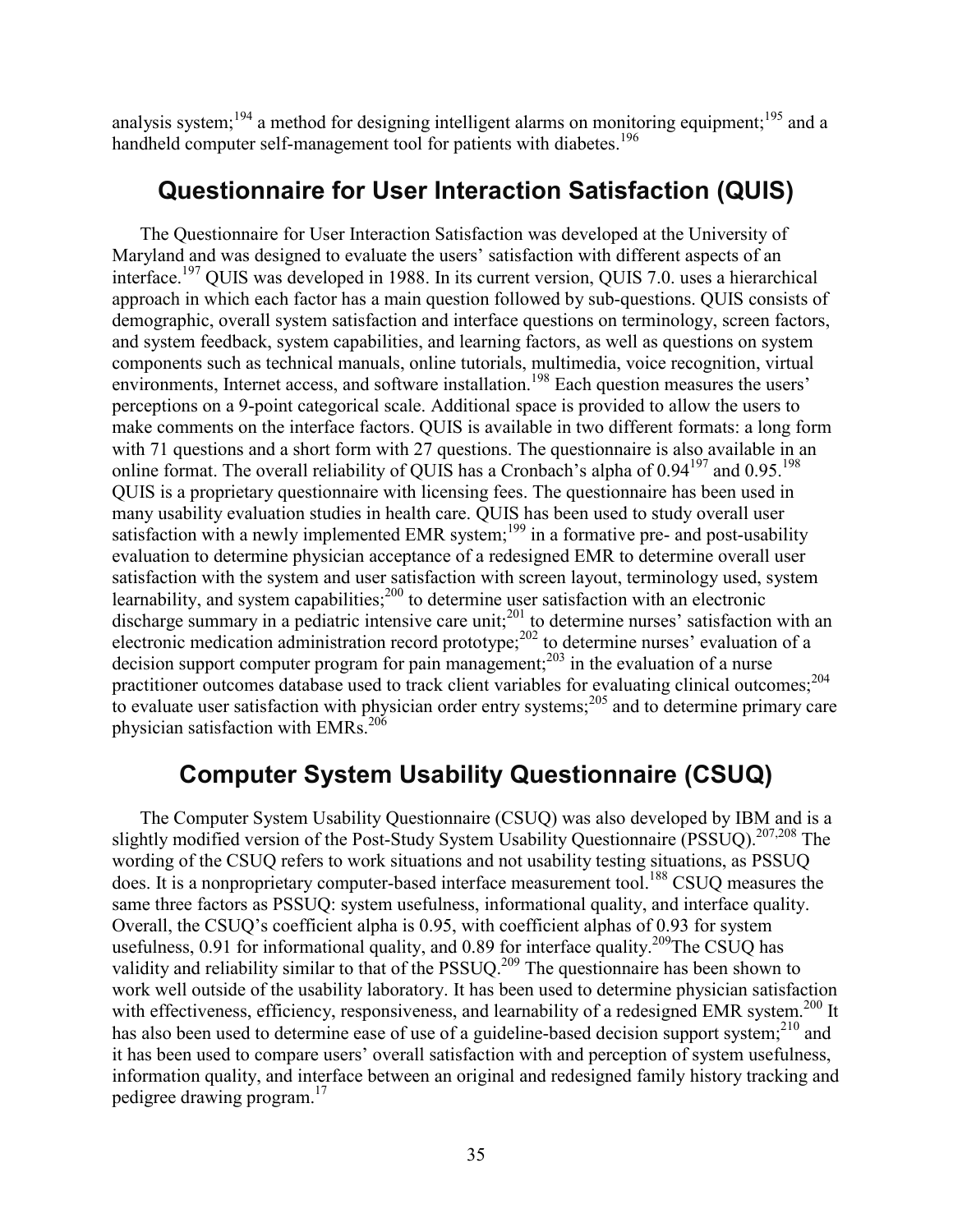## **Software Usability Measurement Inventory (SUMI)**

The Software Usability Measurement Inventory (SUMI) was developed by the Human Factors Research Group.<sup>211</sup> SUMI is intended to be completed by users who have experience with the system being evaluated. SUMI consists of 50 items on an "agree, don't know, or disagree" three-point scale and provides an overarching usability rating across five subscales.<sup>212</sup> The coefficient alpha for SUMI is 0.89 and ranges from 0.71 to 0.92 for each of the questionnaire's five subscales: efficiency, affect, helpfulness, control, and learnability.<sup>189</sup> Efficiency is a measurement of the users' perception on how the software assists them in their work. Affect measures how well the users like the software. Helpfulness measures the adequacy of the system's help function and documentation as well as the degree to which the software is self-explanatory. Control is a measurement of the degree to which the users feel like they are in control of the software, and learnability measures the speed with which users feel like they can learn the software. SUMI is a proprietary questionnaire.<sup>188</sup> SUMI has not been widely used in the evaluation of health IT systems, but Narasimhadevara et al. used it to evaluate an interactive transplant nursing system in a hospital setting. $213$ 

## **After Scenario Questionnaire (ASQ)**

The After Scenario Questionnaire (ASQ) was developed by IBM and measures user satisfaction with a three-item scale.<sup>207,214,215</sup> This brief nonproprietary questionnaire is designed to be completed directly following scenario usability studies.<sup>188,216</sup> The items are measured on a seven-point Likert scale that is anchored at the end points with "strongly agree" and "strongly disagree." The items measure ease of task completion, time required to complete the tasks, and satisfaction with support information. It should be noted that the findings from the psychometric evaluation of ASQ have limited generalizability due to the less than optimal sample size for the factor analysis  $^{215}$ . The coefficient alpha for ASQ is 0.93.<sup>207</sup> There was no evidence of use of ASQ to measure the usability of health information systems.

## **Usefulness, Satisfaction, and Ease of Use Questionnaire (USE)**

The Usefulness, Satisfaction, and Ease of Use (USE) questionnaire was developed by Lund and can be used to evaluate any interface.<sup>188</sup> It is a nonproprietary 30-item questionnaire that measures usefulness, satisfaction, and ease of use of an interface using a seven-point Likert agreement scale.<sup>217</sup> Although Lund reports high Cronbach's alphas for the questionnaire's items, he does not provide the actual measurements. However, according to Lund a partial correlation suggests that two of the factors measured by this questionnaire, usefulness and ease of use, influence each other, meaning that improvement in one will influence the other. Based on results from the literature review, it does not appear this questionnaire has been used to evaluate health information systems.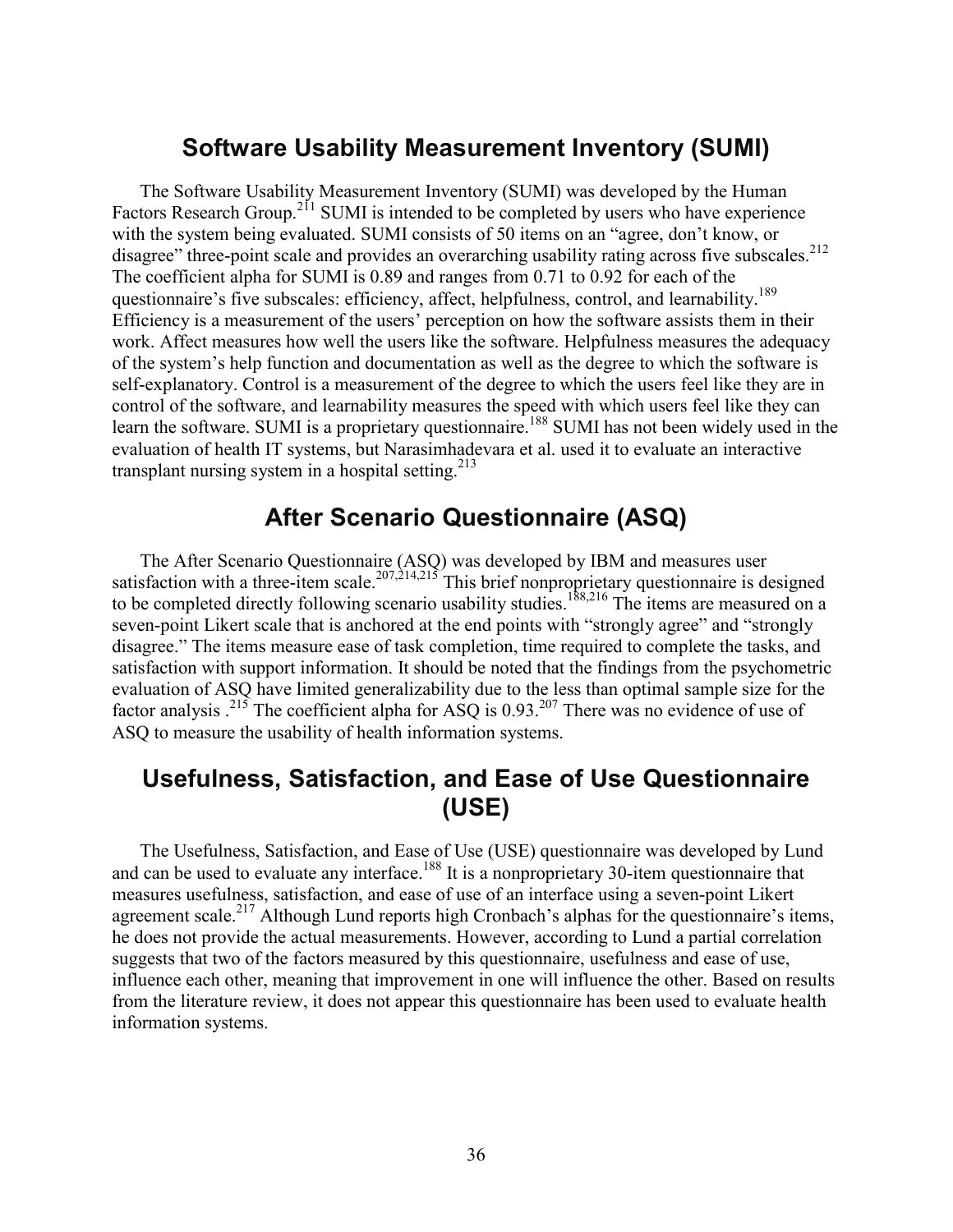## **Perdue Usability Testing Questionnaire (PUTQ)**

The Perdue Usability Testing Questionnaire (PUTQ) is a 100-item questionnaire that is based on human information processing theory and includes eight factors.218 These factors are compatibility, consistency, flexibility, learnability, minimal action, minimal memory load, perceptual limitation, and user guidance. The reported Cronbach's alpha's ranged from 0.59 to 0.81 with an average of  $0.70^{218}$  The PUTQ can be used to evaluate any interface, but the items in the questionnaire are primarily focused on graphical user interfaces.<sup>218</sup> There is no evidence of its use to evaluate health information systems.

## **End-User Computing Satisfaction Questionnaire (EUCS)**

The End-User Computing Satisfaction Questionnaire (EUCS) was developed by Doll and Torzadeh in 1988. EUCS is a multidimensional instrument and measures user satisfaction with all types of applications.<sup>219</sup> The questionnaire uses a five-point Likert scale. It is a reliable and valid instrument that can be used as a general measure of user satisfaction with an information system.<sup>220,221</sup> EUCS has 12 items that measure five components of end-user satisfaction: content, accuracy, format, ease of use, and timeliness. Doll and Torzadeh report the reliability of EUCS to be 0.92. The reliability of each factor was 0.89 for content, 0.91 for accuracy, 0.78 for format, 0.85 for ease of use, and 0.82 for timeliness.<sup>219</sup> This instrument has been applied to various information technologies such as email applications<sup>222</sup> and decision support.<sup>223</sup> In a crosssectional survey, the instrument was used to compare the use of an EMR system to complete clinical tasks and showed moderate satisfaction with the EMR.<sup>224</sup>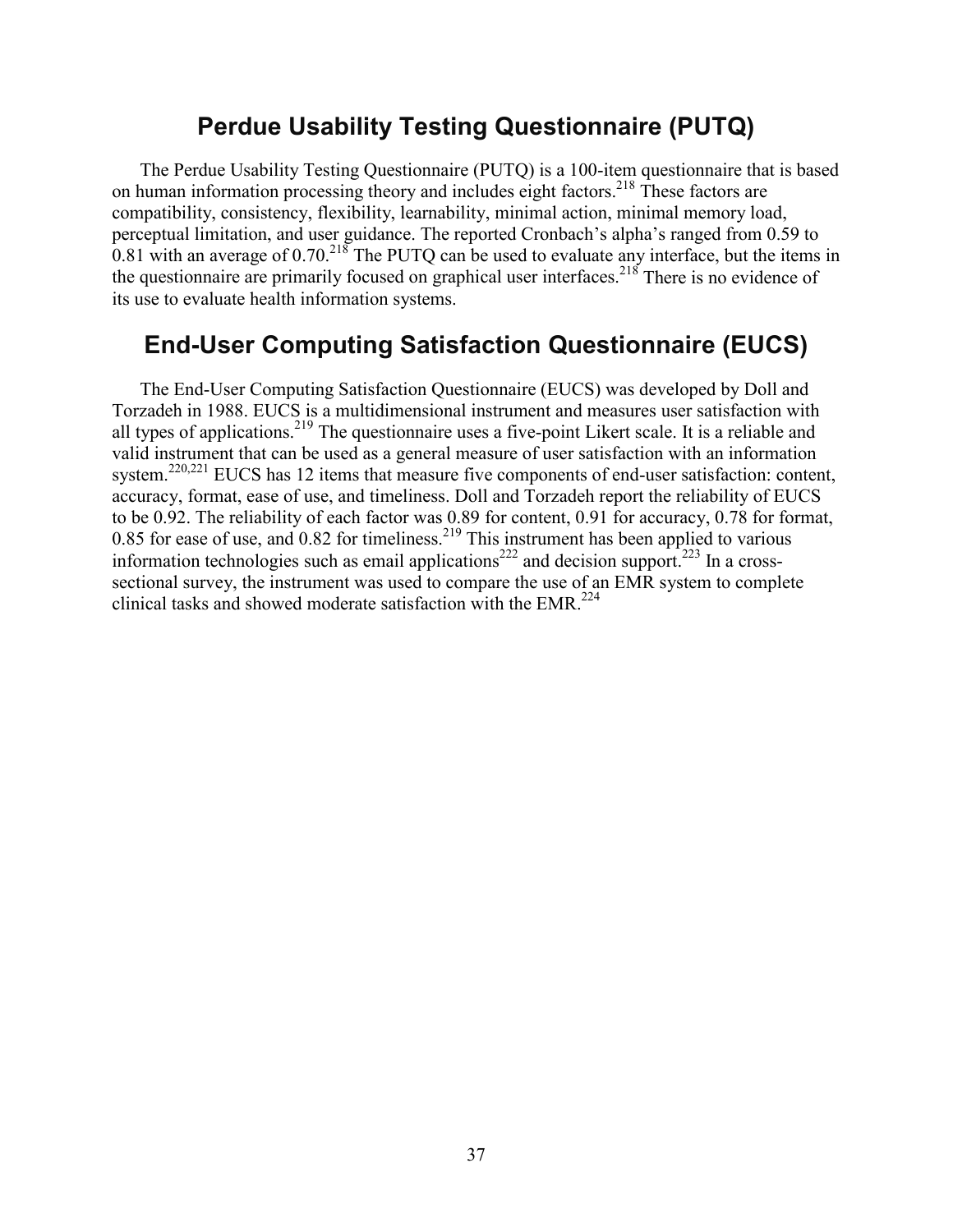|                                    | SUS <sup>188</sup> | SUMI <sup>189</sup> | $ASQ^{215}$  | $CSUQ^{207}$           | QUIS <sup>197</sup> | USE <sup>217</sup> | PUTQ <sup>218</sup>    | EUCS <sup>136</sup>          |
|------------------------------------|--------------------|---------------------|--------------|------------------------|---------------------|--------------------|------------------------|------------------------------|
| Survey Length<br>(number of items) | $10$               | 50                  | $\mathbf{3}$ | 19                     | 27/71               | 30                 | 100                    | 12                           |
| Reliability                        | 0.85-0.91          | 0.89                | 0.93         | 0.95                   | 0.94                | NR*                | $0.59 - 0.81$          | 0.92                         |
| Validity                           | Convergent         | Construct           | Concurrent   | Content &<br>Construct | External            | <b>NR</b>          | Content &<br>Criterion | Convergent &<br>Discriminant |
| Overall Usability                  | $\mathsf{X}$       |                     |              | $\mathsf X$            |                     |                    |                        |                              |
| Learnability                       | $\mathsf X$        | $\mathsf X$         |              |                        | $\mathsf X$         |                    |                        |                              |
| Efficiency                         |                    | $\mathsf{X}$        | $\mathsf X$  |                        |                     |                    |                        | $\mathsf X$                  |
| Helpfulness                        |                    | $\mathsf X$         |              |                        |                     |                    |                        |                              |
| Control                            |                    | $\times$            |              |                        |                     |                    |                        |                              |
| Effectiveness                      |                    |                     | $\mathsf X$  |                        | $\mathsf X$         |                    |                        | $\mathsf X$                  |
| Satisfaction                       |                    | Affect              | $\mathsf X$  |                        | $\mathsf X$         | $\mathsf X$        |                        |                              |
| Usefulness                         |                    |                     |              | $\mathsf X$            |                     | $\mathsf X$        |                        |                              |
| Ease of Use                        |                    |                     |              |                        |                     | $\mathsf X$        |                        | $\mathsf X$                  |
| Information quality                |                    |                     |              | $\mathsf{X}$           |                     |                    |                        |                              |
| Interface quality                  |                    |                     |              | $\mathsf X$            | $\mathsf X$         |                    |                        |                              |
| Demographics                       |                    |                     |              |                        | $\pmb{\times}$      |                    |                        |                              |
| Interface factors**                |                    |                     |              |                        | $\pmb{\times}$      |                    |                        |                              |
| System<br>components***            |                    |                     |              |                        | $\pmb{\times}$      |                    |                        |                              |
| Compatibility                      |                    |                     |              |                        |                     |                    | $\mathsf X$            |                              |
| Consistency                        |                    |                     |              |                        |                     |                    | $\mathsf X$            |                              |
| Flexibility                        |                    |                     |              |                        |                     |                    | $\mathsf X$            |                              |
| Minimal action                     |                    |                     |              |                        |                     |                    | $\mathsf X$            |                              |
| Minimal memory load                |                    |                     |              |                        |                     |                    | $\mathsf X$            |                              |
| Perceptual limitation              |                    |                     |              |                        |                     |                    | $\mathsf X$            |                              |
| User guidance                      |                    |                     |              |                        |                     |                    | $\mathsf X$            |                              |
| Content                            |                    |                     |              |                        |                     |                    |                        | $\mathsf X$                  |
| Format                             |                    |                     |              |                        |                     |                    |                        | $\mathsf X$                  |

#### **Table 3. Characteristics of usability questionnaires reviewed**

\* NR = not reported.

\*\* Interface factors include terminology and system feedback, screen, learning, and system capabilities.

\*\*\*Components include technical manuals, online tutorials, multimedia, voice recognition, virtual environments, Internet access, and software installations.

 $\sim$   $\sim$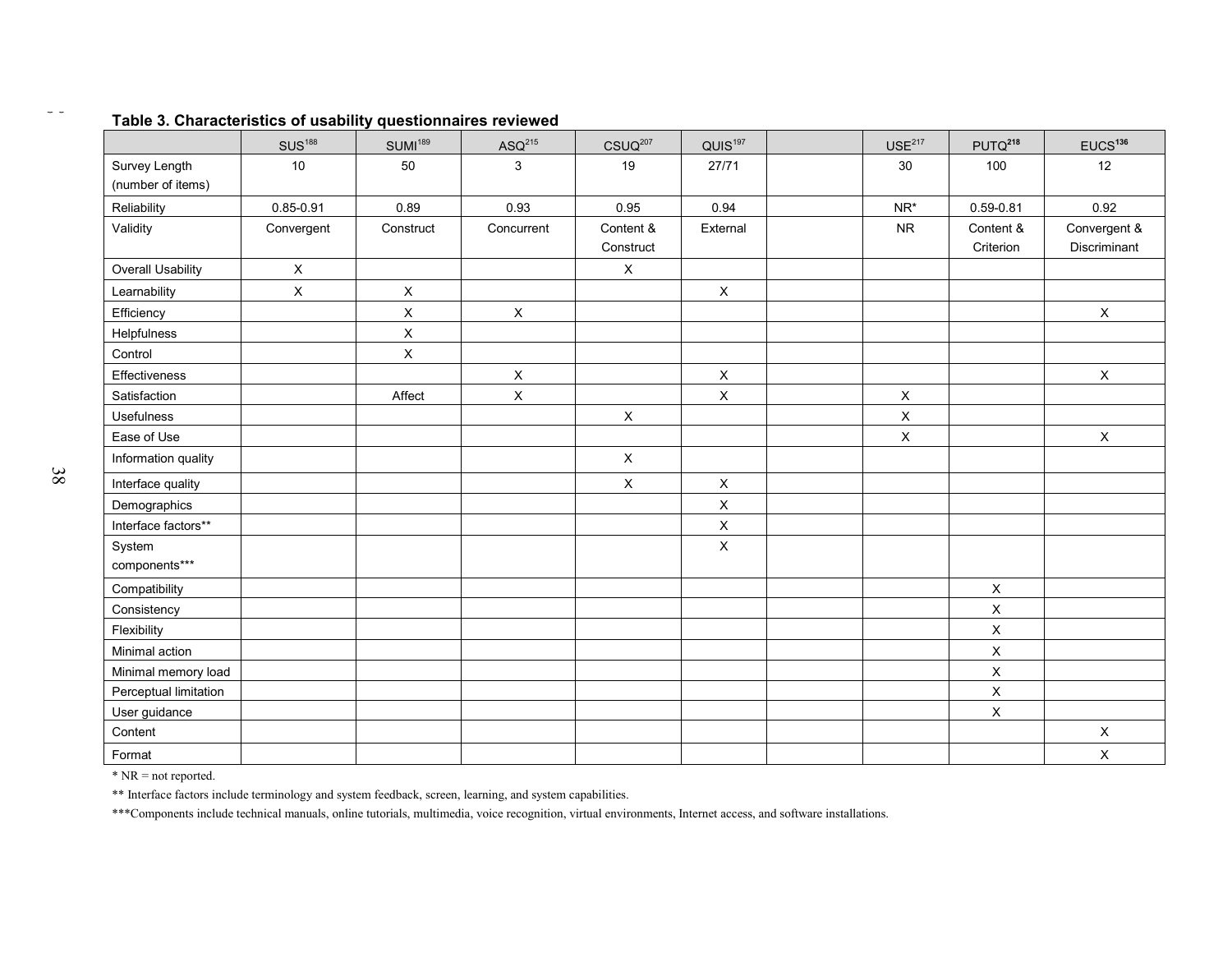# **Questionnaire Recommendations**

The questionnaires reviewed measure a range of factors as outlined in Table 3, and all use Likert scales to determine strength of agreement. Some questionnaires measure few factors such as the System Usability Scale (SUS), which simply provides a measure of overall system usability, while others, such as the Questionnaire for User Interaction Satisfaction (QUIS) measure many different factors. All of the questionnaires included in this review had published psychometrics with the exception of the Usefulness, Satisfaction, and Ease of Use (USE) questionnaire. All of the reliabilities of the remainder of the questionnaires exceeded 0.80 with the exception of the Perdue Usability Testing Questionnaire (PUTQ), which had an average reliability of 0.70. With the exception of USE, all questionnaires have some measurement of validity. Although measurement of usability goes beyond subjective ratings of a system's usability and should include measurable outcomes such as task completion time, error rate, ease of learning, and so forth, obtaining these other measurable criteria requires usability expertise and is not realistic to include in the toolkit.

All of the usability questionnaires reviewed in this chapter were developed to measure overall system usability or measure general usability issues—none were developed specifically for EHRs. We summarize some of the advantages and disadvantages with each questionnaire we reviewed as follows:

- SUS is a short nonproprietary questionnaire, could be easily self-administered, and has good reliability and validity. However, it only measures overall usability and is not comprehensive enough for determining usability issues with an EHR.
- SUMI is more comprehensive than SUS, has identified reliability and validity, but it is proprietary and, again, not specific to an EHR.
- ASQ is a short three-item usability questionnaire that assesses user satisfaction after completing scenarios. Although it has good reliability and validity, it is not comprehensive enough for use in the usability toolkit.
- USE does not have any published psychometric evaluation data.
- PUTQ is a 100-item questionnaire with variable factor reliability and could be used to evaluate any interface. There was no evidence of its use in evaluating EHRs.
- EUCS is a short nonproprietary questionnaire that can be easily self-administered and has good reliability and validity. However, it is not comprehensive enough for determining specific usability issues with the EHR.
- CSUQ is a short nonproprietary questionnaire, could be easily self-administered, and has the best reliability metrics of all of the questionnaires reviewed. However, it only measures three factors of usability: system usefulness, informational quality, and interface quality.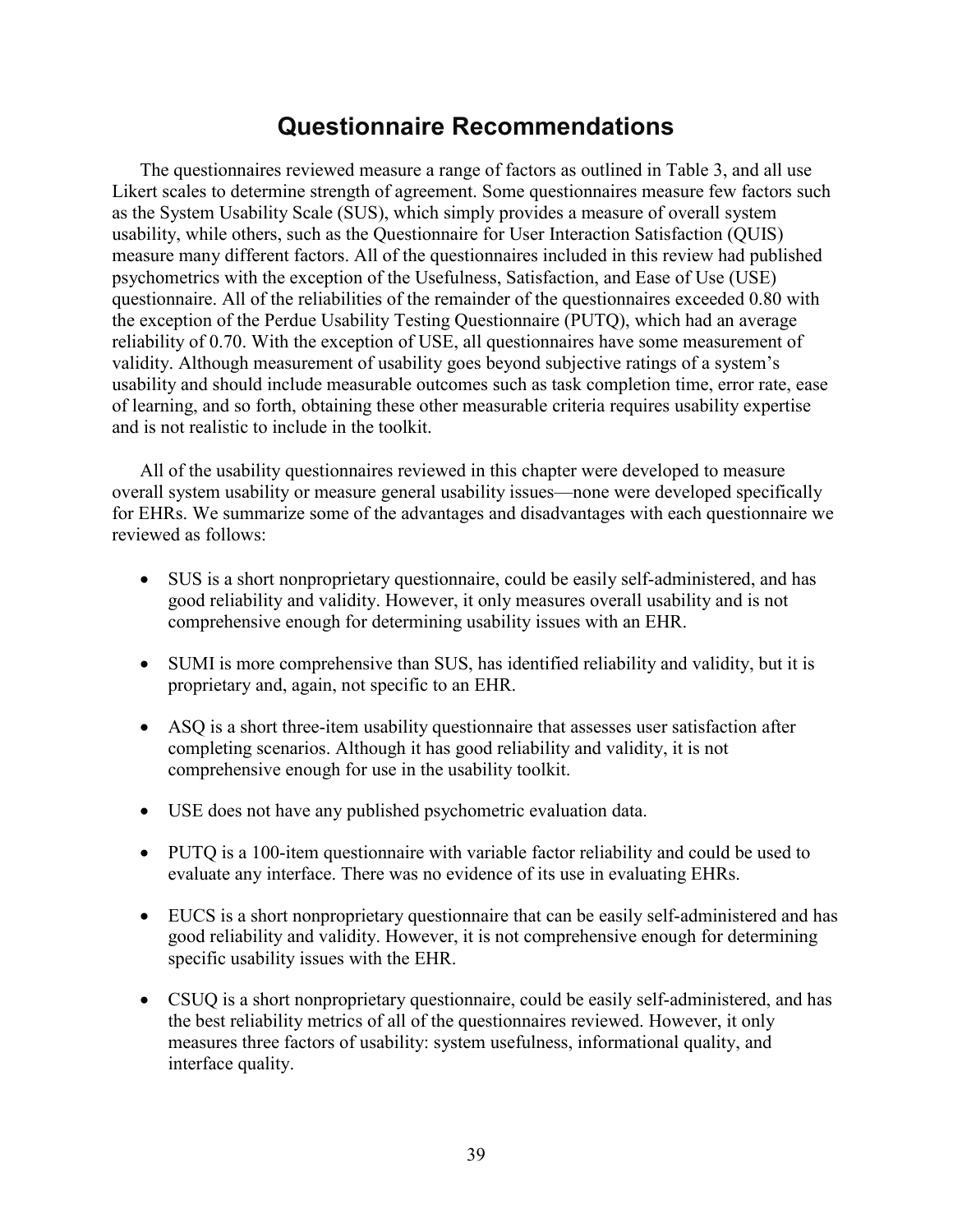• QUIS is a proprietary questionnaire that measures not only quantitative usability issues, but also includes a qualitative component. Its reliability is very near the reliability of CSUQ, but measures more factors than CSUQ.

Based on this outline of the questionnaires, none in their current state could adequately assess the usability problems specific to an EHR as outlined in Chapter 4—an important criterion in assessing usability methods. Therefore, we are recommending the development of a set of EHR usability questions that target known EHR usability issues and primary care setting attributes.

**Summary.** This chapter reviews nine usability questionnaires (Appendix C contains links to and some samples of usability questionnaires reviewed in our analysis), and assesses their advantages, disadvantages, and appropriateness for inclusion in the toolkit.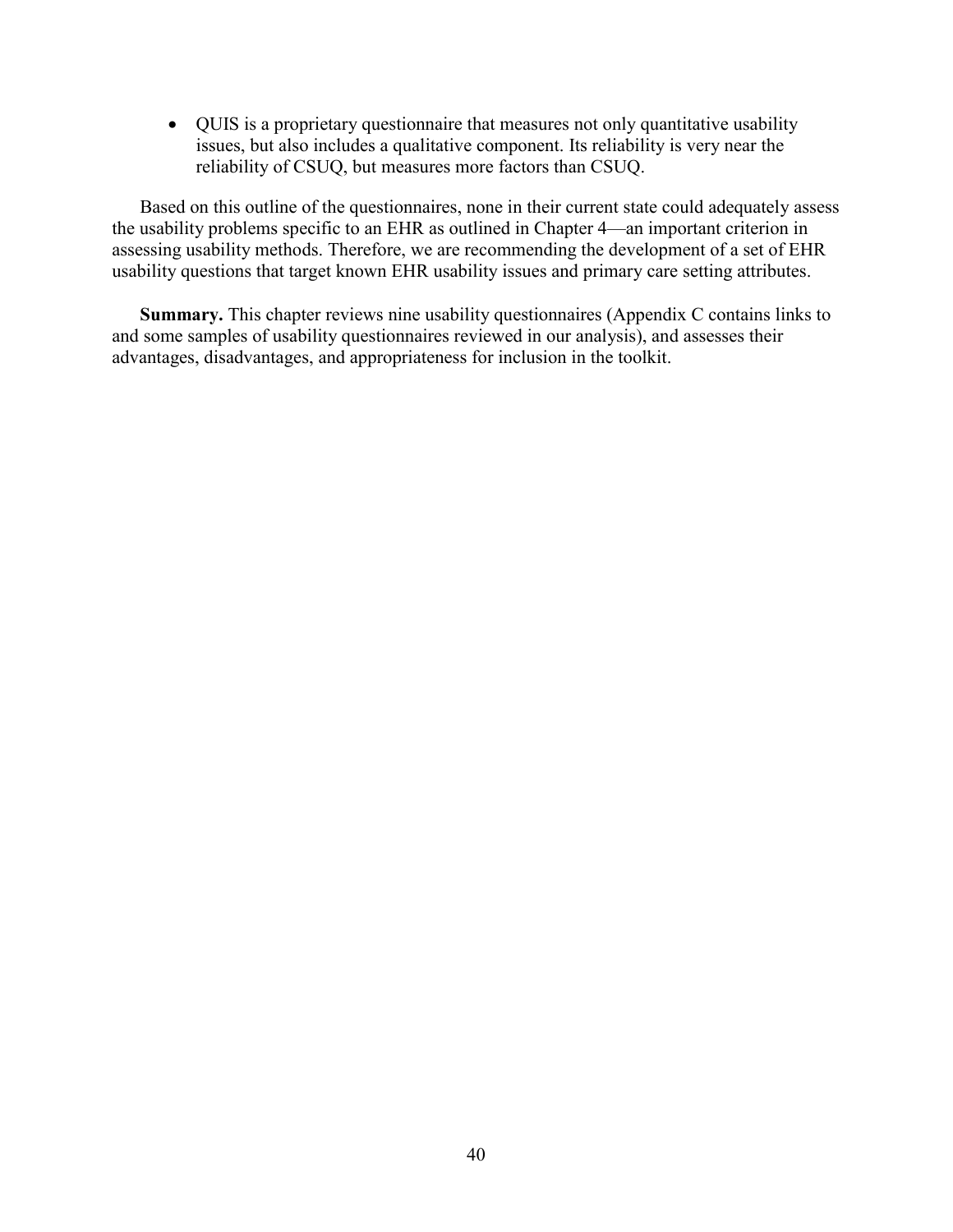# **Chapter 8: Conclusions**

The purpose of this report is to inform the development of a toolkit for primary care providers to assess EHR usability. Each chapter provides either a component of the framework for the toolkit or directs the approach.

Chapter 2, Defining EHRs and Usability, provides two core aspects of the conceptual framework for the toolkit. The EHR functionalities (i.e., health information display, order entry, results management, CDS, electronic communications/coordination, patient support, reporting and population health management, and administrative process) serve as the clinical framework for the toolkit. The TURF framework (useful, usable, and satisfying) serves as the usability framework.

The findings of Chapter 3, Primary Care Attributes, and Chapter 4, Usability Issues in EHRs, will help target high-risk areas for the toolkit to address. Moreover, the toolkit will be developed to help users flag usability issues known to impact patient safety and physician use.

The methods and tools to measure usability provide an opportunity to assess the different approaches that the toolkit might employ, each having its limitations and benefits (Chapter 5). However, given the requirements for the toolkit (Chapter 6), it is clear that the only method that can be incorporated in a toolkit for clinicians is the questionnaire. Unfortunately, none of the currently available questionnaires have been developed for evaluating the usability of an EHR, nor have any been validated to use in their evaluation (Chapter 7).

This toolkit we propose would consist of three parts: analysis, education, and tailoring. The analysis component would consist of questions sets addressing a usability issue in the appropriate clinical context. The education component would provide information on that usability issue and why it is important to a clinician to identify and understand. Finally, the tailoring component will provide a summary that clinicians can share with vendors and EHR certifying bodies to complement their user-centered design programs.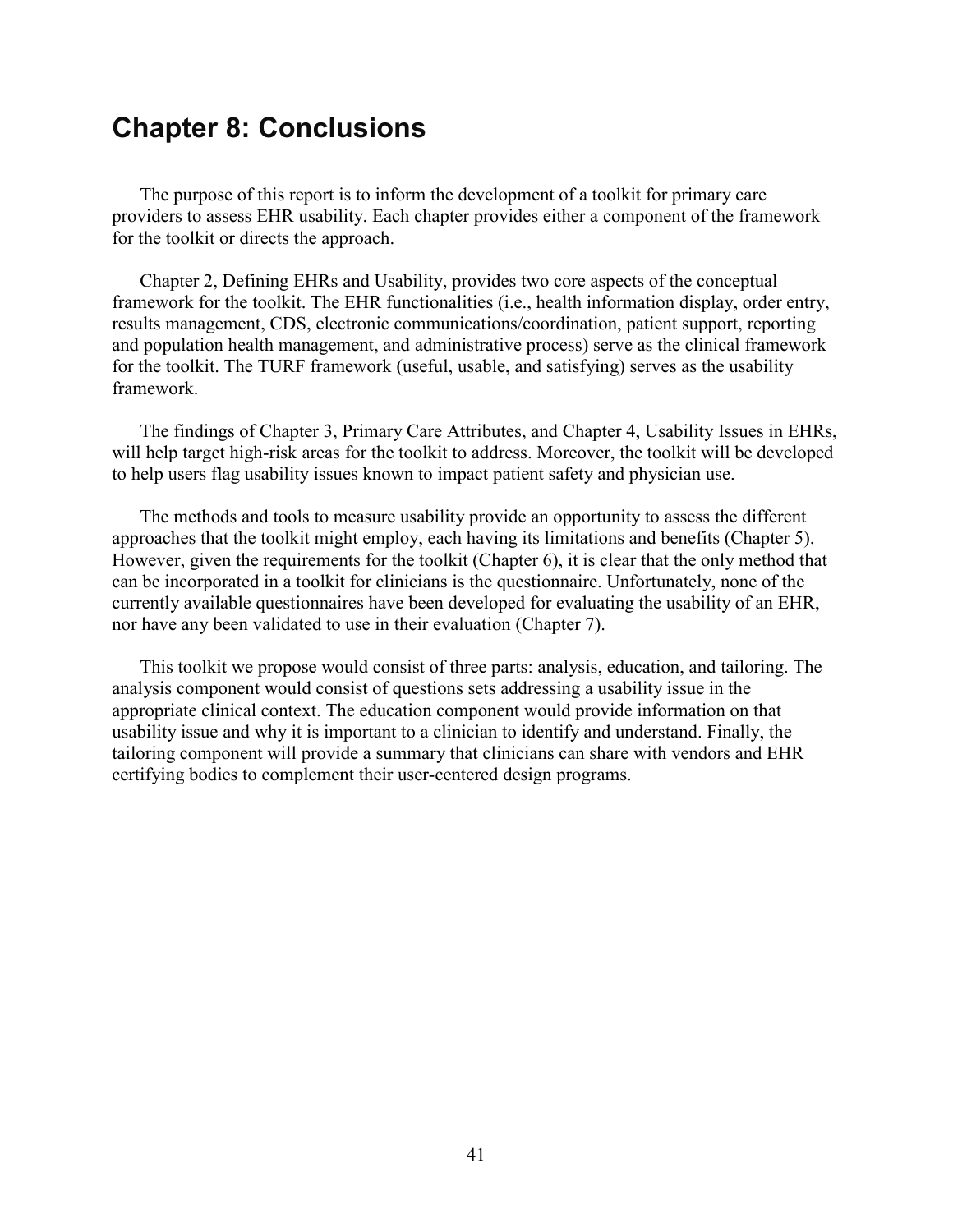# **References**

1. Armijo D, McDonnell C, Werner K. Electronic health record usability: Interface design considerations. Rockville (MD): Agency for Healthcare Research and Quality; 2009. AHRQ Publication No. 09(10)-0091-2-EF.

2. Armijo D, McDonnell C, Werner K. Electronic health record usability: Evaluation and use case framework. Rockville (MD): Agency for Healthcare Research and Quality; 2009. AHRQ Publication No. 09(10)-0091-1-EF.

3. Committee on Quality of Health Care in America, Institute of Medicine. Crossing the quality chasm: A new health system for the 21st century. Washington, DC: National Academies Press; 2001.

4. Ford EW, Menachemi N, Phillips MT. Predicting the adoption of electronic health records by physicians: When will health care be paperless? J Am Med Inform Assoc 2006;13(1):106-12.

5. Overhage JM, Middleton B, Miller RA, et al. Does national regulatory mandate of provider order entry portend greater benefit than risk for health care delivery? The 2001 ACMI debate. J Am Med Inform Assoc 2002;9(3):199-208.

6. Coble JM, Karat J, Orland MJ, et al. Iterative usability testing: Ensuring a usable clinical workstation. In: Masys DR, editor. The emergence of 'Internetable' health care. Systems that really work. Proceedings of the AMIA Annual Fall Symposium; 1997 Oct 25-29; Nashville, TN. Philadelphia (PA): Hanley & Belfus, Inc.; 1997. p. 744-8.

7. Lun KC. New user interfaces. Int J Biomed Comput 1995;39(1):147-50.

8. Tang PC, Patel VL. Major issues in user interface design for health professional workstations: Summary and recommendations. Int J Biomed Comput 1994;34(1-4): 139-48.

9. Terazzi A, Giordano A, Minuco G. How can usability measurement affect the re-engineering process of clinical software procedures? Int J Med Inform 1998;52(1-3):229- 34.

10. Bates DW, Kuperman GJ, Rittenberg E, et al. A randomized trial of a computer-based intervention to reduce utilization of redundant laboratory tests. Am J Med 1999;106(2):144-50.

11. Tierney WM, McDonald CJ, Martin DK, et al. Computerized display of past test results effect on outpatient testing. Ann Intern Med 1987;107(4):569-74.

12. Linder J, Schnipper JL, Tsurikova R, et al. Barriers to electronic health record use during patient visits. In: Bates DW, editor. Biomedical and Health Informatics: From Foundations to Applications to Policy. Proceedings of the AMIA Annual Fall Symposium; 2006 Nov 11-15; Washington, DC. Red Hook (NY): Curran Associates, Inc.; 2006. p. 499-503.

13. Zhang J. Human-centered computing in health information systems. Part 1: analysis and design. J Biomed Inform 2005;38(1):1-3.

14. Ash JS, Berg M, Coiera E. Some unintended consequences of information technology in health care: The nature of patient care information system-related errors. J Am Med Inform Assoc 2004;11(2):104-12.

15. Campbell EM, Sittig DF, Ash JS, et al. Types of unintended consequences related to computerized provider order entry. J Am Med Inform Assoc 2006;13(5):547-56.

16. Koppel R, Metlay JP, Cohen A, et al. Role of computerized physician order entry systems in facilitating medication errors. JAMA 2005;293:1197-203.

17. Johnson CM, Johnson TR, Zhang J. A user-centered framework for redesigning health care interfaces. J Biomed Inform 2005;38(1):75-87.

18. Kushniruk AW, Patel VL. Cognitive and usability engineering methods for the evaluation of clinical information systems. J Biomed Inform 2004;37(1):56-76.

19. Patel VL, Kushniruk AW, Yang S, et al. Impact of a computer-based patient record system on data collection, knowledge, organization, and reasoning. J Am Med Inform Assoc 2000;7(6):569-85.

20. Rose AF, Schnipper JL, Park ER, et al. Using qualitative studies to improve the usability of an EMR. J Biomed Inform 2005;38(1):51-60.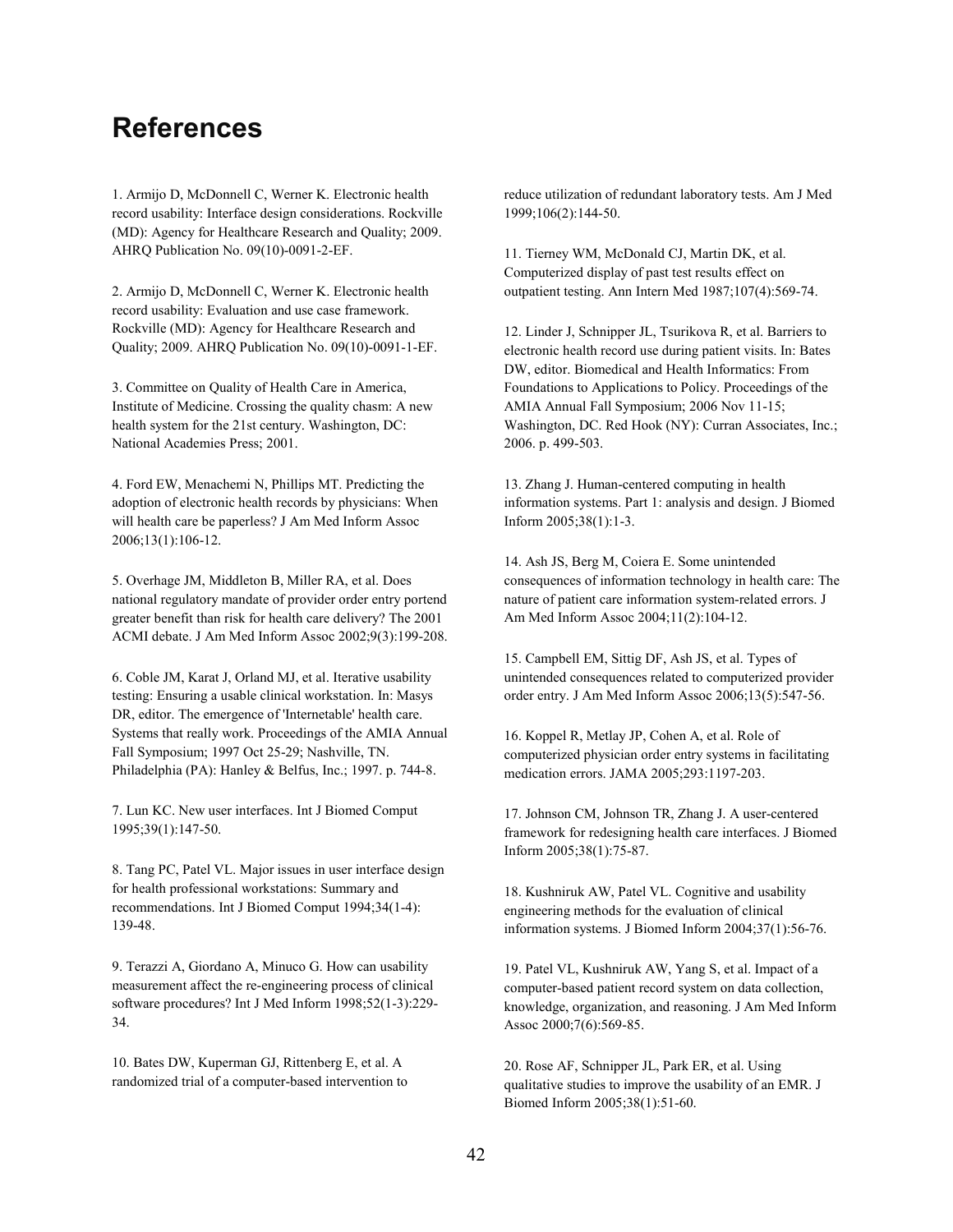21. Zhang J, Johnson TR, Patel VL, et al. Using usability heuristics to evaluate patient safety of medical devices. J Biomed Inform 2003;36(1):23-30.

22. Andre TS, Hartson HR, Belz SM, et al. The user action framework: A reliable foundation for usability engineering support tools. Int J Hum-Comput St 2001;54:107-36.

23. National Institute of Standards and Technology, Industry Usability Reporting Project Working Group. Common industry specifications for usability - Requirements. Gaithersburg (MD): National Institute of Standards and Technology; 2007. NISTIR 7432.

24. Belden J, Grayson R, Barnes J. Defining and testing EMR usability: Principles and proposed methods of EMR usability evaluation and rating. Chicago (IL): Healthcare Information and Management Systems; 2009.

25. Garets D, Davis M. Electronic medical records vs. electronic health records: Yes, there is a difference. Chicago (IL): Healthcare Information and Management Systems Society; 2006. Updated January 26, 2006.

26. The National Alliance for Health Information Technology. Report to the Office of the National Coordinator for health information technology on defining key health information technology terms. Washington, DC: Department of Health & Human Services; 2008.

27. International Organization for Standardization. Health informatics - Electronic health record - Definition, scope and context. Geneva (CH): International Organization for Standardization; 2005. ISO 20514.

28. Available at: Healthcare Information and Management Systems. EHR topics and tools. [http://www.himss.org/ASP/topics\\_ehr.asp.](http://www.himss.org/ASP/topics_ehr.asp) Accessed January 21, 2011.

29. Hayrinen K, Saranto K, Nykanen P. Definition, structure, content, use and impacts of electronic health records: A review of the research literature. Int J Med Inform 2008;77(5):291-304.

30. Institute of Medicine of the National Academies: Committee on Data Standards for Patient Safety. Key capabilities of an electronic health record system: Letter report. Washington, DC: National Academies Press; 2003. 31. Osheroff JA, Teich JM, Middleton B, et al. A roadmap for national action on clinical decision support. J Am Med Inform Assoc 2007;14(2):141-5.

32. Garg AX, Adhikari NKJ, McDonald H, et al. Effects of computerized clinical decision support systems on practitioner performance and patient outcomes: A systematic review. JAMA 2005;293(10):1223-38.

33. Carayon P, Karsh B. Incorporating health information technology into workflow redesign: Summary report (Prepared by The Center for Quality and Productivity Improvement (CQPI), University of Wisconsin-Madison under Contract No. HHSA 290-2008-10036C). Rockville, MD: Agency for Healthcare Research and Quality, October 2010. AHRQ Publication No. 10-0098-EF.

34. Zhang J, Walji MF. TURF: Toward a unified framework of EHR usability. J Biomed Inform (In press); 2011.

35. Lowry S, Schumacher RM. NIST guide to the processes approach for improving the usability of electronic health records. Gaithersburg (MD): National Institute of Standards and Technology; 2010. NISTIR 7741.

36. Pelayo S, Leroy N, Guerlinger S, et al. Cognitive analysis of physicians' medication ordering activity. Stud Health Technol Inform 2005;116:929-34.

37. Wipfli R, Lovis C. Alerts in clinical information systems: Building frameworks and prototypes. Stud Health Technol Inform 2010;155:163-9.

38. Bodenheimer T. Primary care - Will it survive? N Engl J Med 2006;355(9):861-4.

39. Smith M, Dang D, Lee J. E-prescribing: clinical implications for patients with diabetes. J Diabetes Sci Technol 2009;3(5):1215-8.

40. Goh JM, Gao G, Agarwal R. Evolving work routines: Adaptive routinization of information technology in healthcare. Inform Syst Res 2011;Special issue: The role of information systems in healthcare organizations: Synergies from an interdisciplinary perspective(forthcoming).

41. Khajouei R, Jaspers MWM. CPOE system design aspects and their qualitative effect on usability. Stud Health Technol Inform 2008;136:309-14.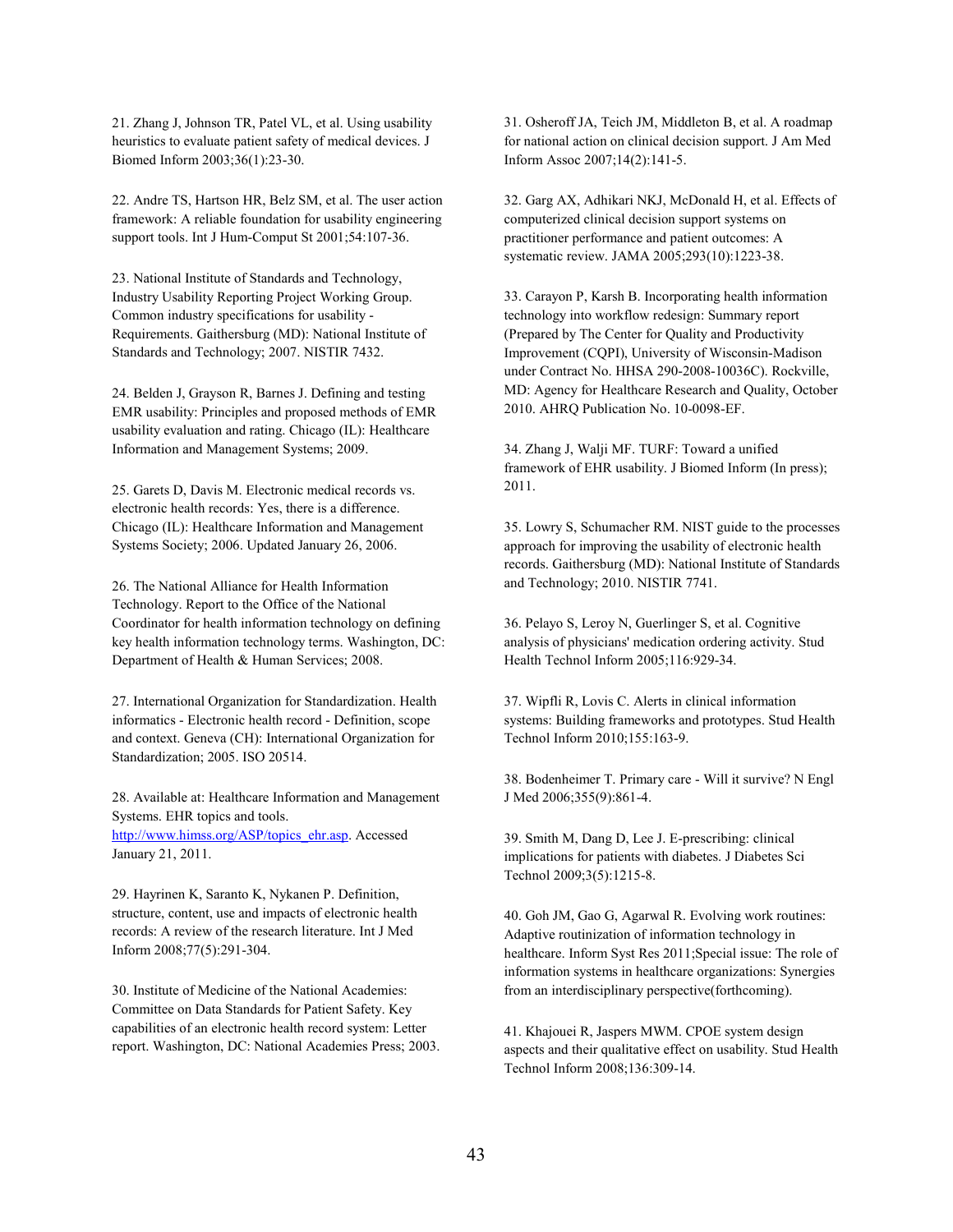42. Krall MA, Sittig DF. Clinician's assessments of outpatient electronic medical record alert and reminder usability and usefulness requirements. In: Kohane IS, editor. Bio\*medical Informatics: One Discipline. Proceedings of the AMIA Annual Fall Symposium; 2002 Nov 9-13; San Antonio, TX. Philadelphia (PA): Hanley & Belfus, Inc.; 2002. p. 400-4.

43. Kawamoto K, Houlihan CA, Balas EA, et al. Improving clinical practice using clinical decision support systems: A systematic review of trials to identify features critical to success. Br Med J 2005;330(7494):765-72.

44. Tamblyn R, Huang A, Kawasumi Y, et al. The development and evaluation of an integrated electronic prescribing and drug management system for primary care. J Am Med Inform Assoc 2006;13(2):148-59.

45. Wang SJ, Blumenfeld BH, Roche SE, et al. End of visit: Design considerations for an ambulatory order entry module. In: Kohane IS, editor. Bio\*medical Informatics: One Discipline. Proceedings of the AMIA Annual Fall Symposium; 2002 Nov 9-13; San Antonio, TX. Philadelphia (PA): Hanley & Belfus, Inc.; 2002. p. 864-8.

46. Kushniruk AW, Triola MM, Borycki EM, et al. Technology induced error and usability: The relationship between usability problems and prescription errors when using a handheld application. Int J Med Inform 2005;74 (7-8):519-26.

47. Bailey R, Barnum C, Bosley J, et al. Research-based web design and usability guidelines. Washington, DC: U.S. Dept. of Health and Human Services; 2006.

48. Poon EG, Gandhi TK, Sequist TD, et al. "I wish I had seen this test result earlier!": Dissatisfaction with test result management systems in primary care. Arch Intern Med 2004;164(20):2223-8.

49. Shojania KG, Jennings A, Mayhew A, et al. Effect of point-of-care computer reminders on physician behaviour: A systematic review. Can Med Assoc J 2010;182(5): E216-25.

50. Bates DW, Cohen M, Leape LL, et al. Reducing the frequency of errors in medicine using information technology. J Am Med Inform Assoc 2001;8(4):299-308.

51. Phansalkar S, Edworthy J, Hellier E, et al. A review of human factors principles for the design and implementation of medication safety alerts in clinical information systems. J Am Med Inform Assoc 2010;17(5):493-501.

52. Cuvo JB, Dinh AK, Fahrenholz CG, et al. Quality data and documentation for EHRs in physician practice. J AHIMA 2008;79(8):43-8.

53. Ventres W, Kooienga S, Vuckovic N, et al. Physicians, patients, and the electronic health record: An ethnographic analysis. Ann Fam Med 2006;4(2):124-31.

54. Staggers N, Jennings BM, Lasome CEM. A usability assessment of AHLTA in ambulatory clinics at a military medical center. Mil Med 2010;175(7):518-24.

55. Van Vleck TT, Wilcox A, Stetson PD, et al. Content and structure of clinical problem lists: A corpus analysis. In: Unknown, editor. Biomedical and health informatics: From foundations to applications to policy. Proceedings of the AMIA Annual Fall Symposium; 2008 Nov 8-12; Washington, DC. Published online; 2008. p. 753-7.

56. Elder NC, McEwen TR, Flach J, et al. The management of test results in primary care: Does an electronic medical record make a difference? Fam Med 2010;45(5):327-33.

57. Tamblyn R, Huang A, Taylor L, et al. A randomized trial of the effectiveness of on-demand versus computertriggered drug decision support in primary care. J Am Med Inform Assoc 2008;15(4):430-8.

58. Saleem JJ, Patterson ES, Militello L, et al. Impact of clinical reminder redesign on learnability, efficiency, usability, and workload for ambulatory clinic nurses. J Am Med Inform Assoc 2007;14(5):632-40.

59. Schumacher R, Webb J, Johnson K. How to select an electronic health record system that healthcare professionals can use. Oakbrook Terrace (IL): User Centric, Inc.; 2009. Version 1.1.

60. Aarts J, Ash J, Berg M. Extending the understanding of computerized physician order entry: Implications for professional collaboration, workflow and quality of care. Int J Med Inform 2007;76(suppl 1):S4-13.

61. Horsky J, McColgan K, Pang JE, et al. Complementary methods of system usability evaluation: Surveys and observations during software design and development cycles. J Biomed Inform 2010;43(5):782-90.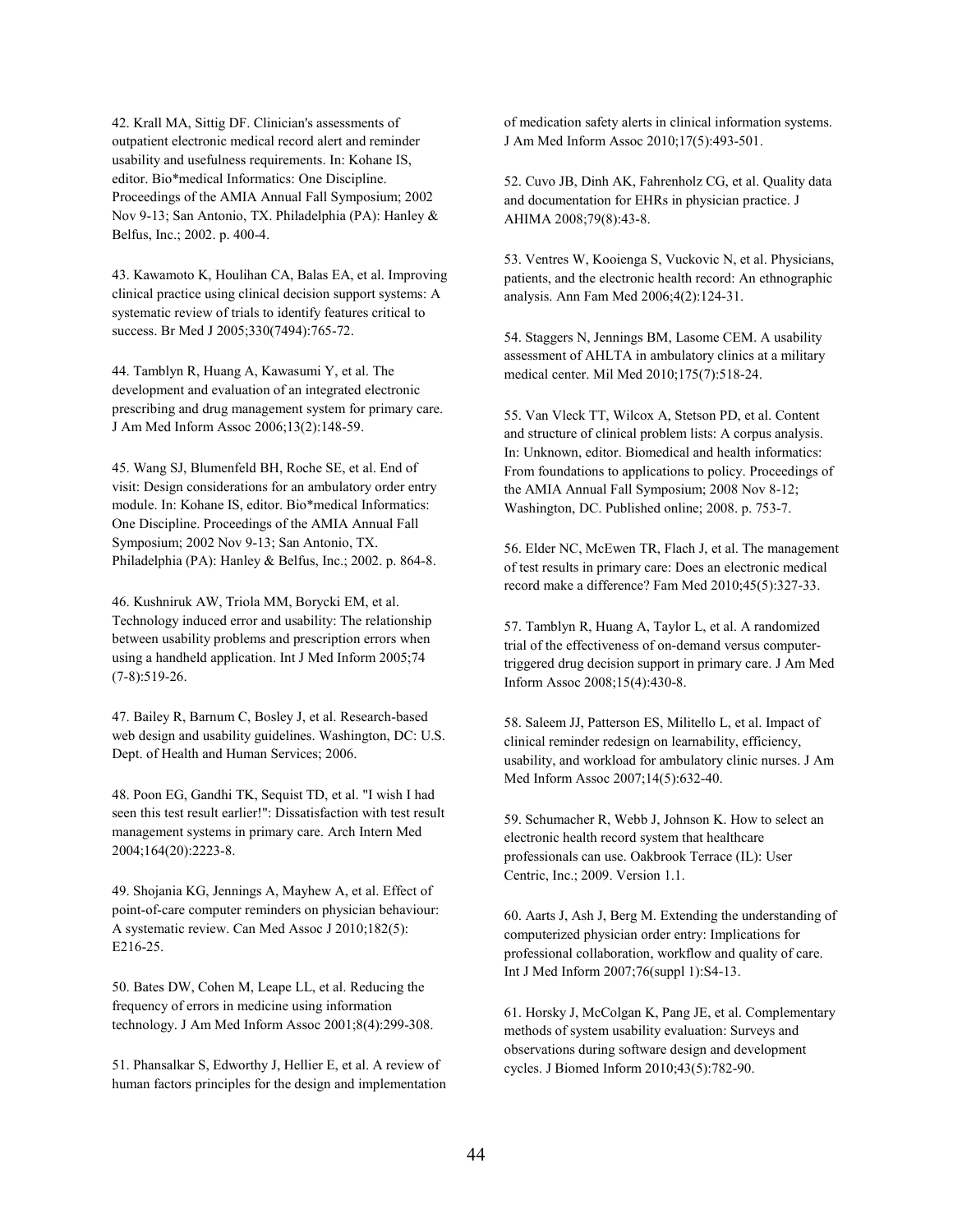62. Trafton J, Martins S, Michel M, et al. Evaluation of the acceptability and usability of a decision support system to encourage safe and effective use of opioid therapy for chronic, noncancer pain by primary care providers. Pain Med 2010;11(4):575-85.

63. Zheng K, Padman R, Johnson MP, et al. An interfacedriven analysis of user interactions with an electronic health records system. J Am Med Inform Assoc 2009;16(2):228-37.

64. Singh H, Mani S, Espadas D, et al. Prescription errors and outcomes related to inconsistent information transmitted through computerized order entry: A prospective study. Arch Intern Med 2009;169(10):982-9.

65. Hyun S, Johnson SB, Stetson PD, et al. Development and evaluation of nursing user interface screens using multiple methods. J Biomed Inform 2009;42(6):1004-12.

66. Grossman JM, Gerland A, Reed MC, et al. Physicians' experiences using commercial e-prescribing systems. Health Aff 2007;26(3):w393-404.

67. Orrico KB. Sources and types of discrepancies between electronic medical records and actual outpatient medication use. J Manag Care Pharm 2008;14(7):626-31.

68. Goldman RE, Dubé C, Lapane KL. Beyond the basics: Refills by electronic prescribing. Int J Med Inform 2010;79(7):507-14.

69. Peute LWP, Jaspers MWM. The significance of a usability evaluation of an emerging laboratory order entry system. Int J Med Inform 2007;76(2-3):157-68.

70. Yackel TR, Embi PJ. Unintended errors with EHRbased result management: A case series. J Am Med Inform Assoc 2010;17(1):104-7.

71. Chaffee BW, Zimmerman CR. Developing and implementing clinical decision support for use in a computerized prescriber-order-entry system. Am J Health Syst Pharm 2010;67(5):391-400.

72. Paterno MD, Maviglia SM, Gorman PN, et al. Tiering drug-drug interaction alerts by severity increases compliance rates. J Am Med Inform Assoc 2009;16(1): 40-6.

73. Shah NR, Seger AC, Seger DL, et al. Improving acceptance of computerized prescribing alerts in ambulatory care. J Am Med Inform Assoc 2006;13(1):5-11.

74. Steele AW, Eisert S, Witter J, et al. The effect of automated alerts on provider ordering behavior in an outpatient setting. PLoS Med 2005;2(9):e255.

75. Weingart SN, Toth M, Sands DZ, et al. Physicians' decisions to override computerized drug alerts in primary care. Arch Intern Med 2003;163(21):2625-31.

76. Kuperman GJ, Reichley RM, Bailey TC. Using commercial knowledge bases for clinical decision support. J Am Med Inform Assoc 2006;13(4):369-71.

77. Lamy JB, Venot A, Bar-Hen A, et al. Design of a graphical and interactive interface for facilitating access to drug contraindications, cautions for use, interactions and adverse effects. BMC Med Inform Decis Mak 2008;8:21.

78. Rosenbloom ST, Geissbuhler AJ, Dupont WD, et al. Effect of CPOE user interface design on user-initiated access to educational and patient information during clinical care. J Am Med Inform Assoc 2005;12(4):458-73.

79. Teich JM, Osheroff JA, Pifer EA, et al. Clinical decision support in electronic prescribing: Recommendations and an action plan: Report of the joint clinical decision support workgroup. J Am Med Inform Assoc 2005;12(4):365-76.

80. Osheroff JA. Improving medication use and outcomes with clinical decision support: A step-by-step guide. Chicago: Healthcare Information and Management Systems Society; 2009.

81. Hong Y, Ehlers K, Gillis R, et al. A usability study of patient-friendly terminology in an EMR system. Stud Health Technol Inform 2010;160(Pt 1):136-40.

82. Jaja C, Pares-Avila J, Wolpin S, et al. Usability evaluation of the interactive personal patient profileprostate decision support system with african american men. J Natl Med Assoc 2010;102(4):290-7.

83. Marchionini G, Rimer BK, Wildemuth B. Evidence base for personal health record usability: Final report to the National Cancer Institute (Prepared by School of Information and Library Science, University of North Carolina at Chapel Hill under Supplement to Grant No.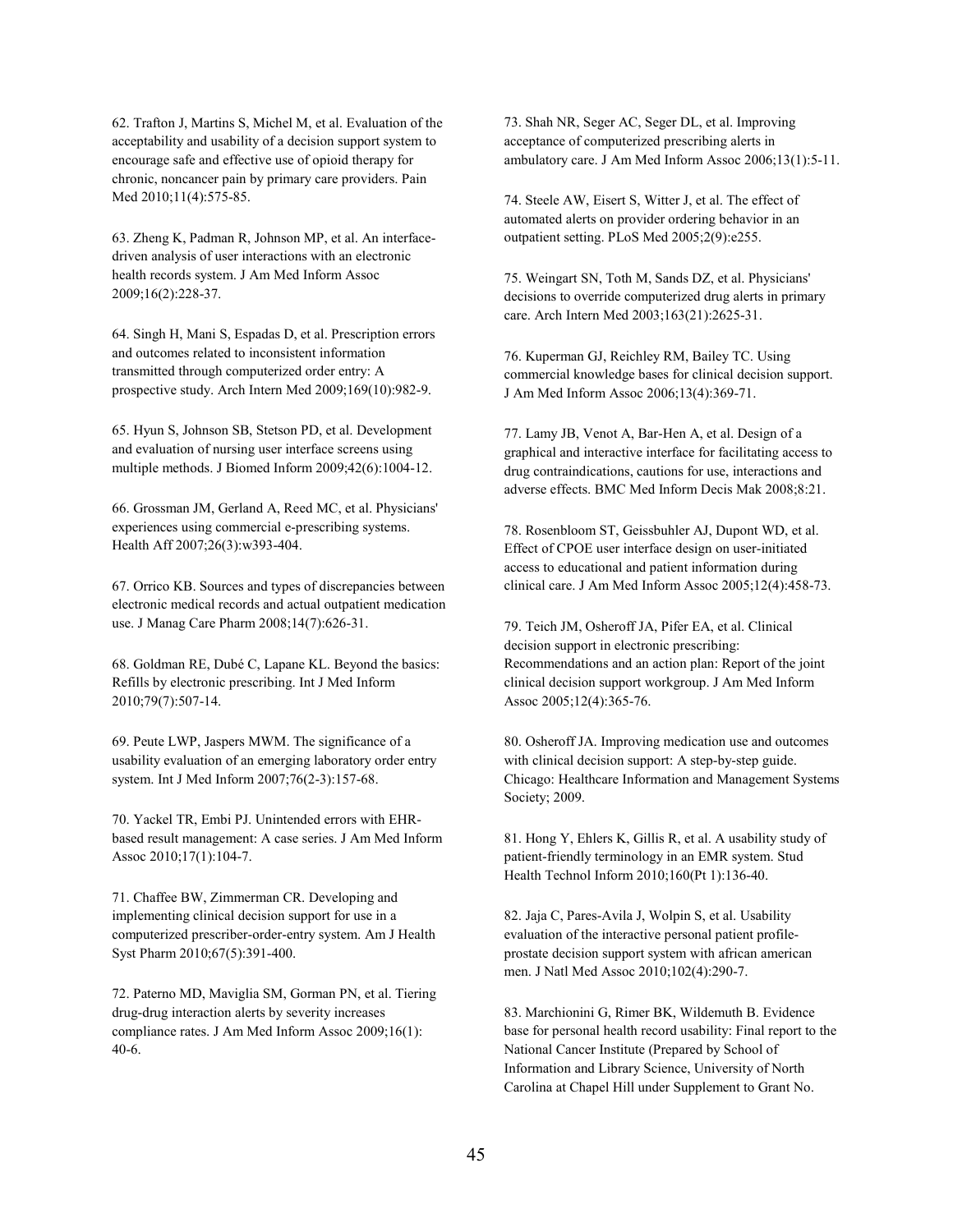R01 CA105786-03S1). Chapel Hill, NC: National Cancer Institute, February 2007.

84. Schnipper JL, Linder JA, Palchuk MB, et al. "Smart forms" in an electronic medical record: Documentationbased clinical decision support to improve disease management. J Am Med Inform Assoc 2008;15(4):513-23.

85. Nielsen J. Usability engineering. Boston: Academic Press; 1993.

86. Bevan N. UsabilityNet methods for user centred design. In: Jacko JA, Stephanidis C, editors. Human-Computer Interaction: Theory and Practice (part 1), Volume 1 (Human Factors and Ergonomics). Proceedings of HCI International 2003; 2003 Jun 22-27; Crete, GR. Mahwah (NJ): Lawrence Erlbaum Associates, Inc.; 2003. p. 434-8.

87. Mayhew DJ. The usability engineering lifecycle: A practitioner's handbook for user interface design. San Diego (CA): Academic Press; 1999.

88. Shneiderman B, Plaisant C. Designing the user interface: Strategies for effective human-computer interaction. 5th ed. Boston: Addison-Wesley; 2010.

89. Hackos JT, Redish JC. User and task analysis for interface design. New York: John Wiley & Sons, Inc.; 1998.

90. Kirwan B, Ainsworth LK. A guide to task analysis. Philadelphia: Taylor & Francis, Inc.; 1992.

91. Nielsen J, Mack RL. Usability inspection methods. New York: John Wiley & Sons, Inc.; 1994.

92. Dumas JS, Redish JC. A practical guide to usability testing. Portland (OR): Intellect Books; 1999.

93. Wharton C, Rieman J, Lewis C, et al. The cognitive walkthrough method: A practitioner's guide. In: Nielsen J and Mack RL, editors. Usability inspection methods. New York: John Wiley & Sons, Inc; 1994. p. 105-40.

94. Charlton SG, O'Brien TG. Handbook of human factors testing and evaluation. Mahwah (NJ): Lawrence Erlbaum Associates, Inc.; 2002.

95. Ericsson KA, Simon HA. Protocol analysis: Verbal reports as data revised edition. Cambridge (MA): The MIT Press; 1984.

96. Tullis TS, Albert B. Measuring the user experience: Collecting, analyzing and presenting usability metrics. Burlington (MA): Morgan Kaufman Publishers; 2008.

97. Association for the Advancement of Medical Instrumentation. Human factors engineering - Design of medical devices. Arlington (VA): Association for the Advancement of Medical Instrumentation; 2010. ANSI/AAMI HE75:2009.

98. Vicente KJ. Cognitive work analysis: Toward safe, productive, and healthy computer-based work. Mahwah (NJ): Lawrence Erlbaum Associates; 1999.

99. Nielsen J. Available at: Useit.com. Jakob Nielsen's website. [http://www.useit.com/.](http://www.useit.com/) Accessed February 25, 2011.

100. Available at: Usability.gov. Usability methods. [http://www.usability.gov/methods/index.html.](http://www.usability.gov/methods/index.html) Accessed February 25, 2011.

101. Nielsen J. Guerilla HCI: Discount usability engineering to penetrate intimidation barrier. In: Bias RG and Mayhew DJ, editors. Cost-justifying usability. San Diego (CA): Academic Press; 1994. p. 245-72.

102. Thyvalikakath TP, Monaco V, Thambuganipalle H, et al. Comparative study of heuristic evaluation and usability testing methods. Stud Health Technol Inform 2009;143:322-7.

103. Molich R, Nielsen J. Improving a human-computer dialogue. Commun ACM 1990;33(3):338-48.

104. Tognazzini B. Available at: AskTog.com. First principles of information design. [http://www.asktog.com/basics/firstPrinciples.html.](http://www.asktog.com/basics/firstPrinciples.html)  Accessed February 11, 2011.

105. Jaspers MWM. A comparison of usability methods for testing interactive health technologies: Methodological aspects and empirical evidence. Int J Med Inform 2009;78(5):340-53.

106. Lindgaard G. Notions of thoroughness, efficiency, and validity: Are they valid in HCI practice? Int J Ind Ergonom 2006;36(12):1069-74.

107. Jeffries R, Miller J, Wharton C, et al. User interface evaluations in the real world: A comparison of four techniques. In: Robertson SP, Olson GM, Olson JS, editors.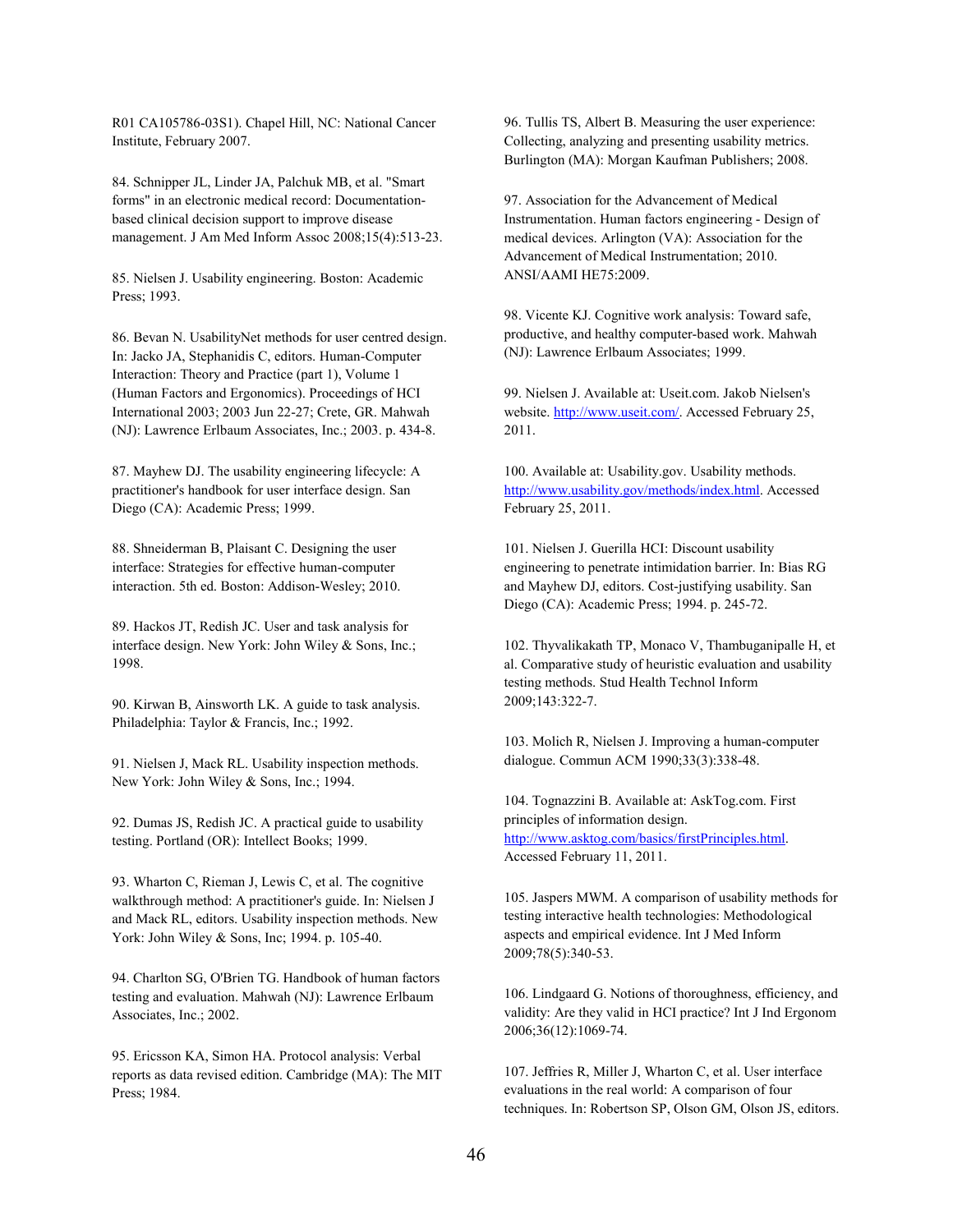Reaching through technology. CHI '91 proceedings of the SIGCHI conference on human factors in computing systems; 1991 Apr 27-May 2; New Orleans, LA. New York: ACM Press; 1991. p. 119-24.

108. Hartson HR. Human-computer interaction: Interdisciplinary roots and trends. J Syst Software 1998;43(2):103-18.

109. Beuscart-Zephir M, Pelayo S, Anceaux F, et al. Cognitive analysis of physicians and nurses cooperation in the medication ordering and administration process. Int J Med Inform 2007;76(1):65-77.

110. Choi J, Bakken S. Web-based education for lowliterate parents in Neonatal Intensive Care Unit: Development of a website and heuristic evaluation and usability testing. Int J Med Inform 2010;79(8):565-75.

111. Karahoca A, Bayraktar E, Tatoglu E, et al. Information system design for a hospital emergency department: A usability analysis of software prototypes. J Biomed Inform 2010;43(2):224-32.

112. Sox CM, Gribbons WM, Loring BA, et al. Patientcentered design of an information management module for a personally controlled health record. J Med Internet Res 2010;12(3):e36.

113. Edwards PJ, Moloney KP, Jacko JA, et al. Evaluating usability of a commercial electronic health record: A case study. Int J Hum-Comput St 2008;66(10):718-28.

114. Rieman J, Franzke M and Redmiles D. Usability evaluation with the cognitive walkthrough. In: Katz I, Mack R, Marks L, editors. Mosaic of creativity. Proceedings of the CHI '95 Conference on human factors in computing systems; 1995 May 7-11; Denver, CO. New York: ACM Press; 1995. p. 387-8.

115. Polson P, Lewis C, Rieman J, et al. Cognitive walkthrough: A method for theory-based evaluation of user interfaces. Int J Man Mach Stud 1992;36(5):741-73.

116. Polson P, Lewis CH. Theory-based design for easily learned interfaces. Hum-Comput Interact 1990;5(2): 191-220.

117. Sears A. Heuristic walkthroughs: Finding the problems without the noise. Int J Hum Comput Interact 1997;9(3):213-34.

118. Beuscart-Zéphir M, Elkin P, Pelayo S, et al. The human factors engineering approach to biomedical informatics projects: State of the art, results, benefits, challenges. Yearb Med Inform 2007;:109-27.

119. Cohen T, Kaufman D, White T, et al. Cognitive evaluation of an innovative psychiatric clinical knowledge enhancement system. Stud Health Technol Inform 2004;107(Pt 2):1295-9.

120. Khajouei R, de Jongh D, Jaspers M. Usability evaluation of a computerized physician order entry for medication ordering. Stud Health Technol Inform 2009;150:532-6.

121. Newman WM. On simulation, measurement, and piecewise usability evaluation. Hum Comput Interact 1998;13(3):316-23.

122. Maguire M. Methods to support human-centered design. Int J Hum-Comput St 2001;55:587-634.

123. Faulkner L. Beyond the five-user assumption: Benefits of increased sample sizes in usability testing. Behav Res Meth Ins C 2003;35(3):379-83.

124. Lewis JR. Sample sizes for usability studies: Additional considerations. Hum Factors 1994;36(2): 368-78.

125. Nielsen J and Landauer TK. A mathematical model of the finding of usability problems. In: Ashlund S, Mullet K, Henderson A, et al., editors. Bridges between worlds. CHI '93 Proceedings of the INTERACT '93 and CHI '93 conference on human factors in computing systems; 1993 Apr 24-29; Amsterdam, NL. New York: ACM Press; 1993. p. 206-13.

126. Virzi RA. Refining the test phase of usability evaluation: How many subjects is enough? Hum Factors 1992;34(4):457-68.

127. Kushniruk AW, Patel VL. Cognitive computer-based video analysis: its application in assessing the usability of medical systems. Medinfo 1995;8(Pt 2):1566-9.

128. Borycki EM, Lemieux-Charles L, Nagle L, et al. Novice nurse information needs in paper and hybrid electronic-paper environments: A qualitative analysis. Stud Health Technol Inform 2009;150:913-7.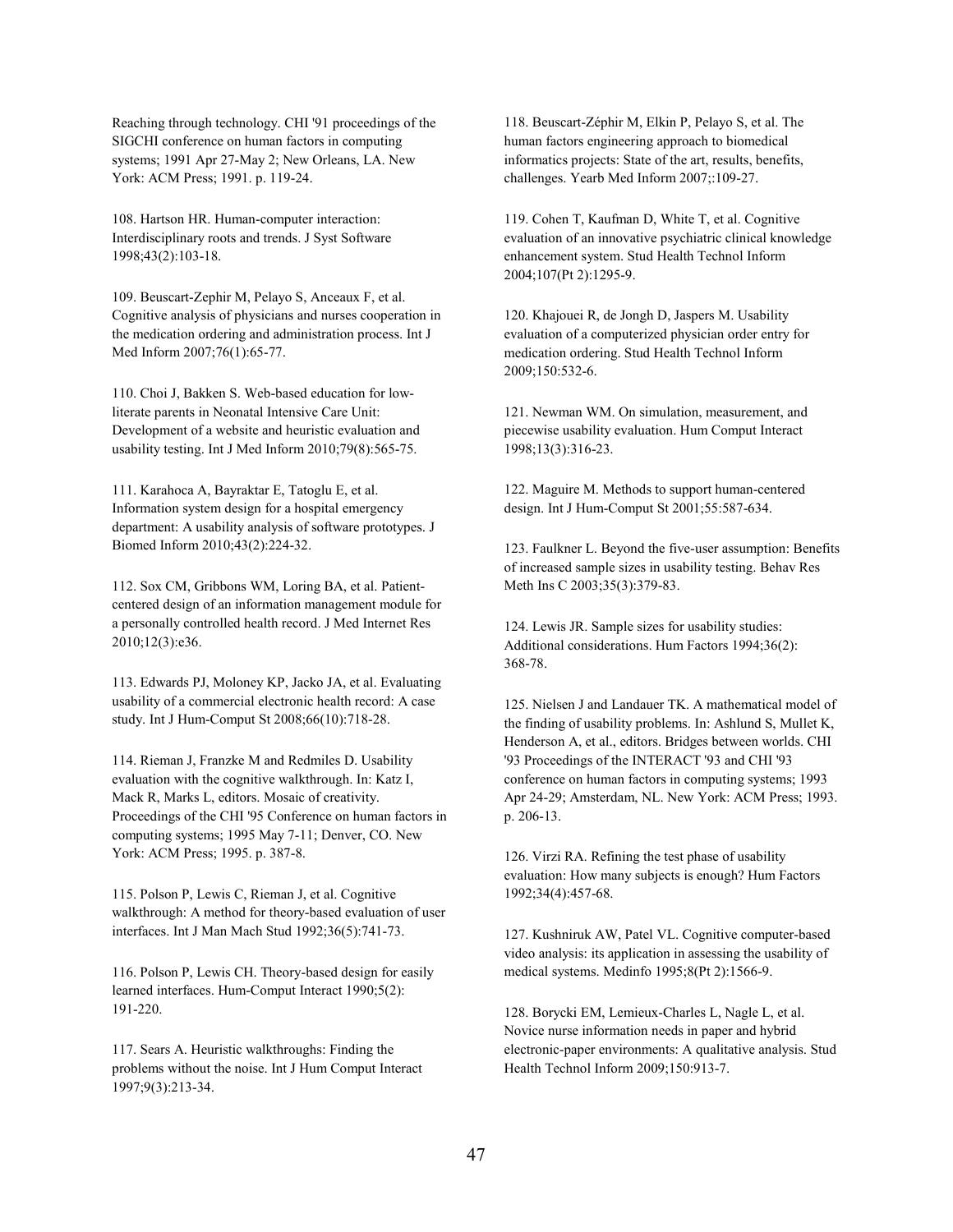129. Currie LM, Graham M, Allen M, et al. Clinical information needs in context: An observational study of clinicians while using a clinical information system. In: Musen M, editor. Biomedical and health informatics: From foundations to applications to policy. Proceedings of the 2003 AMIA Annual Fall Symposium; 2003 Nov 8-12; Washington, DC. Bethesda (MD): American Medical Informatics Association; 2003. p. 190-4.

130. Jaspers MWM, Steen T, Van Den Bos C, et al. The use of cognitive methods in analyzing clinicians' task behavior. St Heal T 2002;93:25-31.

131. Jaspers MW, Steen T, Bos Cvd, et al. The think aloud method: A guide to user interface design. Int J Med Inform 2004;73(11-12):781-95.

132. Lilholt LH, Pedersen SS, Madsen I, et al. Development of methods for usability evaluations of EHR systems. Stud Health Technol Inform 2006;124:341-6.

133. Wu RC, Orr MS, Chignell M, et al. Usability of a mobile electronic medical record prototype: A verbal protocol analysis. Inform Health Soc Care 2008;33(2): 139-49.

134. Carroll C, Marsden P, Soden P, et al. Involving users in the design and usability evaluation of a clinical decision support system. Comput Meth Prog Bio 2002;69(2):123-35.

135. Malhotra S, Laxmisan A, Keselman A, et al. Designing the design phase of critical care devices: A cognitive approach. J Biomed Inform 2005;38(1):34-50.

136. Boren MT, Ramey J. Thinking aloud: Reconciling theory and practice. IEEE T Prof Commun 2000;43(3):261- 78.

137. Nisbett RE, Wilson TD. Telling more than we know: Verbal reports on mental processes. Psych Rev 1977;84(3):231-59.

138. Yarbus AL. Eye movements during perception of complex objects. In: Riggs LA, editor. Eye movements and vision. New York: Plenum Press; 1967. p. 171-96.

139. Kowler E, Anton S. Reading twisted text: Implications for the role of saccades. Vision Res 1987;27(1):45-60.

140. Bower GH, Clapper JP. Experimental methods in cognitive science. In: Posner MI, editor. Foundations of cognitive neuroscience. Cambridge (MA): The MIT Press; 1989. p. 245-300.

141. Ballard DH, Hayhoe M, Pelz J. Memory representations in natural tasks. J Cognitive Neurosci 1995;7(1):66-80.

142. Chase WG, Simon HA. Perception in chess. Cognitive Psychol 1973;4(1):55-81.

143. Just MA, Carpenter PC. Eye fixations and cognitive processes. Cognitive Psychol 1976;8:441-80.

144. West R, Lehman KR. Automated summative usability studies: An empirical evaluation. In: Grinter R, Rodden T, Aoki P, et al., editors. CHI '06 Conference on human factors in computing systems. CHI '06 proceedings of the SIGCHI conference on human factors in computing systems; 2006 Apr 24-27; Montreal, CA. New York: ACM Press; 2006. p. 631-9.

145. Castillo JC, Hartson HR, Hix D. Remote usability evaluation: Can users report their own critical incidents? In: Lund A, Karat C, editors. Making the impossible possible. CHI '98 conference proceedings on human factors in computing systems; 1998 Apr 18-23; Los Angeles, CA. New York: ACM Press; 1998. p. 253-4.

146. Dixon BE. Enhancing the informatics evaluation toolkit with remote usability testing. In: Unknown, editor. Biomedical and health informatics: From foundations to applications to policy. Proceedings of the AMIA Annual Fall Symposium; 2009 Nov 14-18; San Francisco, CA. Bethesda (MD): American Medical Informatics Association; 2009. p. 147-51.

147. Petrie H, Hamilton F, King N, et al. Remote usability evaluations with disabled people. In: Grinter R, Rodden T, Aoki P, et al., editors. CHI '06 Conference on human factors in computing systems. CHI '06 proceedings of the SIGCHI conference on human factors in computing systems; 2006 Apr 22-27; Montreal, CA. New York: ACM Press; 2006. p. 1133-41.

148. Winckler MAA, Freitas CMDS, Valdeni de Lima J. Usability remote evaluation for WWW. In: Turner T, Szwillus G, Czerwinski M, et al., editors. CHI '00 extended abstracts on human factors in computing systems. CHI '00 Proceedings of the SIGCHI conference on human factors in computing systems; 2000 Apr 1-6; The Hague, NL. New York: ACM Press; 2000. p. 131-2.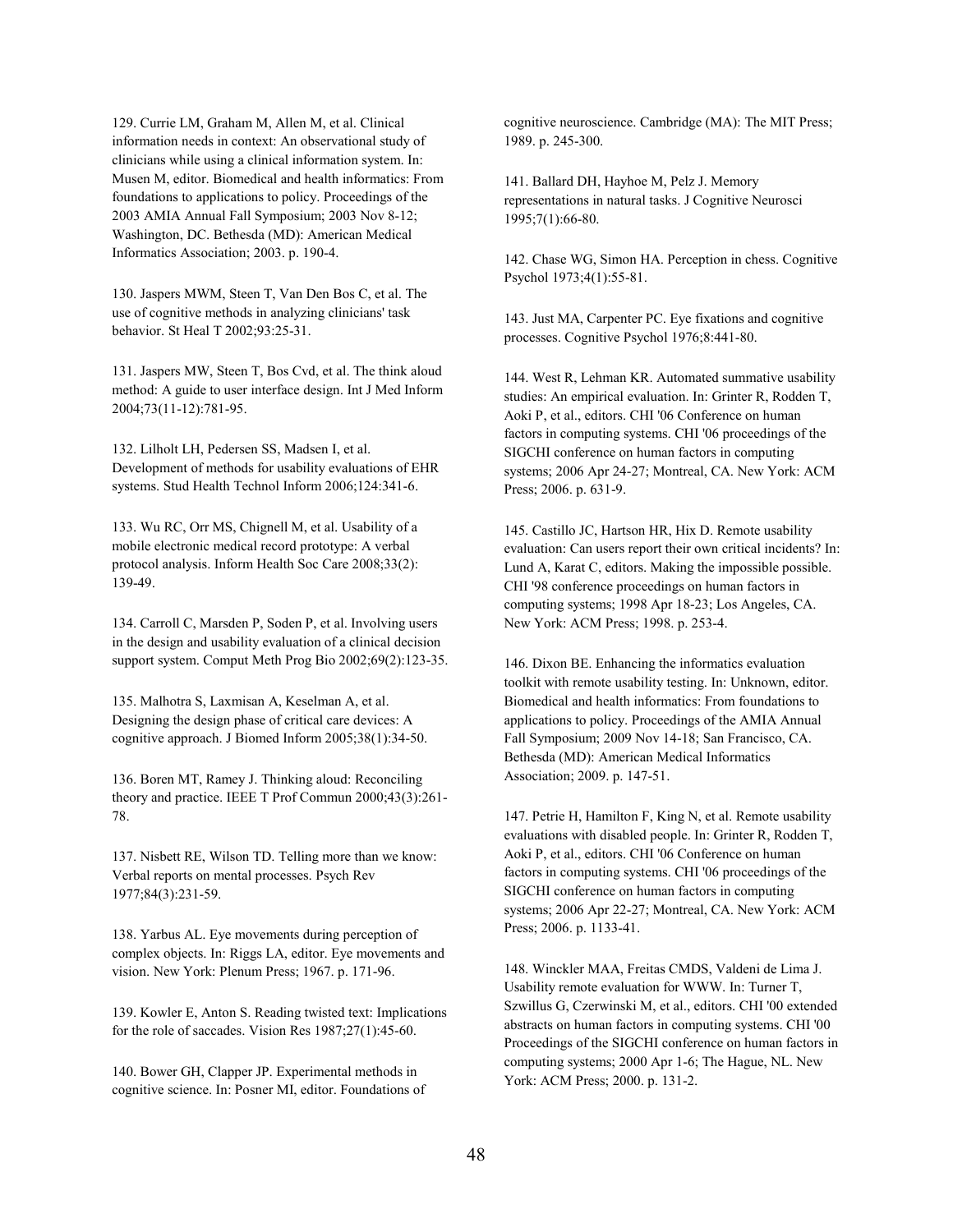149. Andreasen MS, Nielsen HV, Schroder SO, et al. What happened to remote usability testing? An empirical study of three methods. In: Rosson MB, editor. CHI '07 Conference on human factors in computing systems. CHI '07 Proceedings of the SIGCHI conference on human factors in computing systems; 2007 Apr 30-May 3; San Jose, CA. New York: ACM Press; 2007. p. 1405-14.

150. Bruun A, Gult P, Hofmeister L, et al. Let your users do the testing: A comparison of three remote asynchronous usability testing methods. In: Olsen DR, Arthur RB, editors. CHI '09 Conference on human factors in computing systems. CHI '09 Proceedings of the 27th international conference on human factors in computing systems; 2009 Apr 4-9; Boston, MA. New York: ACM Press; 2009. p. 1619-28.

151. Kushniruk AW, Borycki EM, Kuwata S, et al. Emerging approaches to evaluating the usability of health information systems. In: Kushniruk AW and Borycki EM, editors. Human, social, and organizational aspects of health information systems. Hershey (PA): IGI Global; 2008. p. 1-22.

152. Kushniruk AW, Ho F. The virtual usability laboratory: Evaluating web-based health systems. In proceeding of e-Health 2004, Victoria, BC.

153. Kushniruk AW, Patel C, Patel VL, et al. Televaluation of clinical information systems: An integrative approach to assessing web-based systems. Int J Med Inform 2001;61(1):45-70.

154. Hartson HR, Castillo JC, Kelso J. Remote evaluation: The network as an extension of the usability laboratory. In: Tauber MJ, editor. Common ground. CHI '96 Proceedings of the SIGCHI conference on human factors in computing systems; 1996 Apr 13-18; Vancouver, CA. New York: ACM Press; 1996. p. 228-35.

155. Hartson HR, Castillo JC. Remote evaluations for postdeployment usability improvement. In: Catarci T, Costabile MF, Santucci G, et al., editors. 4th International working conference on advanced visual interfaces. AVI '98 Proceedings of the working conference on advanced visual interfaces; 1998 May 24-27; L'Aquila, IT. New York: ACM Press; 1998. p. 22-9.

156. John BE, Kieras DE. The GOMS family of user interface analysis techniques: Comparison and contrast. ACM T Comput-Hum Int 1996;3(4):320-51.

157. John BE, Vera AH, Newell A. Toward real-time GOMS: A model of expert behavior in a highly interactive task. Behav Inform Technol 1994;13(4):255-267.

158. John B, Kieras D. Using GOMS for user interface design and evaluation: Which technique? ACM T Comput-Hum Int 1996;3(4):287-319.

159. Kieras D. GOMS models for task analysis. In: Diaper D and Stanton N, editors. The handbook of task analysis for human-computer interaction. Mahwah (NJ): Lawrence Erlbaum Associates; 2004. p. 83-116.

160. Card SK, Moran TP, Newell A. The psychology of human-computer interaction. Hillsdale (NJ): Lawrence Erlbaum Associates; 1983.

161. Kieras D. Available at: Ann Arbor: Department of Psychology, University of Michigan. Using the keystrokelevel model to estimate execution times. Unpublished report.

[ftp://141.212.113.110/people/kieras/GOMS/KLM.pdf.](ftp://141.212.113.110/people/kieras/GOMS/KLM.pdf) Accessed February 11, 2011.

162. Endoh A, Minato K, Komori M, et al. Quantitative comparison of human computer interaction for direct prescription entry systems. Medinfo 1995;8(Pt 2):1101-5.

163. Saitwal H, Feng X, Walji M, et al. Assessing performance of an electronic health record (EHR) using cognitive task analysis. Int J Med Inform 2010;79(7):501-6.

164. Flanagan JC. The critical incident technique. Psychol Bull 1954;51(4):327-58.

165. Joint Commission on Accreditation of Healthcare. Team identifies ways to mitigate risks in new accreditation process. Jt Comm Perspect 2004;24(1):15-6.

166. Kim GR, Chen AR, Arceci RJ, et al. Error reduction in pediatric chemotherapy: Computerized order entry and failure modes and effects analysis. Arch Pediatr Adolesc Med 2006;160(5):495-8.

167. Carroll JM, Koenemann J, Rosson MB, et al. Critical incidents and critical threads in empirical evaluation. In: Alty J, Diaper D, Guest SP, editors. People and Computers VIII. Proceedings of the HCI '93 Conference; 1993 Aug 8- 13; Orlando, FL. Cambridge (MA): Cambridge University Press; 1993. p. 279-92.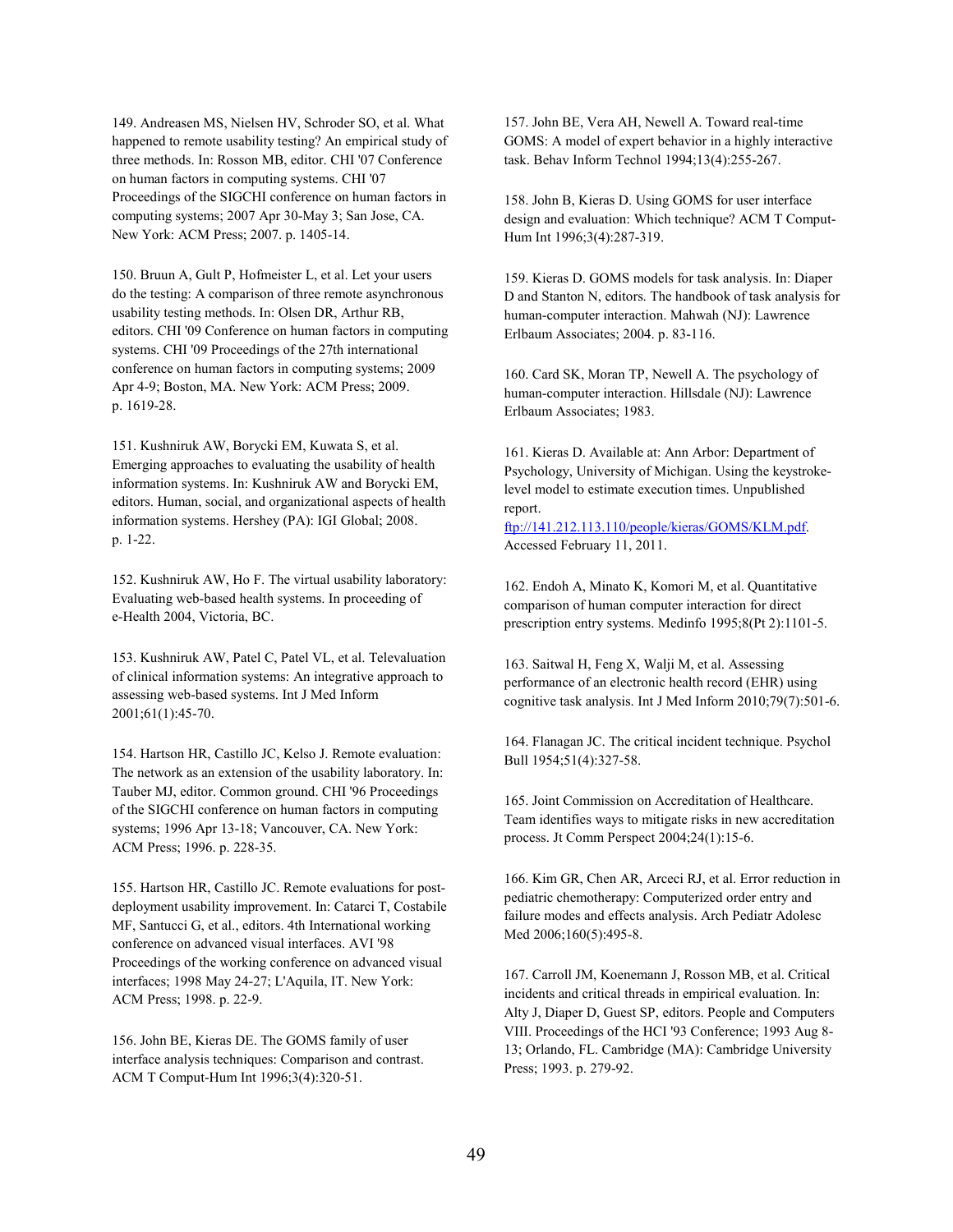168. Maddox ME. Available at: Federal Aviation Administration. Chapter 5: Facility design. https://hfskyway.faa.gov/(A(uPo9AguywEkAAAAZGUzZmRlM2MtMDY4YS00YzJkLTk4M [mQtZDZjNjUwZjk4NWU20t5zCUX8V7snznPEaSLy0V1-](https://hfskyway.faa.gov/(A(uPo9A-guywEkAAAAZGUzZmRlM2MtMDY4YS00YzJkLTk4MmQtZDZjNjUwZjk4NWU20t5zCUX8V7snznPEaSLy0V1-60o1))/HFTest/Bibliography%20of%20Publications%5CHuman%20Factor%20Maintenance%5CHuman%20Factors%20Guide%20for%20Aviation%20Maintenance%20-%20Chapter%205%20%20Facility%20Design.pdf) 60o1))/HFTest/Bibliography%20of%20Publications%5CH uman%20Factor%20Maintenance%5CHuman%20Factors %20Guide%20for%20Aviation%20Maintenance%20- %20Chapter%205%20%20Facility%20Design.pdf. Accessed February 25, 2011.

169. Westbrook JI, Coeira EW, Gosling AS, et al. Critical incidents and journey mapping as techniques to evaluate the impact of online evidence retrieval systems on health care delivery and patient outcomes. Int J Med Inform 2007;76(2-3):234-45.

170. Kramer AF, Sirevaag EJ, Braune R. A psychophysiological assessment of operator workload during simulated flight missions. Hum Factors 1987;29(2):145-60.

171. Chandler P, Sweller J. Cognitive load theory and the format of instruction. Cognition Instruct 1991;8(4):293- 332.

172. Sweller J. Cognitive load during problem-solving: effects on learning. Cognitive Sci 1988;12(2):257-85.

173. Bevan N, Macleod M. Usability measurement in context. Behav Inform Technol 1994;13(1):132-45.

174. Embrey D, Balckett C, Marsden P, et al. Development of a human cognitive workload assessment tool. Dalton (UK): Human Reliability Associates; 2006. MCA Final Report.

175. Reid GB, Nygren TE. The subjective workload assessment technique: A scaling procedure for measuring mental workload. In: Hancock PA and Meshkati N, editors. Human mental workload. Amsterdam (NL): North-Holland Press; 1988. p. 185-218.

176. Luximon A, Goonetilleke RS. Simplified subjective workload assessment technique. Ergonomics 2001;44(3):229-43.

177. DiDomenico A, Nussbaum MA. Interactive effects of physical and mental workload on subjective workload assessment. Int J Ind Ergonom 2008;38(11-12):977-83.

178. Rubio S, Diaz E, Martin J, et al. Evaluation of subjective mental workload: A comparison of SWAT, NASA-TLX, and workload profile methods. Appl Psychol-Int Rev 2004;53(1):61-86.

179. Hart SG, Staveland LE. Development of the NASA-TLX (Task Load Index): Results of empirical and theoretical research. In: Hancock PA and Meshkati N, editors. Human mental workload. Amsterdam (NL): North-Holland Press; 1988. p. 139-84.

180. Hertzum M, Simonsen J. Positive effects of electronic patient records on three clinical activities. Int J Med Inform 2008;77(12):809-17.

181. Bevan N. Measuring usability as quality of use. Software Qual J 1995;4(2):115-30.

182. Sauro J, Dumas JS. Comparison of three one-question, post-task usability questionnaires. In: Olsen DR, Arthur RB, editors. CHI '09 Conference on human factors in computing systems. CHI '09 Proceedings of the 27th international conference on human factors in computing systems; 2009 Apr 4-9; Boston, MA. New York: ACM Press; 2009. p. 1599-608.

183. Hassenzahl M, Sandweg N. From mental effort to perceived usability: Transforming experiences into summary assessments. In: Dykstra-Erickson E, Tscheligi M, editors. Connect. CHI '04 Conference on human factors in computing systems; 2004 Apr 24-29; Vienna, AT. New York: ACM Press; 2004. p. 1283-6.

184. Kirakowski J, Cierlik B. Measuring the usability of web sites. In: Unknown, editor. Human-system interaction: The sky's no limit. Human factors and ergonomics society 42nd annual meeting; 1998 Oct 5-9; Santa Monica, CA. Chicago: Human factors and ergonomics society; 1998. p. 424-8.

185. Cockton G, Lavery D, Woolrych A. Inspection-based evaluations. In: Jacko JA and Sears A, editors. Humancomputer interaction: Development process. Mahwah (NJ): Lawrence Erlbaum Associates, Inc.; 2003. p. 1118-38.

186. Nunnally JC, Bernstein I. Psychometric theory (3rd ed.). New York: McGraw-Hill; 1994.

187. Brooke J. SUS - A quick and dirty usability scale. In: Jordon PW, Thomas B, Weerdmeester BA, et al., editors. Usability evaluation in industry. London: Taylor & Francis; 1996. p. 189-94.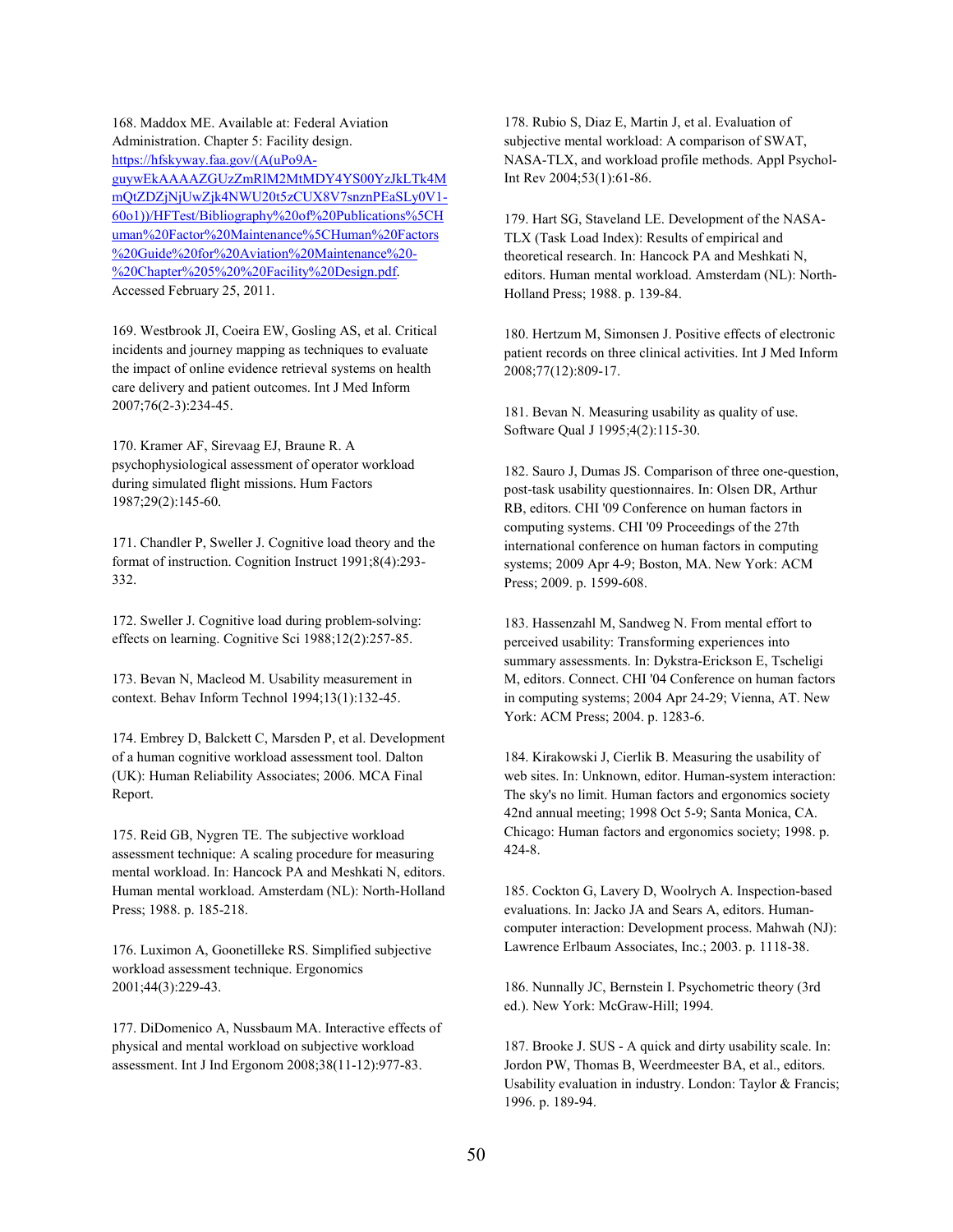188. Bangor A, Kortum PT, Miller JT. An empirical evaluation of the system usability scale. Int J Hum Comput Interact 2008;24(6):574-94.

189. Kirakowski J. Available at: SUMI Questionnaire Homepage. The use of questionnaire methods for usability assessment (unpublished manuscript). [http://sumi.ucc.ie/sumipapp.html.](http://sumi.ucc.ie/sumipapp.html) Accessed February 10, 2011.

190. Lewis JR and Sauro J. The factor structure of the system usability scale. In: Kurosu M, editor. Human Computer Interaction International Conference (HCII 2009). Proceedings of the 1st International Conference on Human Centered Design; 2009 Jul 19-24; San Diego, CA. Heidelberg (DE): Springer-Verlag Berlin; 2009. p. 94-103.

191. Borsci S, Federici S, Lauriola M. On the dimensionality of the System Usability Scale: A test of alternative measurement models. Cogn Process 2009;10(3):193-7.

192. Delasobera BE, Dubin J, Childs C, et al. Effect on emergency department patient satisfaction of a simple inroom information computer display. Ann Emerg Med 2010;56(3):S121.

193. Sawka AM, Straus S, Gafni A, et al. A usability study of a computerized decision aid to help patients with, early stage papillary thyroid carcinoma in, decisionmaking on adjuvant radioactive iodine treatment. Patient Educ Couns 2010;Aug 21:Epub ahead of print.

194. Klimov D, Shahar Y, Taieb-Maimon M. Intelligent visualization and exploration of time-oriented data of multiple patients. Artif Intell Med 2010;49(1):11-31.

195. Otero A, Felix P, Barro S, et al. Addressing the flaws of current critical alarms: A fuzzy constraint satisfaction approach. Artif Intell Med 2009;47(3):219-38.

196. Lutes KD, Chang K and Baggili IM. Diabetic emanagement system (DEMS). In: Latifi S, editor. New Generations. ITNG '06 Proceedings of the Third International Conference on Information Technology; 2006 Apr 10-12; Las Vegas, NV. Washington, DC: IEEE Computer Society; 2006. p. 619-24.

197. Chin JP, Diehl VA and Norman KL. Development of an instrument measuring user satisfaction of the humancomputer interface. In: Soloway E, Frye D, Sheppard SB, editors. CHI '88 Conference on human factors in computing systems. CHI '88 Proceedings of the SIGCHI conference on Human factors in computing systems; 1988 May 15-19; Washington, DC. New York: ACM Press; 1988. p. 213-8.

198. Harper B, Slaughter L, Norman K. Questionnaire administration via the WWW: A validation & reliability study for a user satisfaction questionnaire. In: Lobodzinski S, Tomek I, editors. World Conference on the WWW, Internet & Intranet. Proceedings of WebNet 97; 1997 Nov 1-5; Toronto, CA. Charlottesville (VA): AACE; 1997. p. 808-10.

199. Al-Azmi SF, Al-Enezi N, Chowdhury RI. Users' attitudes to an electronic medical record system and its correlates: A multivariate analysis. HIM J 2009;38(2):34- 40.

200. Jaspers MWM, Peute LWP, Lauteslager A, et al. Prepost evauation of physicians' satisfaction with a redesigned electronic medical record system. Stud Health Technol Inform 2008;136:303-8.

201. Burkle T, Engel PA. When usage and user satisfaction differ: The case of an electronic discharge summary. Stud Health Technol Inform 2007;12(pt2):1093-7.

202. Staggers N, Kobus D, Brown C. Nurses' evaluation of a novel design for an electronic medication administration record. Comput Inform Nurs 2007;25(2):67-75.

203. Im EO, Chee W. Evaluation of the decision support computer program for cancer pain management. Oncol Nurs Forum 2006;33(5):977-82.

204. Hortman PA, Thompson CB. Evaluation of user interface satisfaction of a clinical outcomes database. Comput Inform Nurs 2005;23(6):301-7.

205. Murff HJ, Kannry J. Physician satisfaction with two order entry systems. J Am Med Inform Assoc 2001;8(5):499-509.

206. Sittig DF, Kuperman GJ and Fiskio J. Evaluating physician satisfaction regarding user interactions with an electronic medical record system. In: Lorenzi NM, editor. Transforming health care through informatics: Cornerstones for a new information management paradigm. Proceedings of the AMIA Annual Fall Symposium; 1999 Nov 6-10; Washington, DC. Philadelphia (PA): Hanley & Belfus, Inc.; 1999. p. 400-4.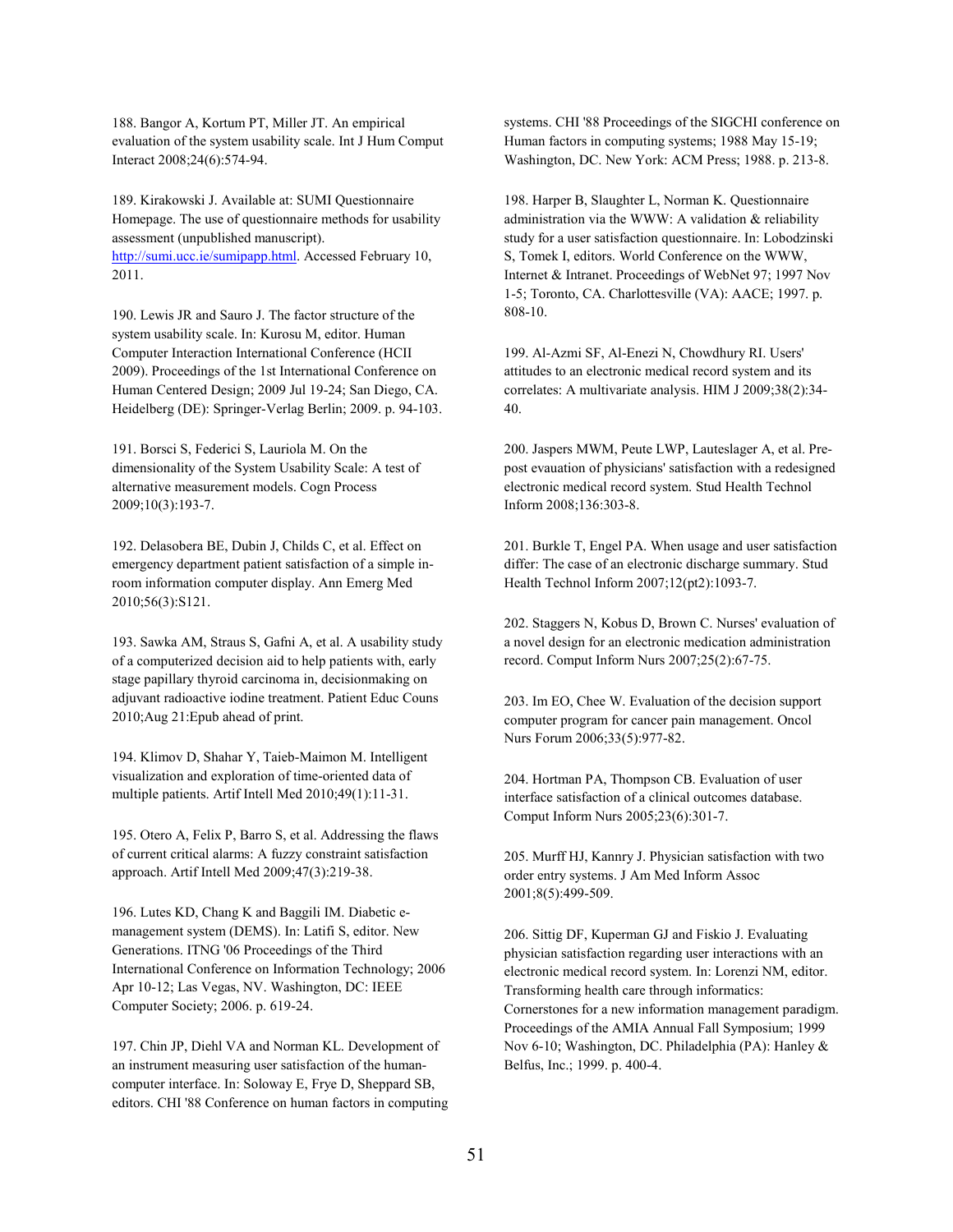207. Lewis JR. IBM computer usability satisfaction questionnaires: Psychometric evaluation and instructions for use. Int J Hum Comput Interact 1995;7(1):57-78.

208. Lewis JR. Psychometric evaluation of the computer system usability questionnaire: The CSUQ. Indianapolis (IN): IBM; 1992. Technical Report 54.723.

209. Lewis JR. IBM computer usability satisfaction questionnaires: Psychometric evaluation and instructions for use. Indianapolis (IN): IBM; 1993. Technical Report 54.786.

210. Goud R, Jaspers MW, Hasman A, et al. Subjective usability of the CARDSS guideline-based decision support system. Stud Health Technol Inform 2008;136:193-8.

211. Kirakowski J, Corbett M. SUMI: The software measurement inventory. Brit J Educ Technol 1993;(24):210-2.

212. Van Veenendall E. Questionnaire based usability testing. In: Unknown, editor. EURO & Y2K: The industrial impact. Conference Proceedings of the European Software Quality Week; 1998 Nov 9-13; Brussels, BE. San Francisco (CA): Software Research, Inc.; 1998. p. 1-9.

213. Narasimhadevara A, Radhakrishnan T, Leung B, et al. On designing a usable interactive system to support transplant nursing. J Biomed Inform 2008;14(1):137-51.

214. Lewis JR. An after-scenario questionnaire for usability studies: Psychometric evaluation over three trials. Indianapolis (IN): IBM; 1991. Technical Report 54.584.

215. Lewis JR. A psychometric evaluation of an afterscenario questionnaire for computer usability studies: The ASQ. ACM SIGCHI Bull 1991;23(1):78-81.

216. Lewis JR. Usability testing. In: Salvendy G, editor. Handbook of human factors and ergonomics. Third Edition. Hoboken (NJ): John Wiley & Sons, Inc.; 2006. p. 1275-316.

217. Lund A. Available at: STC Usability SIG Newsletter. Measuring usability with the USE questionnaire. [http://www.stcsig.org/usability/newsletter/0110\\_measuring](http://www.stcsig.org/usability/newsletter/0110_measuring_with_use.html) with use.html. Accessed February 11, 2011.

218. Lin HX, Choong YY, Salvendy G. A proposed index of usability: A method for comparing the relative usability of different software systems. Behav Inform Technol 1997;16(4):267-78.

219. Doll WJ, Torkzadeh G. The measurement of end-user computing satisfaction. MIS Quar 1988;12(2):259-74.

220. Harrison AW, Rainer RK. A general measure of user computing satisfaction. Comput Human Behav 1996;12(1):79-92.

221. Doll WJ, Xia W, Torkzadeh G. A confirmatory factor analysis of the end-user computing satisfaction instrument. MIS Quart 1994;18(4):453-61.

222. Adams DA, Nelson RR, Todd PA. Perceived usefulness, ease of use, and usage of information technology: A replication. MIS Quart 1992;16(2):227-47.

223. McHaney R, Cronan TP and Hagmann C. Examination of validity in DSS success surrogates. In: Bartkus K, editor. Proceedings of DSI'98 Decision Sciences Institute Annual Meeting; 1998 Nov 21-24; Las Vegas, NV. Atlanta (GA): Decision Sciences Institute; 1998. p. 792-3.

224. Laerum H, Ellingsen G, Faxvaag A. Doctors' use of electronic medical records systems in hospitals: Cross sectional survey. BMJ 2001;323(7325):1344-8.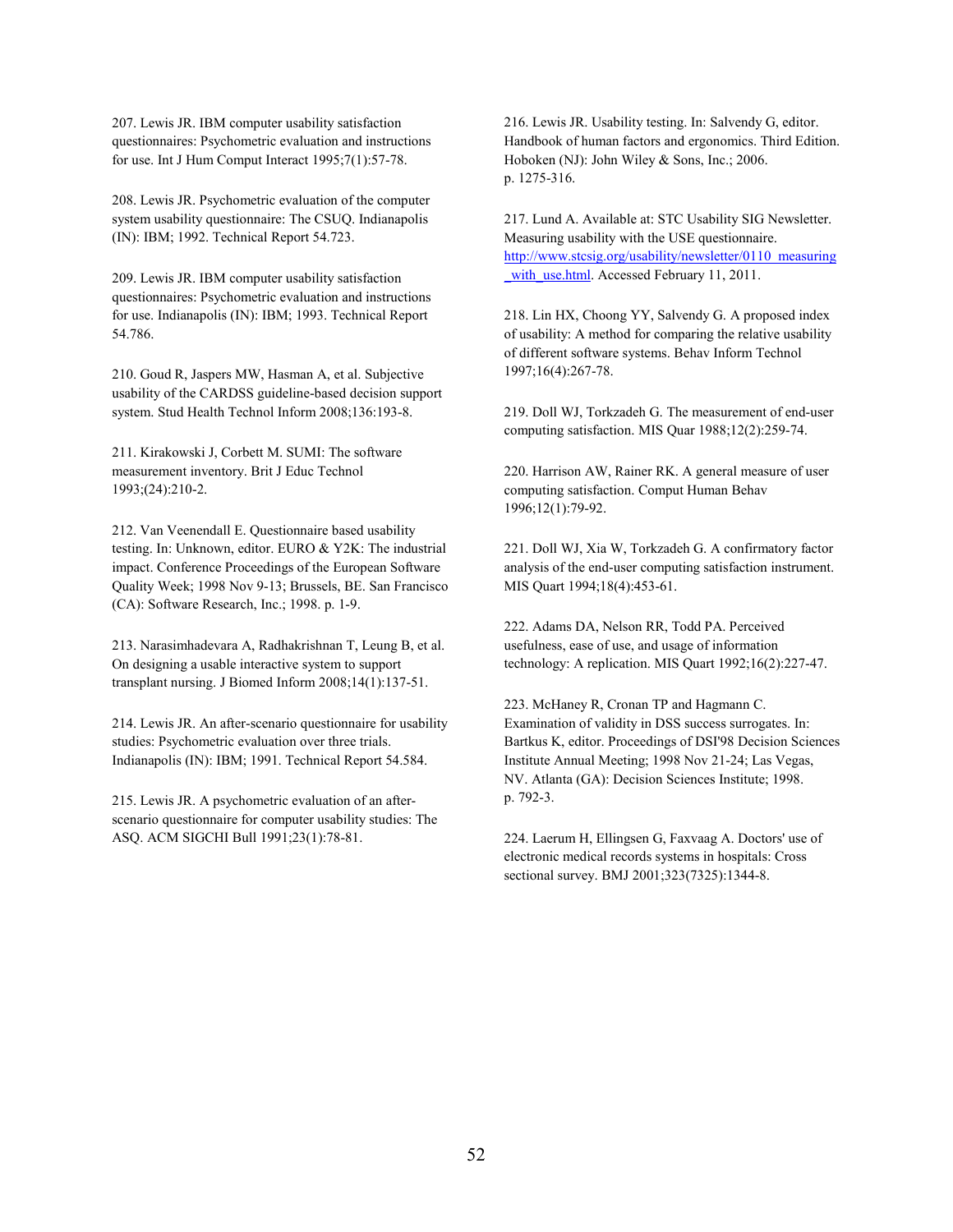# **Appendix A: Technical Expert Panel**

Jeffery L. Belden, M.D. Associate Professor of Clinical Family and Community Medicine Affiliated Faculty, Information Experience Laboratory, University of Missouri School of Medicine Edna Boone, M.A., CPHIMS Senior Director, Healthcare Information Systems, Healthcare Information and Management Systems Society (HIMSS) Keith A. Butler, Ph.D. Principal Research Scientist, University of Washington, Seattle Joseph Cafazzo, Ph.D., P.Eng. Senior Director, Healthcare Human Factors Assistant Professor, IBBME and HPME, Faculty of Medicine, University of Toronto Ben-Tzion Karsh, Ph.D. Associate Professor, Department of Industrial Engineering, University of Wisconsin-Madison Robert M. Kolodner, M.D.

Open Health Tools

Andre Kushniruk, Ph.D. Professor, School of Health Information Science, University of Victoria

Matthew Quinn, M.B.A. Special Expert Health IT, Information Technology Laboratory, Information Access Division, National Institute of Standards and Technology

Robert J. Schumacher, Ph.D. Managing Director, User Centric

Nancy Staggers, Ph.D., R.N., FAAN Director, Informatics Program, College of Nursing, University of Utah Adjunct Professor, Biomedical Informatics, University of Utah Professor, College of Nursing, University of Utah Jiajie Zhang, Ph.D. Professor, University of Texas at Houston Associate Dean for Research, University of Texas at Houston Principal Investigator and Co-director, National Center for Cognitive Informatics and Decision Making in Healthcare Co-director, Center for Cognitive Informatics and Decisionmaking, School of Biomedical Informatics, University of Texas at Houston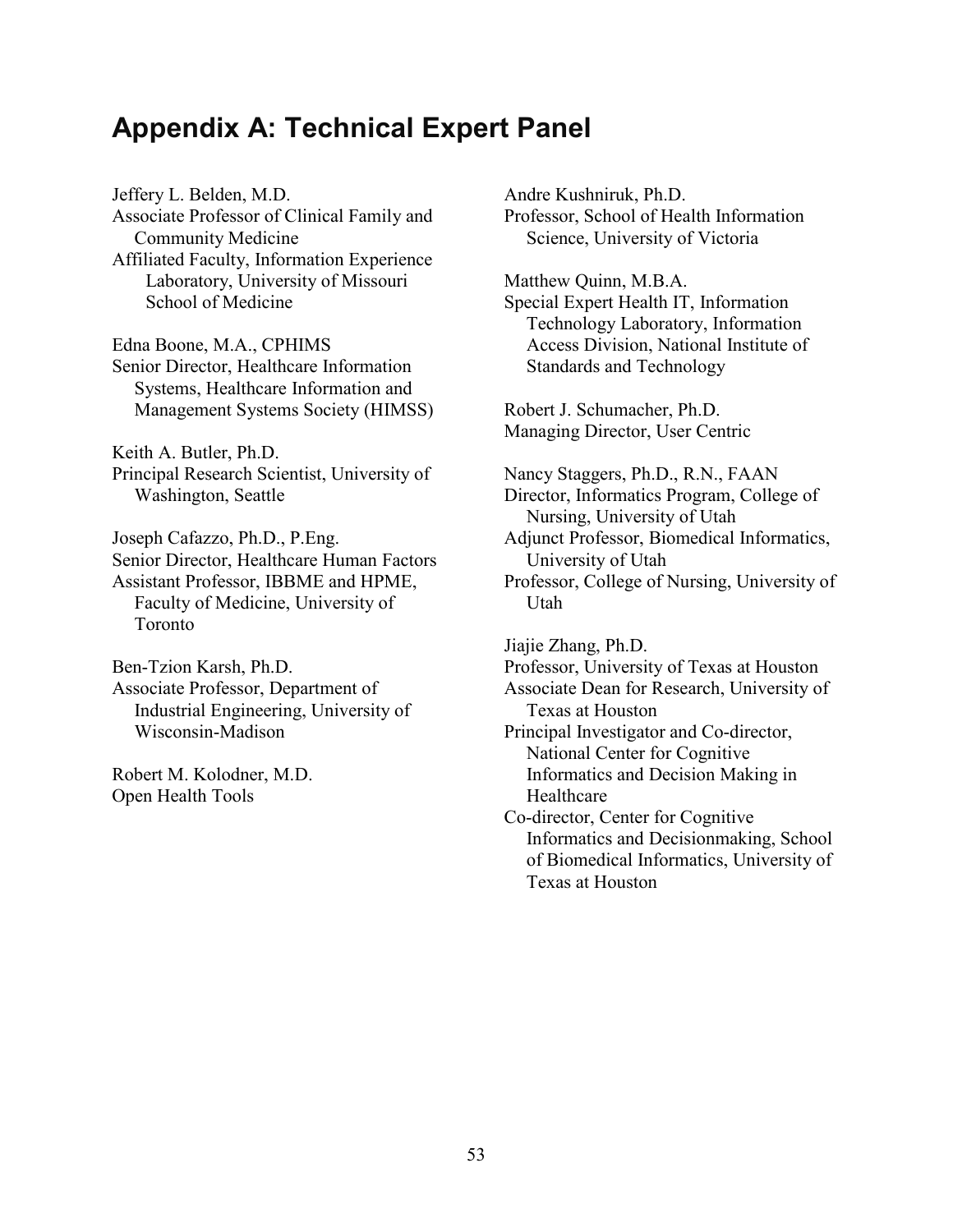# **Appendix B: Annotated References Describing Methods Cited**

Adams DA, Nelson RR, Todd PA. Perceived usefulness, ease of use, and usage of information technology: A replication. MIS Quart 1992;16(2):227-47.

Adams et al. report on two studies which focus on the psychometric properties of ease-of-use and usefulness scales related to attitudes toward voice and electronic mail and the ability to show discriminate validity. These studies supported the validity and reliability of the ease-of-use and usefulness scales and their ability to rate these properties among different software packages.

Al-Azmi SF, Al-Enezi N, Chowdhury RI. Users' attitudes to an electronic medical record system and its correlates: A multivariate analysis. HIM J 2009;38(2):34-40.

The questionnaire for user interaction satisfaction tool was used to evaluate medical receptionists' responses to a newly implemented electronic medical record system in primary care centers. The majority of the respondents believed that the new system was easy, flexible, and satisfying, while more than one-third of the respondents found the system to be inadequate.

Bangor A, Kortum PT, Miller JT. An empirical evaluation of the system usability scale. Int J Hum Comput Interact 2008;24(6):574-94.

This article presents nearly 10 years of system usability scale (SUS) data collected while conducting 206 studies and 2,324 individual surveys. Results showed the system usability scale to be very robust. This presents a statementby-statement analysis, factor analysis, and reliability analysis, and describes the various uses of SUS, the specific details of the SUS score, and explains a modification to SUS.

Boren MT, Ramey J. Thinking aloud: Reconciling theory and practice. IEEE T Prof Commun 2000;43(3):261-78.

The authors review how use of think-aloud protocols differs from the seminal work of Ericsson and Simon. They present how their new approach deals with problems that require interventions which are not outlined by Ericsson and Simon.

Borsci S, Federici S, Lauriola M. On the dimensionality of the System Usability Scale: A test of alternative measurement models. Cogn Process 2009;10(3):193-7.

The authors tested the unidimensional model of SUS and the two-factor model of SUS proposed by Lewis and Sauro (usability and learnability), and did not find a fit to the data. They hypothesized that usability and learnability are independent factors of SUS.

Brooke J. SUS - A quick and dirty usability scale. In: Jordon PW, Thomas B, Weerdmeester BA, et al., editors. Usability evaluation in industry. London: Taylor & Francis; 1996. p. 189-94.

Brooke, the founder of the System Usability Scale (SUS), discusses this robust and reliable scale and the technique of selecting questions to elicit extreme expressions of attitude when constructing the Likert based scale. The scale, which is administered after participants have used the system, but prior to discussion about the system, provides a usability score from 0 to 100.

Burkle T, Engel PA. When usage and user satisfaction differ: The case of an electronic discharge summary. Stud Health Technol Inform 2007;12(pt2):1093-7.

Burkle and Engel employed a longitudinal study over an 11-month period utilizing system logs and questionnaires including a modified questionnaire of user satisfaction (QUIS) to assess system use and user satisfaction before and after introduction of an electronic discharge letter application in a German university hospital. As compared to a previous study in an Austrian hospital using comparable methods, the researchers noted that user satisfaction was lower as use of the new discharge letter increased.

Chin JP, Diehl VA, Norman KL. Development of an instrument measuring user satisfaction of the humancomputer interface. In: Soloway E, Frye D, Sheppard SB, editors. CHI '88 Conference on human factors in computing systems. CHI '88 Proceedings of the SIGCHI conference on Human factors in computing systems; 1988 May 15-19; Washington, DC. New York: ACM Press; 1988. p. 213-8.

Chin et al. discuss their part of the research effort to develop the Questionnaire for User Interface Satisfaction (QUIS) using two pairs of software categories: liked/disliked and the standard command line system (CLS) and a menu-driven application (MDA). For the QUIS, which measures subjective user ratings of the human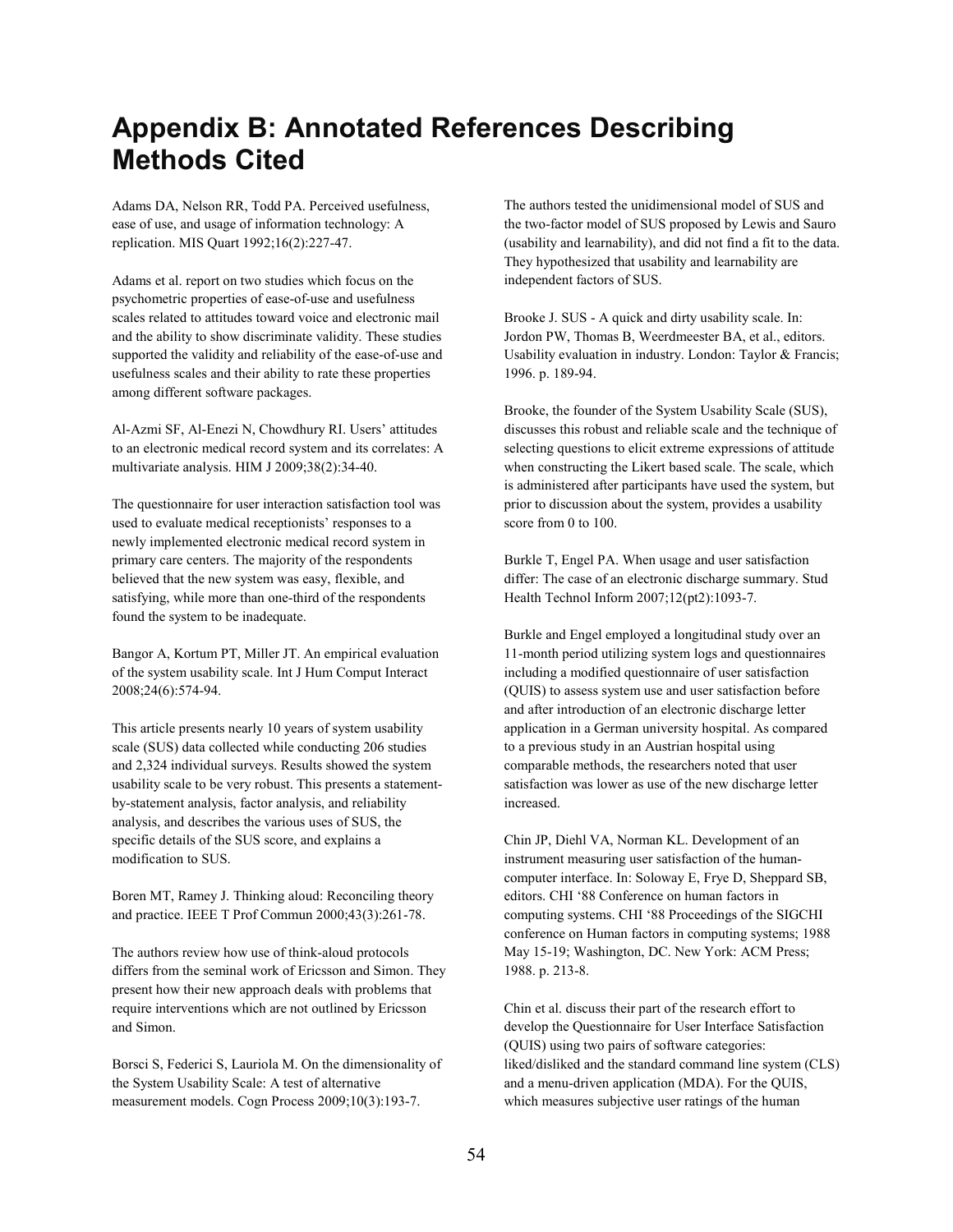computer interface, the study established external validity, but did not establish construct or predictive validity. The reliability of QUIS was 0.94.

Doll WJ, Torkzadeh G. The measurement of end-user computing satisfaction. MIS Quar 1988;12(2): 259-74.

Doll and Torkzadeh report on the development and testing of an instrument to measure end-user computer satisfaction, which showed construct and discriminant instrument validity, adequate reliability, as well as criterion-related validity. End-user design involvement was positively correlated with end-user satisfaction and the authors noted that further validation was necessary.

Doll WJ, Xia W, Torkzadeh G. A confirmatory factor analysis of the end-user computing satisfaction instrument. MIS Quart 1994;18(4):453-61.

Doll and Torkzadeh validate the end-user computing satisfaction instrument. The cross-validation study shows evidence of a multifaceted construct that consists of five subscales. These subscales are content, accuracy, format, ease of use, and timeliness. The items show adequate reliability and validity.

Goud R, Jaspers MW, Hasman A, et al. Subjective usability of the CARDSS guideline-based decision support system. Stud Health Technol Inform 2008;136:193 8.

A modified version of the computer system usability questionnaire was used to assess user acceptance of a clinical decision support system for outpatient cardiac rehabilitation. Satisfaction with the system was positively correlated with those clinicians who integrated the system into their usual routine.

Harrison AW, Rainer RK. A general measure of user computing satisfaction. Comput Human Behav 1996;12(1):79-92.

The results of this study support the work of Doll and Torkzadeh (1988) with the End-User Computer Satisfaction Instrument for measuring user satisfaction with computer applications. The authors additionally note that their research indicates this usability instrument may be used to measure general user satisfaction with all personnel across all applications rather than with just one specific application.

Harper B, Slaughter L, Norman K. Questionnaire administration via the WWW: A validation & reliability study for a user satisfaction questionnaire. In: Lobodzinski S, Tomek I, editors. World Conference on the WWW, Internet & Intranet. Proceedings of WebNet 97; 1997 Nov 1-5; Toronto, CA. Charlottesville (VA): AACE; 1997. p. 808-10.

Harper et al. discuss the advantages of utilizing the WWW to administer the QUIS, namely lower costs, less time for data collection, access to a highly specialized user population, and minimal delay between exposure to an interface and measures of satisfaction. Other advantages noted were the ability to include a greater number of subjects, thereby increasing the reliability of statistical results.

Hortman PA, Thompson CB. Evaluation of user interface satisfaction of a clinical outcomes database. Comput Inform Nurs 2005;23(6):301-7.

The study by Hortman and Thompson used the questionnaire for user interaction satisfaction (QUIS) for an evaluation of an outcomes database used by nurse practitioners to evaluate clinical patient outcomes and process improvement projects. They conclude that interface designers can become too close to the design to recognize problems, and information from the QUIS ratings can be used to modify screen design prior to database implementation to increase usability.

Im EO, Chee W. Evaluation of the decision support computer program for cancer pain management. Oncol Nurs Forum 2006;33(5):977-82.

Im et al. used the questionnaire for user interaction satisfaction to measure acceptance of a decision support computer program for cancer pain management. Findings showed the decision support computer program to have accuracy and acceptability and to offer valuable evidencebased practice guidelines for managing pain in cancer patients.

Jaspers MWM, Peute LWP, Lauteslager A, et al. Pre-post evaluation of physicians' satisfaction with a redesigned electronic medical record system. Stud Health Technol Inform 2008;136:303-8.

The authors used the questionnaire for user interaction satisfaction and the computer usability satisfaction questionnaire to determine what aspects of a redesigned electronic medical record system met user satisfaction. Both questionnaires were distributed to 150 clinicians who had used both the old version of the electronic medical record and the redesigned electronic medical record. They found that overall user satisfaction was high for both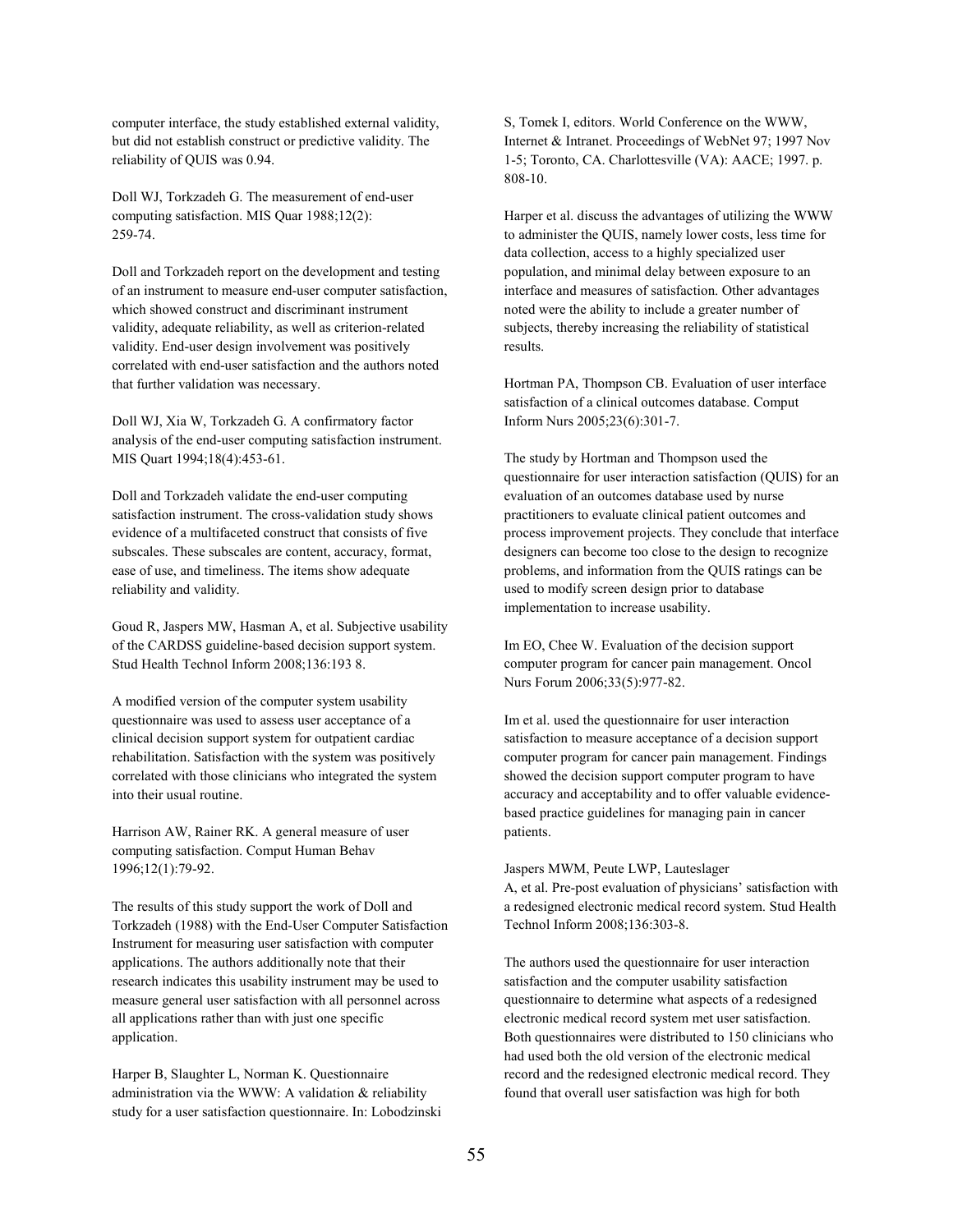systems, but also determined problems with screen layout and interaction with the newly designed system.

Johnson CM, Johnson TR, Zhang J. A user-centered framework for redesigning health care interfaces. J Biomed Inform 2005;38(1):75-87.

A case study used the computer system usability questionnaire to compare user satisfaction with the original family history tracking and pedigree drawing program with a redesigned system. The redesigned system showed improvement in system usefulness, information quality, and interface quality.

Kirakowski J. Available at: SUMI Questionnaire Homepage. The use of questionnaire methods for usability assessment (unpublished manuscript). http://sumi.ucc.ie/sumipapp.html. Accessed February 10, 2011.

The history and development of Software Usability Measurement Inventory (SUMI) is reviewed and requirements outlined. This software evaluation scale uses a 50-item questionnaire to measure efficiency, affect, helpfulness, control, and learnability as tested by three kinds of validity studies.

Klimov D, Shahar Y, Taieb-Maimon M. Intelligent visualization and exploration of time-oriented data of multiple patients. Artif Intell Med 2010;49(1):11-31.

The authors designed and developed a system to allow aggregate multipatient data review known as Visualization of Time Oriented Records (VISTORS). A system usability scale (SUS) questionnaire was used to determine the usability of VISTORS. Their use of the SUS revealed that the system was rated less usable by clinicians than by medical informaticians.

Laerum H, Ellingsen G, Faxvaag A. Doctors' use of electronic medical records systems in hospitals: Cross sectional survey. BMJ 2001;323(7325): 1344 8.

The researchers adopted the end-user computing satisfaction questionnaire to compare three electronic medical record systems by doctors in 19 Norwegian hospitals assessing general clinical tasks. Doctors were surveyed utilizing cross sectional survey questionnaires along with semistructured telephone interviews with IT professionals regarding system implementation. Results showed that user satisfaction was positive, but there were some differences among the systems.

Lewis JR. An after-scenario questionnaire for usability studies: Psychometric evaluation over three trials. Indianapolis (IN): IBM; 1991. Technical Report 54.584.

In this report, Lewis compares the psychometric properties of the printer scenario questionnaire with the After-Scenario Questionnaire (ASQ). The printer scenario questionnaire showed less reliability than the After-Scenario Questionnaire. For scenario-based studies, Lewis strongly suggests using the After-Scenario Questionnaire.

Lewis JR. A psychometric evaluation of an after-scenario questionnaire for computer usability studies: The ASQ. ACM SIGCHI Bull 1991;23(1):78-81.

Lewis evaluated the psychometric properties of the threeitem After-Scenario Questionnaire. Although the results should be considered preliminary, Lewis showed that this questionnaire has adequate sensitivity, reliability, and concurrent validity.

Lewis JR. IBM computer usability satisfaction questionnaires: Psychometric evaluation and instructions for use. Int J Hum Comput Interact 1995;7(1):57-78.

Lewis reports on the item construction, item selection, and psychometric evaluation of the After-Scenario Questionnaire (ASQ), the Printer Scenario Questionnaire (PSQ), the Post-Study System Usability Questionnaire (PSSUQ), and the Computer System Usability Questionnaire (CSUQ). A sample of each scale is provided within this report.

Lewis JR. Usability testing. In: Salvendy G, editor. Handbook of human factors and ergonomics. Third Edition. Hoboken (NJ): John Wiley & Sons, Inc.; 2006. p. 1275- 316.

Lewis offers both the basics of usability testing and advanced topics such as sample size estimations, confidence interval computations, and important concepts concerning the use of standardized usability questionnaires. This report provides information on the SUS, QUIS, CUSI, SUMI, PSSUQ, and the CSUQ.

Lewis JR, Sauro J. The factor structure of the system usability scale. In: Kurosu M, editor. Human Computer Interaction International Conference (HCII 2009). Proceedings of the 1st International Conference on Human Centered Design; 2009 Jul 19-24; San Diego, CA. Heidelberg (DE): Springer-Verlag Berlin; 2009. p. 94-103.

Lewis and Sauro present the results of their factor analysis on the 10-item system usability scale. They showed that the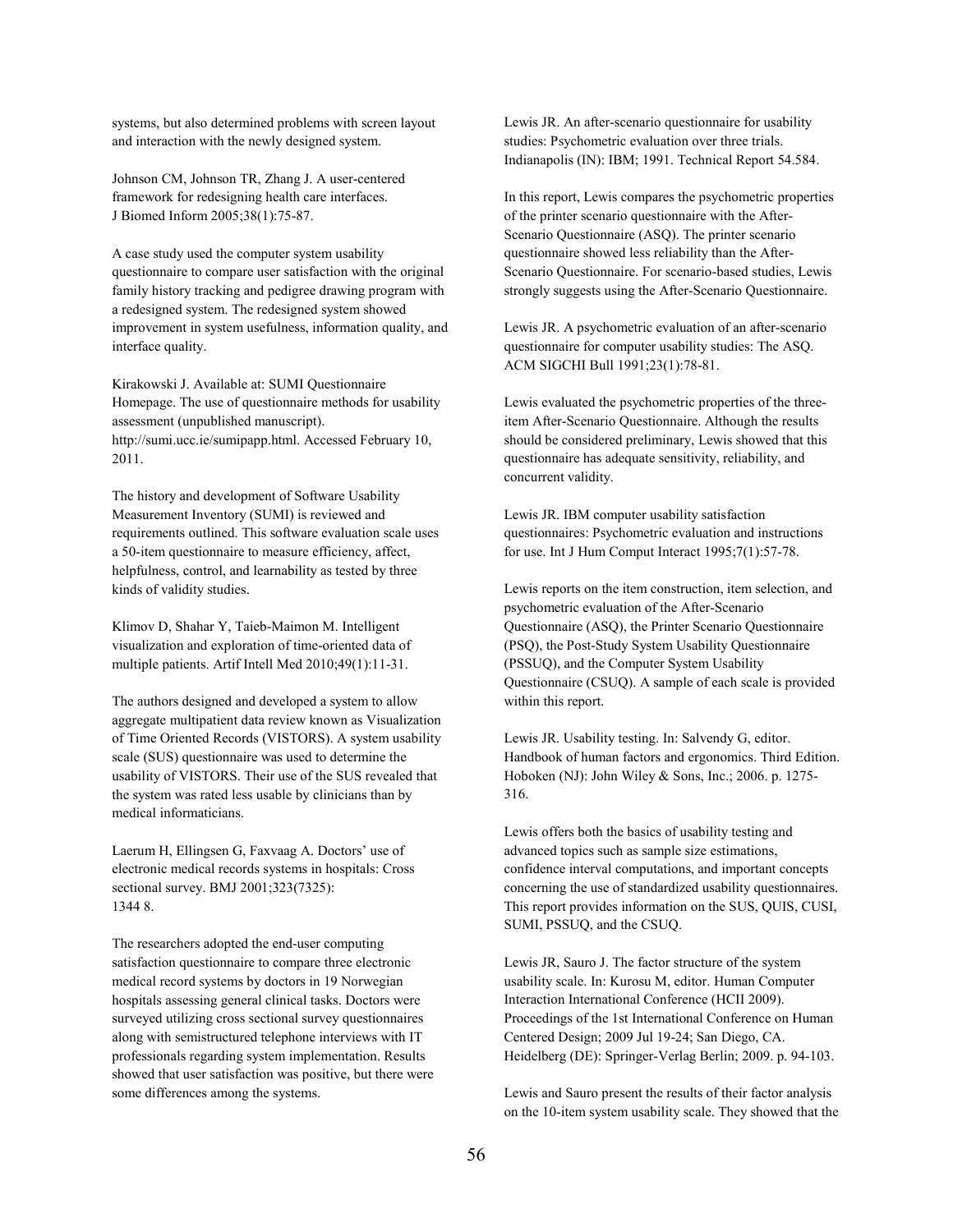scale has two factors; usability (eight items) and learnability (two items). These scales correlate highly with the overall SUS and have coefficient alphas of .91 (usability) and .70 (learnability). This study provided new evidence that the system usability scale could provide information on overall usability or on both usability and learnability.

Lin HX, Choong YY, Salvendy G. A proposed index of usability: A method for comparing the relative usability of different software systems. Behav Inform Technol 1997;16(4):267-78.

The authors present the theoretical framework for the development of the Perdue Usability Testing Questionnaire. The questionnaire is based on human information processing theory. The questionnaire showed good construct and content validity and good criterionbased validity and reliability.

Lund A. Available at: STC Usability SIG Newsletter. Measuring usability with the USE questionnaire. [http://www.stcsig.org/usability/newsletter/0110\\_measuring](http://www.stcsig.org/usability/newsletter/0110_measuring_with_use.html) with use.html. Accessed February 11, 2011.

Lund offers a review of the background and development of the USE questionnaire which measures usability across many different domains. While it is noted that the USE has been utilized successfully by many different entities, Lund states that the development of the questionnaire is not completed and that it should be subjected to a complete psychometric instrumentation process.

Lutes KD, Chang K and Baggili IM. Diabetic emanagement system (DEMS). In: Latifi S, editor. New Generations. ITNG '06 Proceedings of the Third International Conference on Information Technology; 2006 Apr 10-12; Las Vegas, NV. Washington, DC: IEEE Computer Society; 2006. p. 619-24.

Lutes et al. utilized the system usability scale (SUS) to evaluate the usability of a handheld computer system and custom software which allowed patients to enter and upload health data for use by clinicians. Results of the SUS scores revealed that the patients thought the system to be usable.

Murff HJ, Kannry J. Physician satisfaction with two order entry systems. J Am Med Inform Assoc 2001;8(5): 499-509.

Physician satisfaction was assessed with the questionnaire for user interaction satisfaction to determine user satisfaction with two physician order entry systems; one was a commercial system and the other was the Department of Veterans Affairs Computerized Patient Record System (CPRS). Results showed that the physicians were more satisfied with the CPRS and this was correlated with their ability to carry out their tasks in a "straightforward" way.

Narasimhadevara A, Radhakrishnan T, Leung B, et al. On designing a usable interactive system to support transplant nursing. J Biomed Inform 2008;14(1):137-51.

The authors utilized a combination of agile programming and user centered design to develop an interactive system for transplant nurses. The system was evaluated with the system usability measurement inventory and found to be a well accepted, very usable, and high-quality product.

Nunnally JC, Bernstein I. Psychometric theory (3rd ed.). New York: McGraw-Hill; 1994.

This is a classic comprehensive textbook in psychometric theory. It takes into consideration broad measurement problems that occur in research.

Otero A, Felix P, Barro S, et al. Addressing the flaws of current critical alarms: A fuzzy constraint satisfaction approach. Artif Intell Med 2009;47(3):219-38.

Otero et al. utilize the system usability scale (SUS) in their design of an intelligent alarm system which addresses the current flaws and limitations of threshold alarms. SUS scores revealed that the physicians believed the system to be significantly more usable (76.8) than did the nurses (57.5).

Sawka AM, Straus S, Gafni A, et al. A usability study of a computerized decision aid to help patients with early-stage papillary thyroid carcinoma in decisionmaking on adjuvant radioactive iodine treatment. Patient Educ Couns 2010;Aug 21:Epub ahead of print.

Sawka et al. used the system usability scale (SUS) to determine the usability of a patient-directed decision aid for patients with early papillary thyroid cancer for the purpose of evaluating treatment choices. Results showed the decision aid to be acceptable and to significantly increase medical knowledge in patients with and without thyroid cancer.

Sittig DF, Kuperman GJ and Fiskio J. Evaluating physician satisfaction regarding user interactions with an electronic medical record system. In Proceedings of the American Medical Association Annual Symposium, 1999; 400-404.

The authors used the questionnaire for user interaction satisfaction to assess the usability of an electronic medical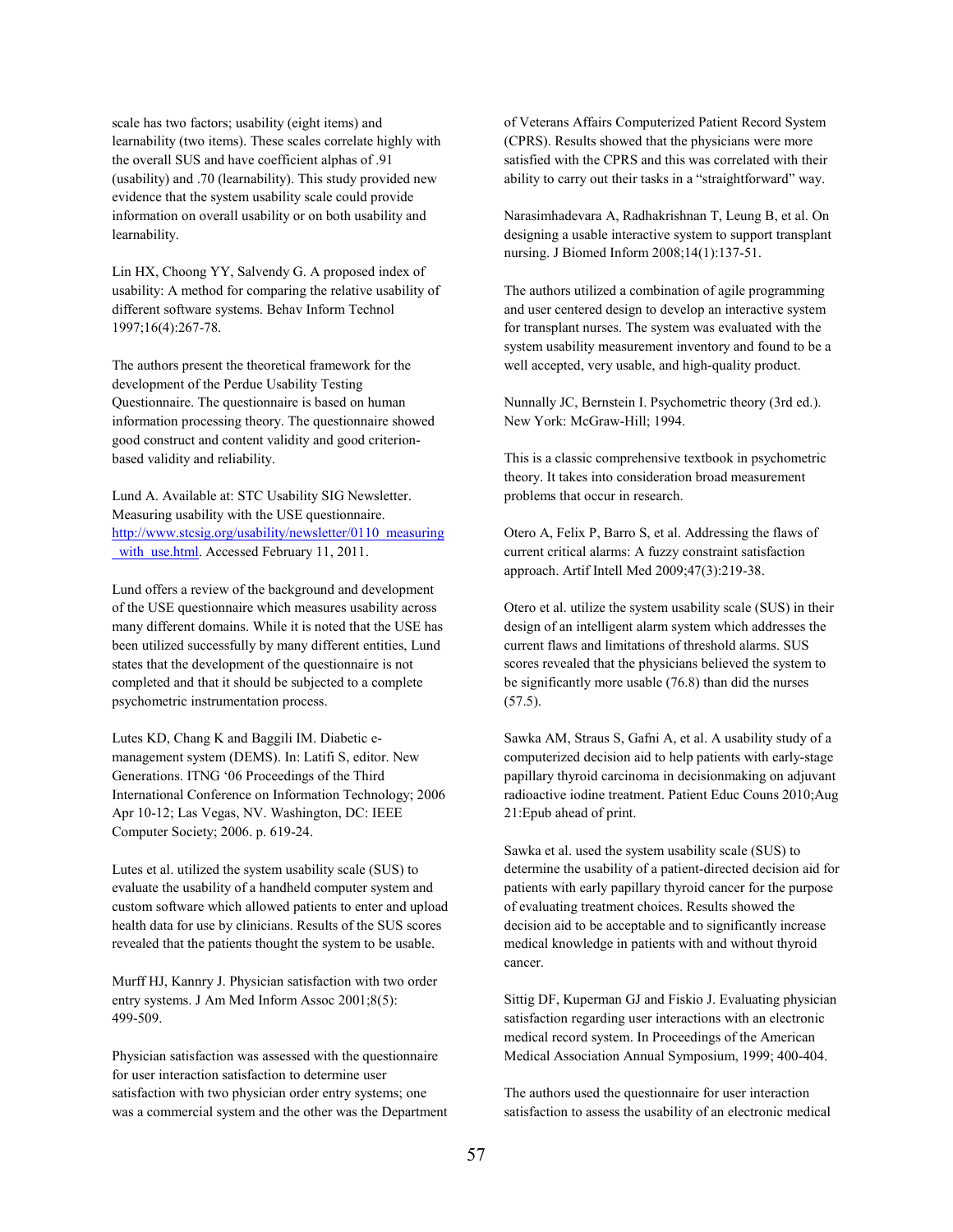record. The questionnaire was distributed to 75 primary care clinicians. The authors found that user satisfaction was most correlated with screen design and layout and not the response time of the system.

Staggers N, Kobus D, Brown C. Nurses' evaluation of a novel design for an electronic medication administration record. Comput Inform Nurs 2007;25(2):67-75.

This study used the questionnaire for user interaction satisfaction to evaluate an electronic medication administration record prototype. The authors found the usability evaluation to be positive based on the quantitative scores and comments from the instrument.

Van Veenendall E. Questionnaire based usability testing. In: Unknown, editor. EURO & Y2K: The industrial impact. Conference Proceedings of the European Software Quality Week; 1998 Nov 9-13; Brussels, BE. San Francisco (CA): Software Research, Inc.; 1998. p. 1-9.

The authors describe the Software Usability Measurement Inventory and discuss practical applications, cost benefits, and the advantages and disadvantages of the questionnaire.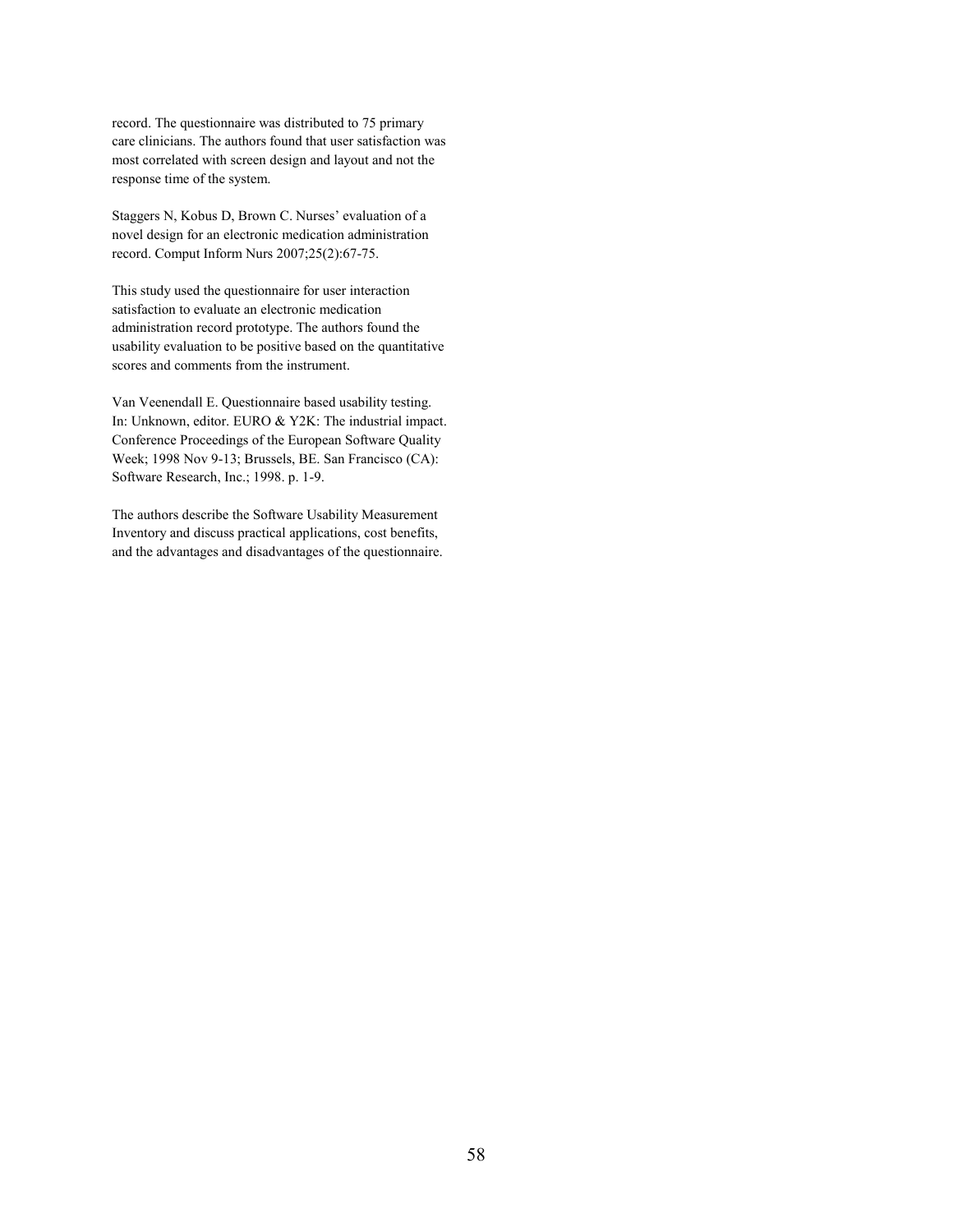# **Appendix C: Web Sites for Nonproprietary Usability Questionnaires**

This appendix lists Web addresses where the nonproprietary (publicly available) usability questionnaires we reviewed for this report may be accessed.

Web sites for nonproprietary usability questionnaires

- a. After-Scenario Questionnaire (ASQ) <http://hcibib.org/perlman/question.cgi?form=ASQ>
- b. Computer System Usability Questionnaire (CSUQ) <http://hcibib.org/perlman/question.cgi>
- c. Post-Study System Usability Questionnaire (PSSUQ) <http://drjim.0catch.com/usabqtr.pdf>
- d. Purdue Usability Testing Questionnaire (PUTQ) <http://hcibib.org/perlman/question.cgi?form=PUTQ>
- e. Usefulness, Satisfaction, and Ease of Use Questionnaire (USE) http://www.stcsig.org/usability/newsletter/0110 measuring with use.html
- f. End-User Computing Satisfaction Instrument (EUCS) <http://www.jstor.org/stable/pdfplus/248851.pdf>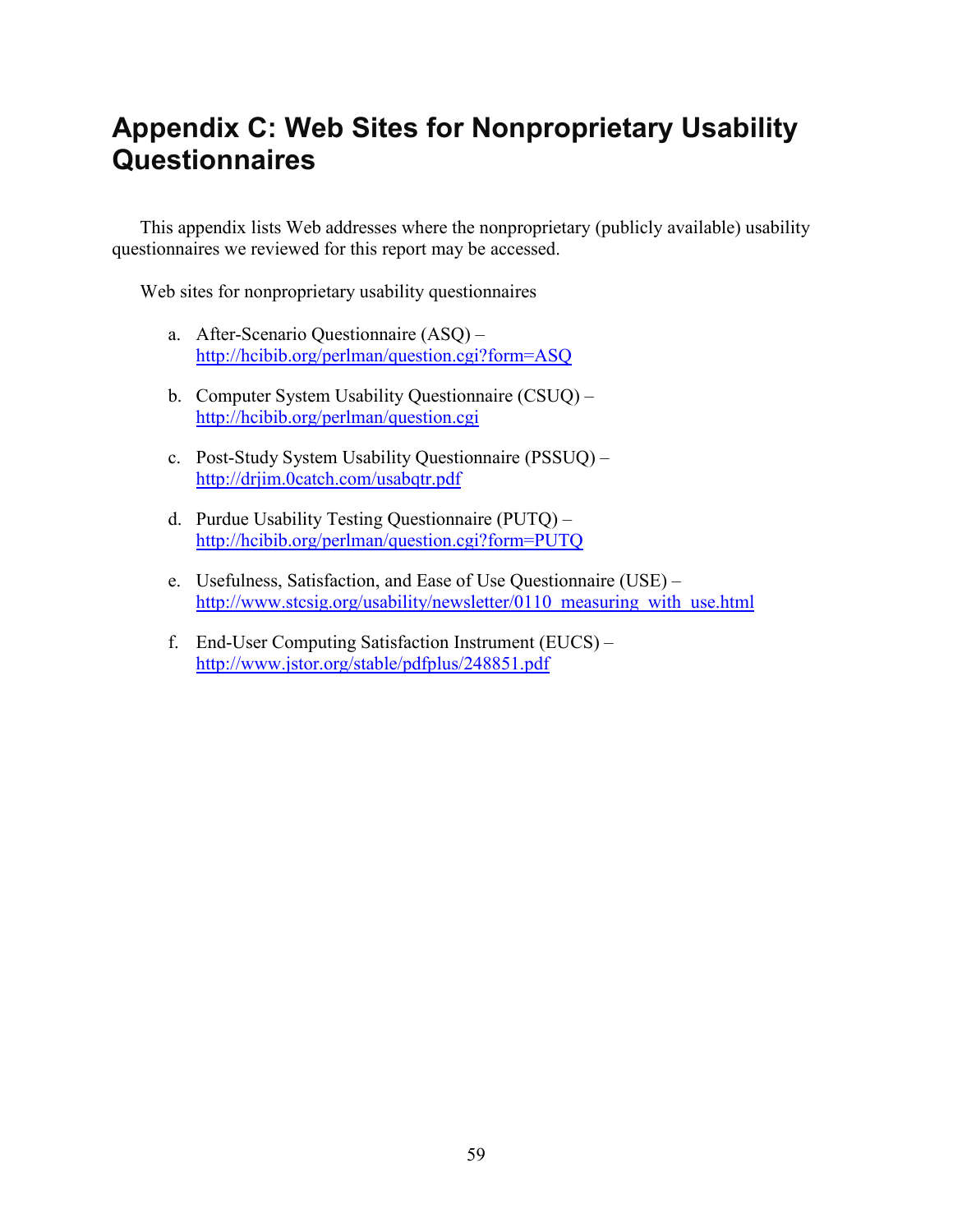# **Appendix D. Sections From the Questionnaire for User Interface Satisfaction (QUIS)**

This appendix provides a sample of parts from the Questionnaire for User Interaction Satisfaction—a proprietary questionnaire.

**QUIS Sample Parts (Copyright © 1984, 1993, 1998. University of Maryland. All rights reserved.).**

| <b>Identification number:</b> |              |
|-------------------------------|--------------|
| <b>System code:</b>           |              |
| Age:                          |              |
|                               | Gender: male |
|                               | female       |

#### **PART 1: System Experience**

1.1 How long have you worked on this system?

| less than 1 hour              | 6 months to less than 1 year |  |  |
|-------------------------------|------------------------------|--|--|
| 1 hour to less than 1 day     | 1 year to less than 2 years  |  |  |
| 1 day to less than 1 week     | 2 years to less than 3 years |  |  |
| 1 week to less than 1 month   | 3 years or more              |  |  |
| 1 month to less than 6 months |                              |  |  |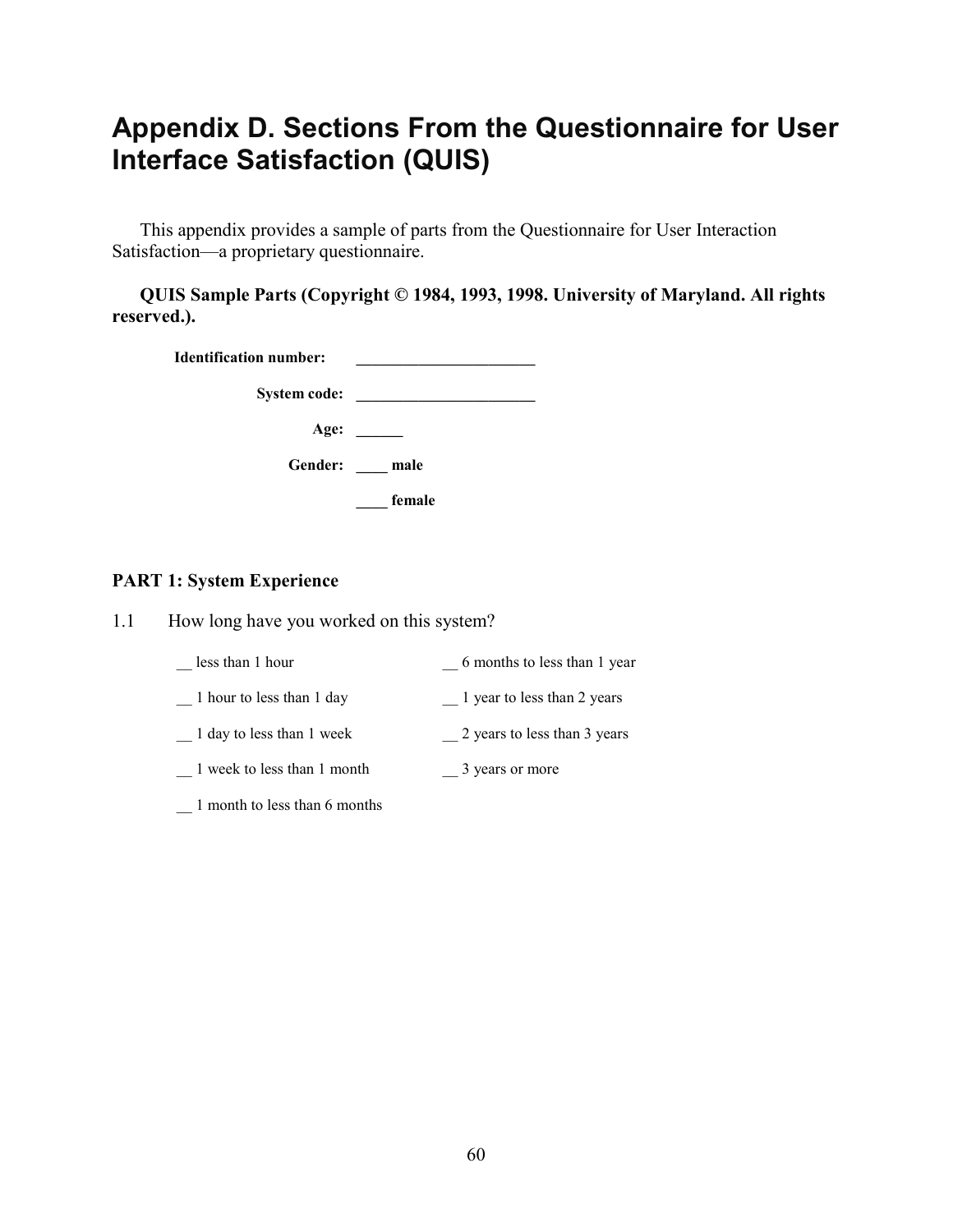#### **PART 3: Overall User Reactions**

Please circle the numbers which most appropriately reflect your impressions about using this computer system. Not Applicable = NA.

| 3.1 Overall reactions to the system: | terrible         | wonderful      |           |
|--------------------------------------|------------------|----------------|-----------|
|                                      | 123456789        |                | NA.       |
| 3.2                                  | frustrating      | satisfying     |           |
|                                      | 123456789        |                | <b>NA</b> |
| 3.3                                  | dull             | stimulating    |           |
|                                      | 123456789        |                | NA.       |
| 3.4                                  | difficult        | easy           |           |
|                                      | 123456789        |                | <b>NA</b> |
| 3.5                                  | inadequate power | adequate power |           |
|                                      | 123456789        |                | <b>NA</b> |
| 3.6                                  | rigid            | flexible       |           |
|                                      | 123456789        |                | NA        |

#### **PART 4: Screen**

| 4.1 Characters on the computer screen | hard to read | easy to read |           |
|---------------------------------------|--------------|--------------|-----------|
|                                       | 123456789    |              | <b>NA</b> |
| 4.2 Highlighting on the screen        | unhelpful    | helpful      |           |
|                                       | 123456789    |              | <b>NA</b> |
| 4.3 Screen layouts were helpful       | never        | always       |           |
|                                       | 123456789    |              | <b>NA</b> |
| 4.4 Sequence of screens               | confusing    | clear        |           |
|                                       | 123456789    |              | NA        |

 $\mathcal{L}_\mathcal{L} = \{ \mathcal{L}_\mathcal{L} = \{ \mathcal{L}_\mathcal{L} = \{ \mathcal{L}_\mathcal{L} = \{ \mathcal{L}_\mathcal{L} = \{ \mathcal{L}_\mathcal{L} = \{ \mathcal{L}_\mathcal{L} = \{ \mathcal{L}_\mathcal{L} = \{ \mathcal{L}_\mathcal{L} = \{ \mathcal{L}_\mathcal{L} = \{ \mathcal{L}_\mathcal{L} = \{ \mathcal{L}_\mathcal{L} = \{ \mathcal{L}_\mathcal{L} = \{ \mathcal{L}_\mathcal{L} = \{ \mathcal{L}_\mathcal{$  $\_$  , and the set of the set of the set of the set of the set of the set of the set of the set of the set of the set of the set of the set of the set of the set of the set of the set of the set of the set of the set of th  $\_$  , and the set of the set of the set of the set of the set of the set of the set of the set of the set of the set of the set of the set of the set of the set of the set of the set of the set of the set of the set of th  $\_$  , and the set of the set of the set of the set of the set of the set of the set of the set of the set of the set of the set of the set of the set of the set of the set of the set of the set of the set of the set of th

Please write your comments about the screens here: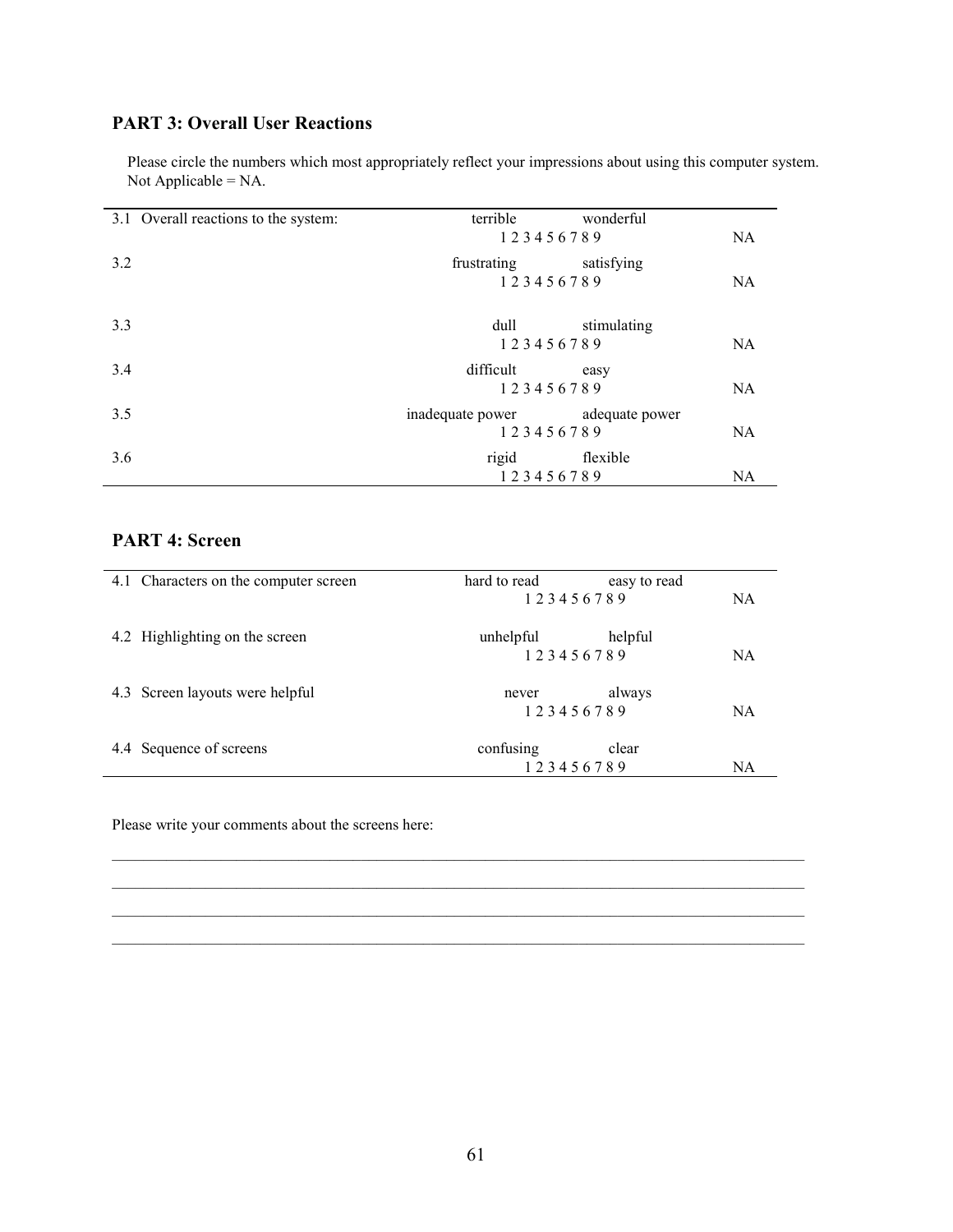| <b>PART 5: Terminology and System Information</b> |  |  |  |
|---------------------------------------------------|--|--|--|
|---------------------------------------------------|--|--|--|

| 5.1 Use of terminology throughout system                  | inconsistent<br>consistent                     |
|-----------------------------------------------------------|------------------------------------------------|
|                                                           | 123456789<br><b>NA</b>                         |
| 5.2 Terminology relates well to the work you are<br>doing | always<br>never<br>123456789<br><b>NA</b>      |
| 5.3 Messages which appear on screen                       | inconsistent<br>consistent<br>123456789<br>NA. |
| 5.4 Messages which appear on screen                       | confusing<br>clear<br>123456789<br>NA          |
| 5.5 Computer keeps you informed about what it<br>is doing | always<br>never<br>123456789<br>NA             |
| 5.6 Error messages                                        | unhelpful<br>helpful<br>123456789<br>NA.       |

\_\_\_\_\_\_\_\_\_\_\_\_\_\_\_\_\_\_\_\_\_\_\_\_\_\_\_\_\_\_\_\_\_\_\_\_\_\_\_\_\_\_\_\_\_\_\_\_\_\_\_\_\_\_\_\_\_\_\_\_\_\_\_\_\_\_\_\_\_\_\_\_\_\_\_\_\_\_\_\_\_\_\_\_\_\_\_\_\_

Please write your comments about terminology and system information here:

### **PART 7: System Capabilities**

| 7.1 System speed                               | too slow  | fast enough |           |
|------------------------------------------------|-----------|-------------|-----------|
|                                                | 123456789 |             | NA.       |
| 7.2 The system is reliable                     | never     | always      |           |
|                                                | 123456789 |             | NA.       |
| 7.3 System tends to be                         | noisy     | quiet       |           |
|                                                | 123456789 |             | <b>NA</b> |
| 7.4 Correcting your mistakes                   | difficult | easy        |           |
|                                                | 123456789 |             | NA.       |
| 7.5 Ease of operation depends on your level of | never     | always      |           |
| experience                                     | 123456789 |             | <b>NA</b> |

 $\_$  , and the set of the set of the set of the set of the set of the set of the set of the set of the set of the set of the set of the set of the set of the set of the set of the set of the set of the set of the set of th  $\_$  , and the set of the set of the set of the set of the set of the set of the set of the set of the set of the set of the set of the set of the set of the set of the set of the set of the set of the set of the set of th